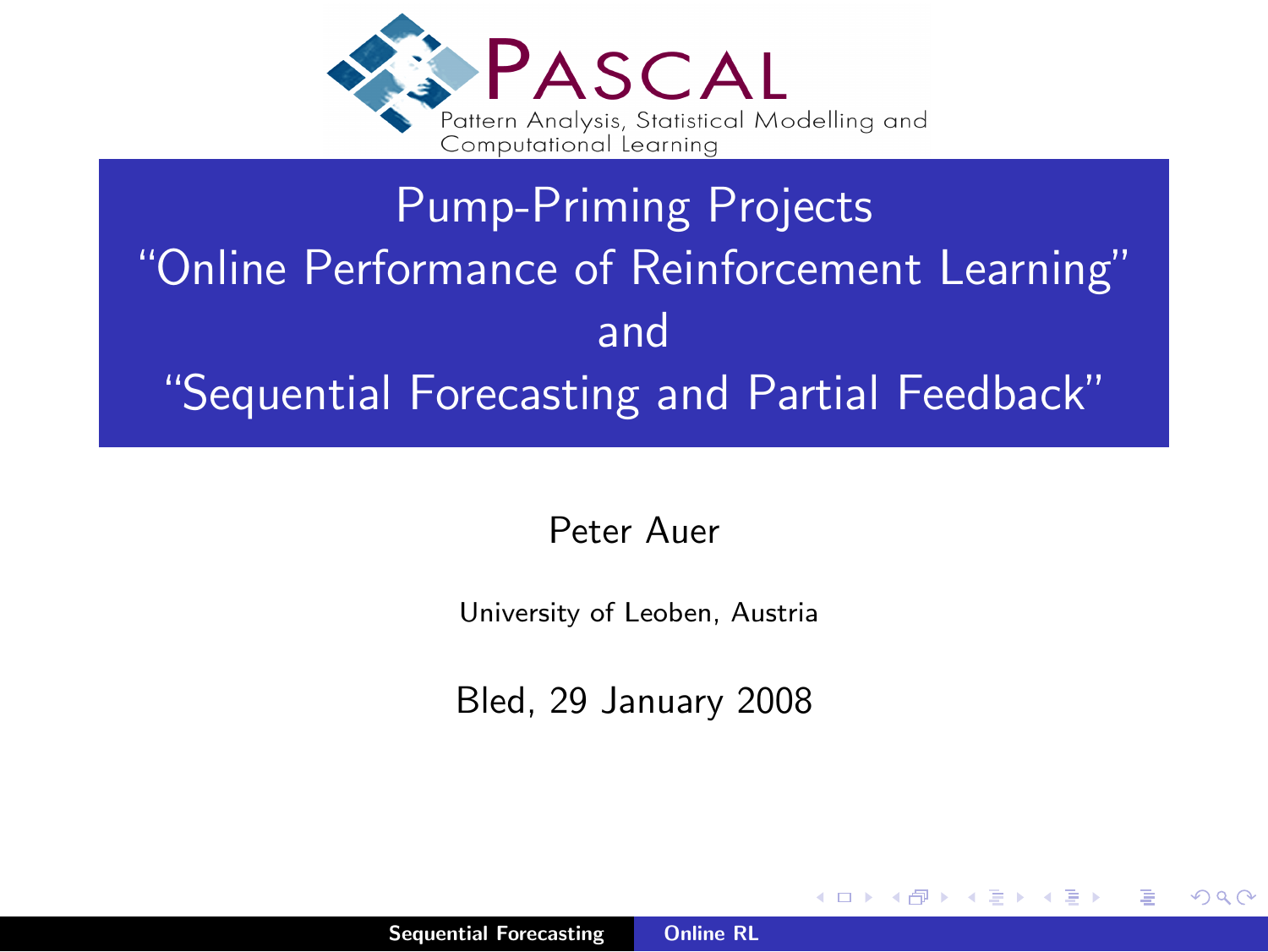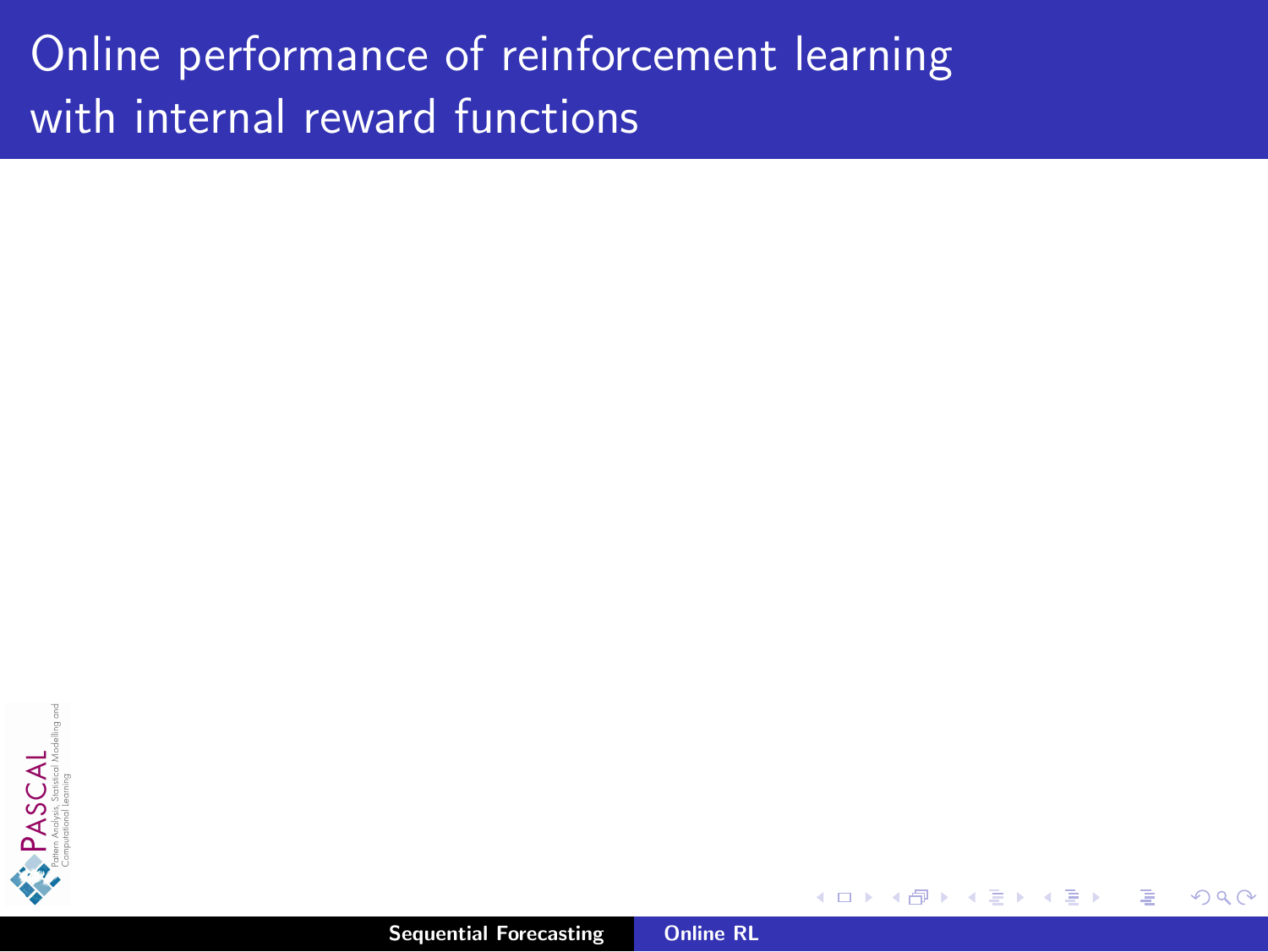Proposers:



つへへ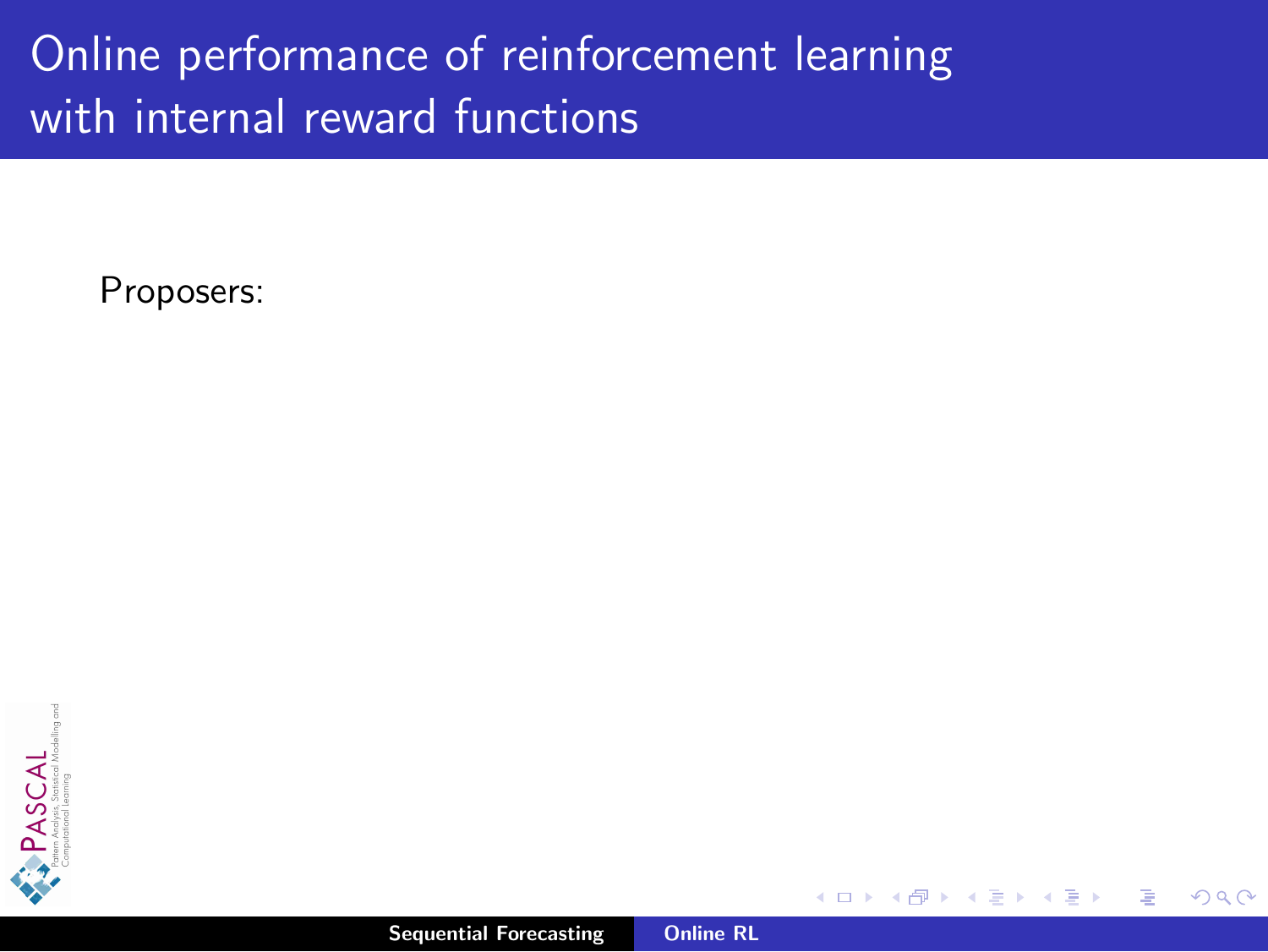Proposers:

#### ▶ John Shawe-Taylor, University College London

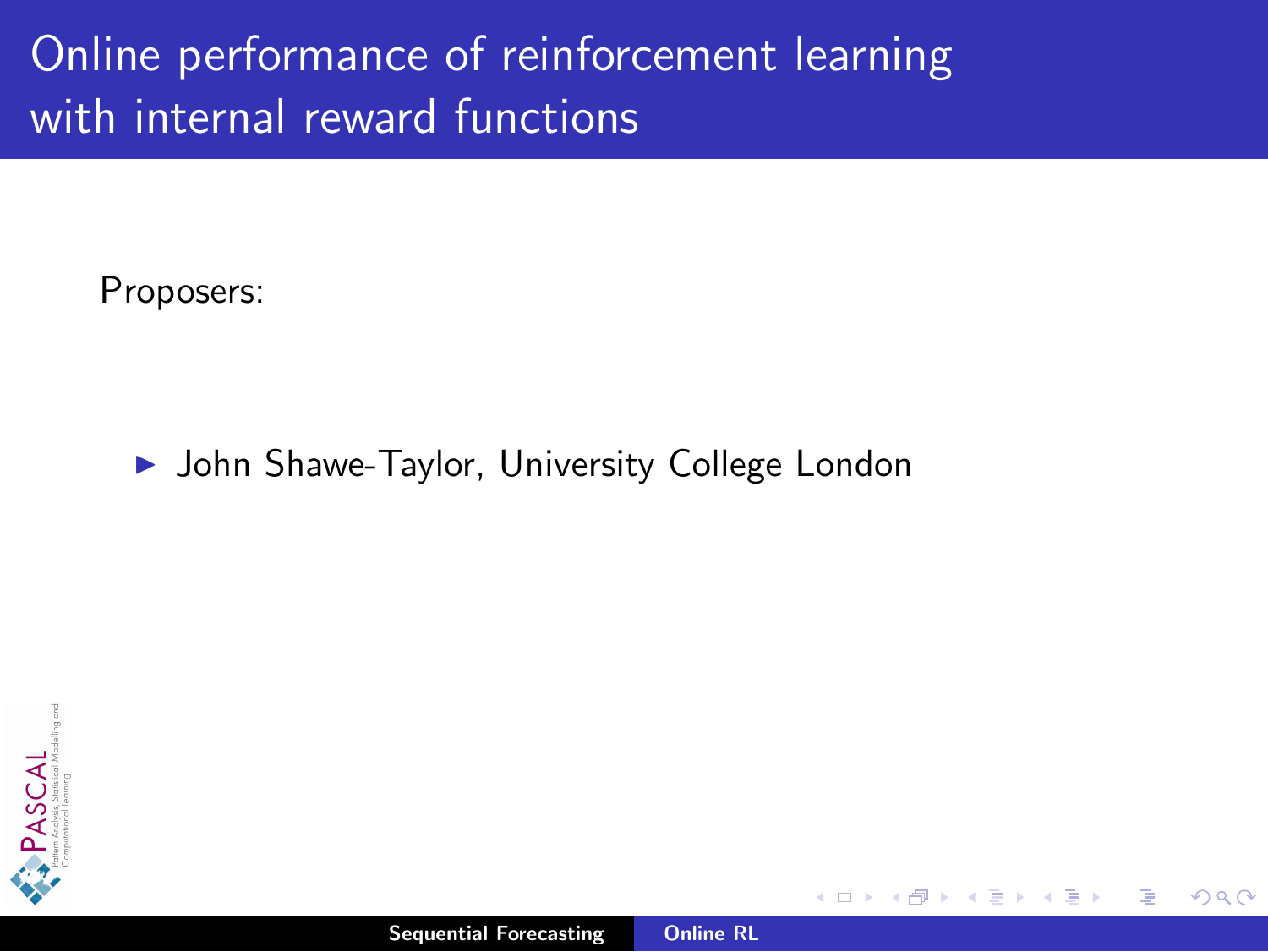Proposers:

- ▶ Bernhard Schölkopf, MPI Tübingen
- ▶ John Shawe-Taylor, University College London

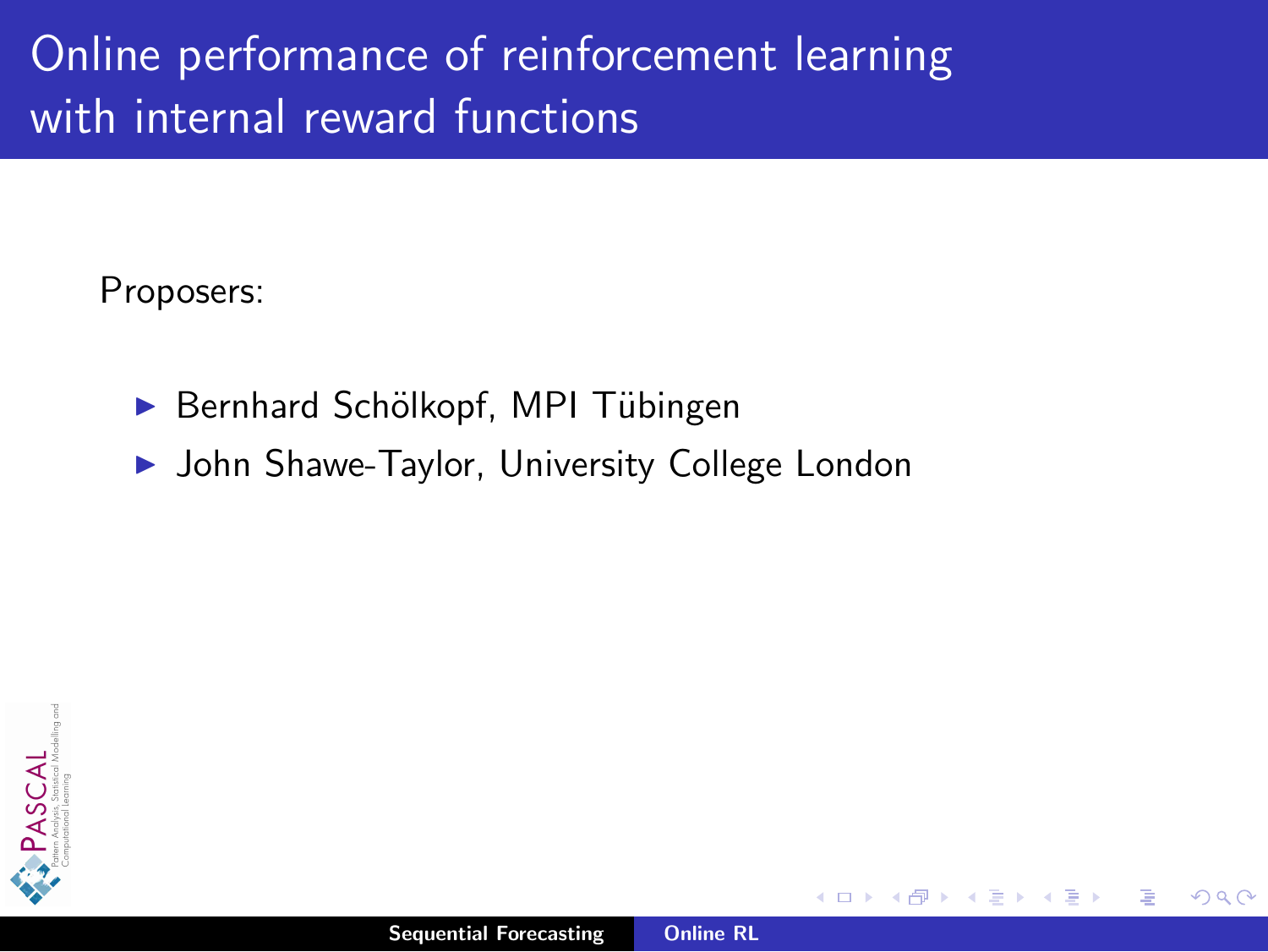Proposers:

- $\blacktriangleright$  Peter Auer, University of Leoben
- Bernhard Schölkopf, MPI Tübingen
- ▶ John Shawe-Taylor, University College London

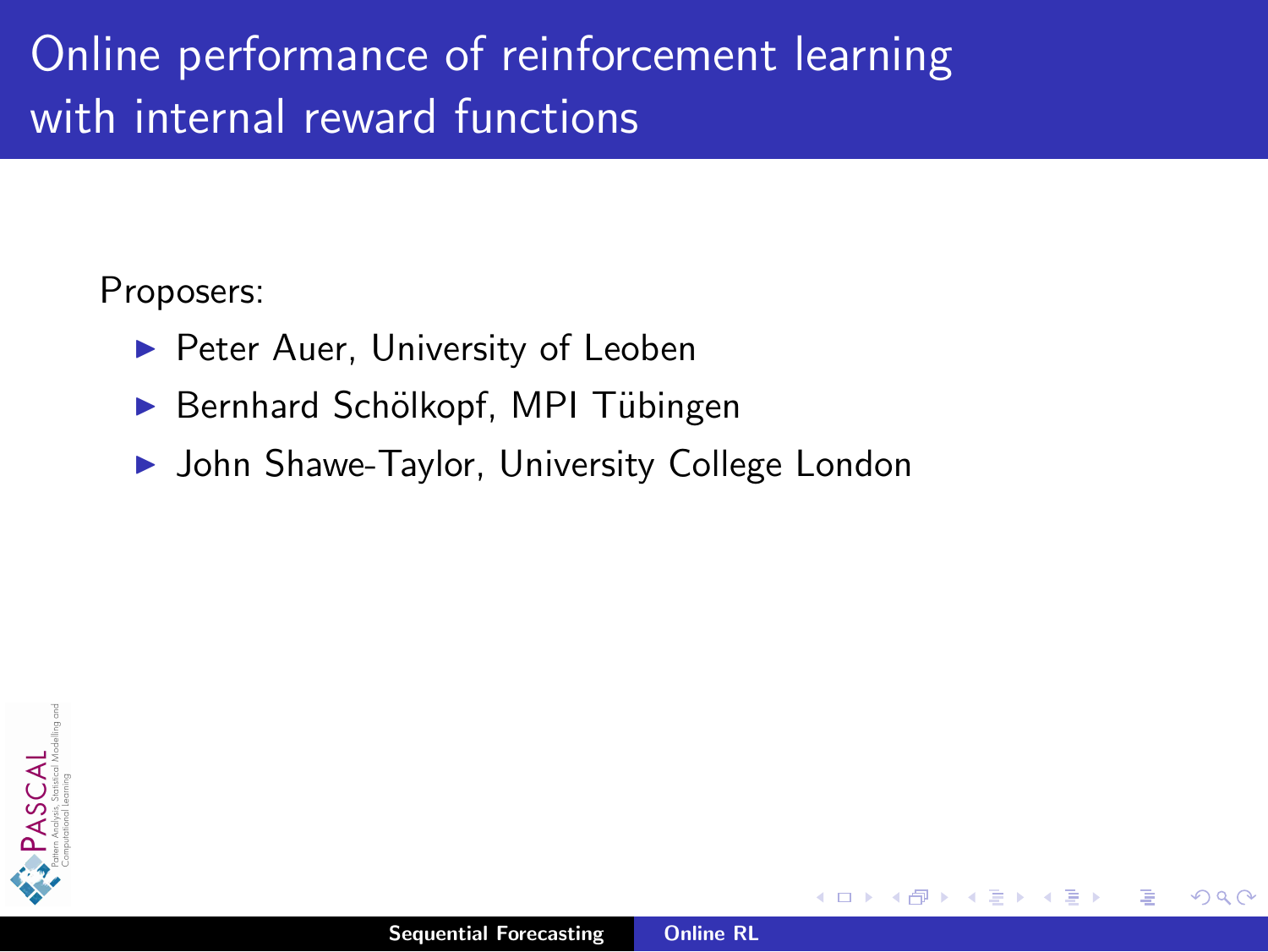#### Proposers:

- $\blacktriangleright$  Peter Auer, University of Leoben
- Bernhard Schölkopf, MPI Tübingen
- ▶ John Shawe-Taylor, University College London

#### Goals:

- Online analysis of reinforcement learning
- Online analysis for continuous state spaces
- Design of internal reward functions

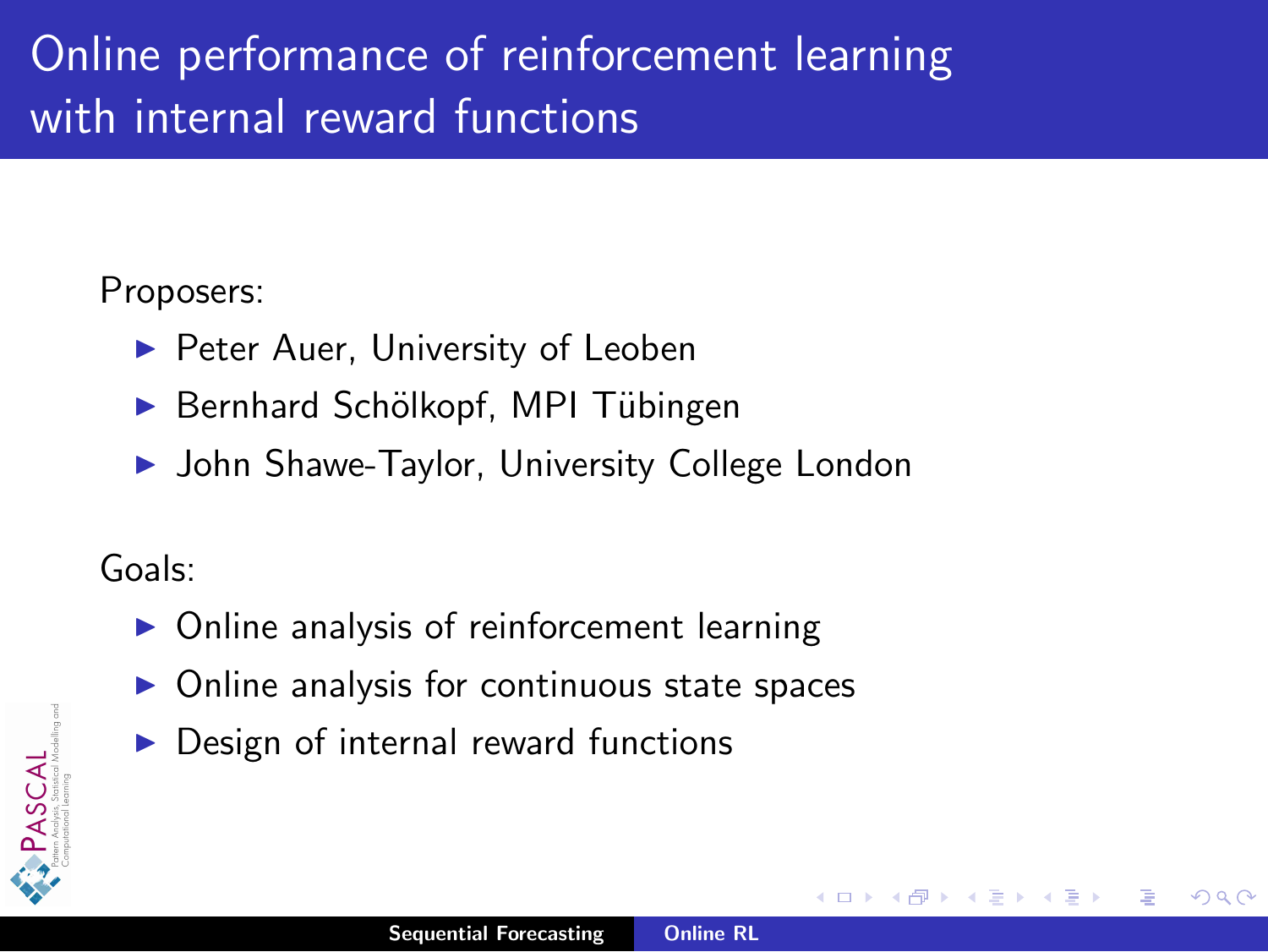# Sequential Forecasting and Partial Feedback: Applications to Machine Learning

#### Proposers:

▶ Peter Auer (Austria), Nicolò Cesa-Bianchi (Italy), Claudio Gentile (Italy), András György (Hungary), Gábor Lugosi (Spain), Yishay Mansour (Israel), Csaba Szepesvári (Canada)

Goals:

- $\triangleright$  Use machine learning techniques for parameter tuning
- $\triangleright$  Use inverse reinforcement learning for apprenticeship learning
- $\triangleright$  Sequential forecasting when the target (e.g. user interest) is changing

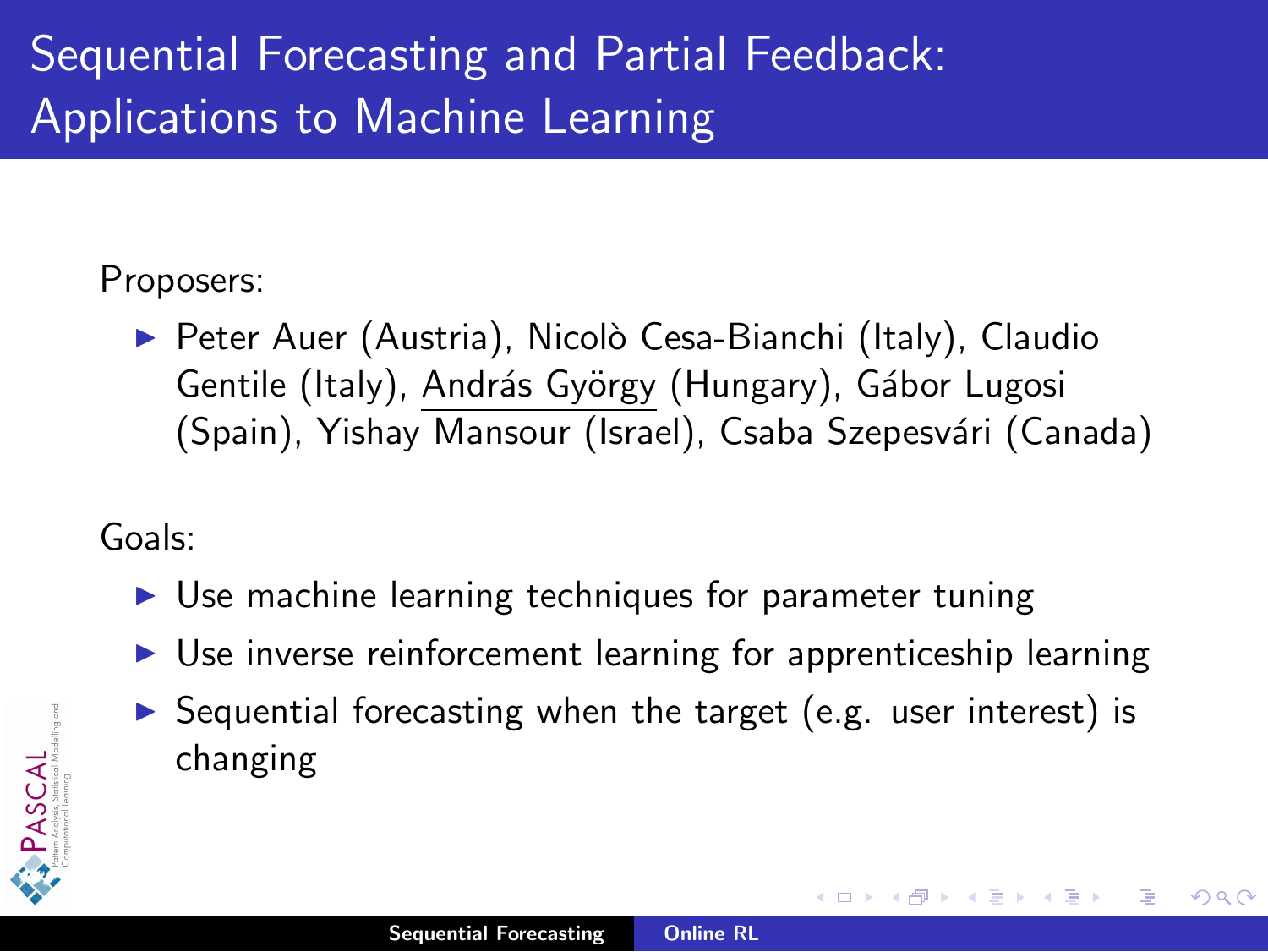# Activities (partial list)

PASCAL

- $\blacktriangleright$  Hired a post doctoral researcher (Christos Dimitrakakis) and a PhD student (Ivett Szabó).
- ▶ Organized the PASCAL workshop "Principled methods of trading exploration and exploitation Workshop" in London.
- ▶ Organized PASCAL "Exploration vs. Exploitation Challenge".
- ▶ Organized NIPS workshop "On-line trading of Exploration and Exploitation Workshop" in Canada.
- ▶ Organized a workshop on reinforcement learning in Tübingen. Remi Munos took the initiative to reestablish the European Workshop on Reinforcement Learning, Lille 2008.
- $\blacktriangleright$  Expertise from these projects is used in a new 7th framework STREP: PinView (Personal Information Navigator Adapting Through Viewing).

 $2Q$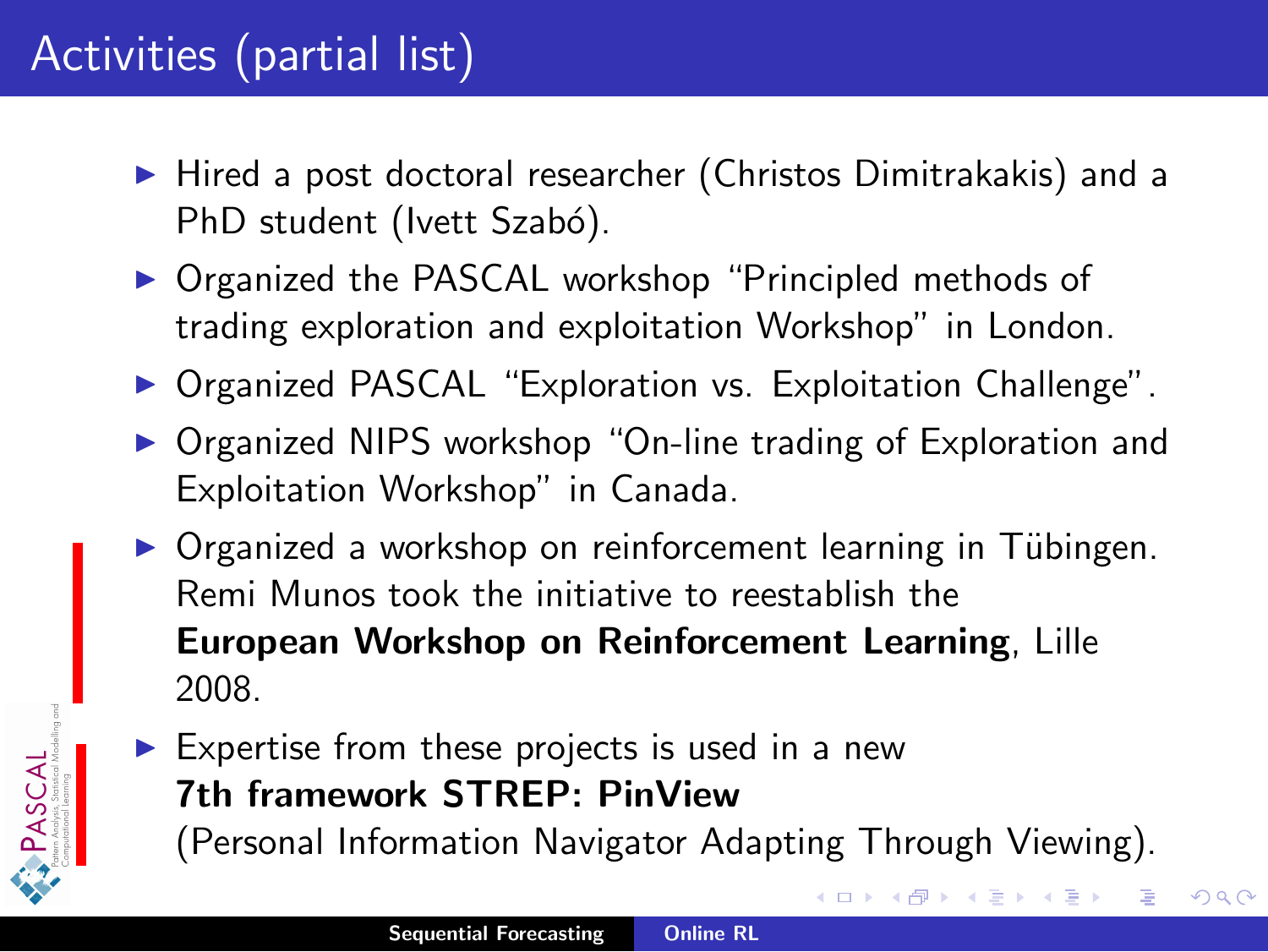# Scientific outcome (partial list)

- ▶ P. Auer and R. Ortner: Logarithmic Online Regret Bounds for Undiscounted Reinforcement Learning, NIPS 2006.
- ▶ P. Auer, R. Ortner, and C. Szepesvari: Improved Rates for the Stochastic Continuum-Armed Bandit Problem, COLT 2007.
- $\triangleright$  G. Neu and Cs. Szepesvári: Apprenticeship learning using inverse reinforcement learning and gradient methods, UAI 2007.
- ▶ A. György, T. Linder, G. Lugosi, and Gy. Ottucsák: The on-line shortest path problem under partial monitoring, JMLR 2007.
- ▶ R. Ortner: Linear Dependence of Stationary Distributions in Ergodic Markov Decision Processes, OR Letters 2007.
- ▶ R. Ortner: Pseudometrics for State Aggregation in Average Reward Markov Decision Processes, ALT 2007.
- $\triangleright$  Ch. Dimitrakakis and Ch. Savu-Krohn: Cost-minimising strategies for data labelling - optimal stopping and active learning, FolKS 2008.
- ▶ P. Auer, R. Ortner, T. Jaksch: Near-optimal Regret Bounds for Reinforcement Learning, submitted.



→ イ母 ト イ ヨ ト イ ヨ ト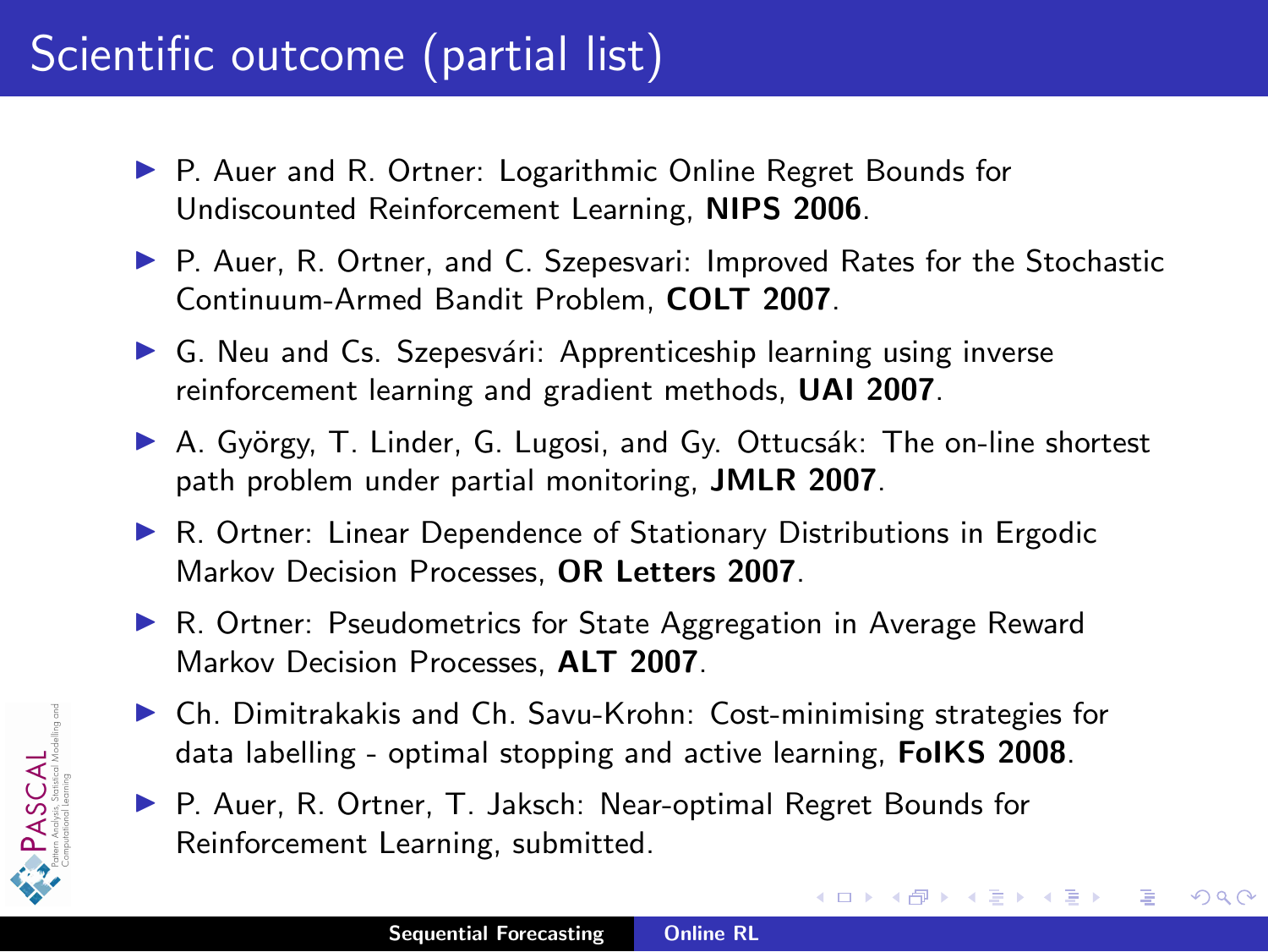## ML algorithms for parameter optimization: UCT

- $\triangleright$  The UCT (upper confidence for trees) algorithm [KS 2006] is a method for exploring trees, based on the UCB algorithm for the bandit problem.
- ► Used also in MoGo (world champion in computer Go, Sylvain Gelly et al.).
- $\triangleright$  For parameter optimization, a tree is built by hierarchically splitting the parameter interval:
	- $\triangleright$  At an interior node, select a branch (i.e. subinterval) according to UCB, and descend.
	- $\triangleright$  At a leaf, split the leaf (i.e. split the interval) and sample from the 'unvisited' child node.

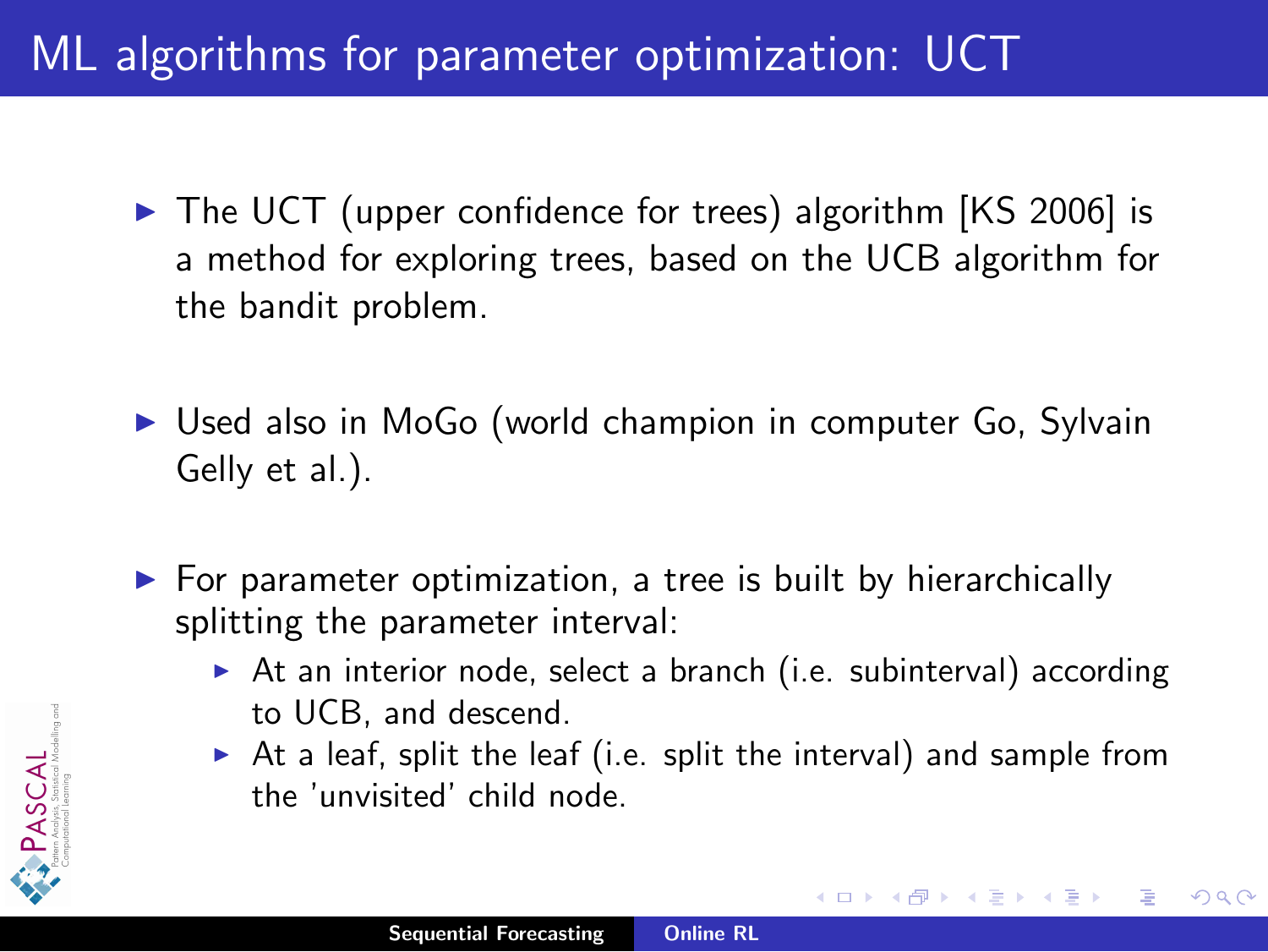A

 $\sim$  1



Auer, Szepesvári, and György [Sequential Forecasting and Partial Feedback](#page-0-0)

 $4.171 - 6$ 

A × 重 **SIL**  ∢重き

重

 $299$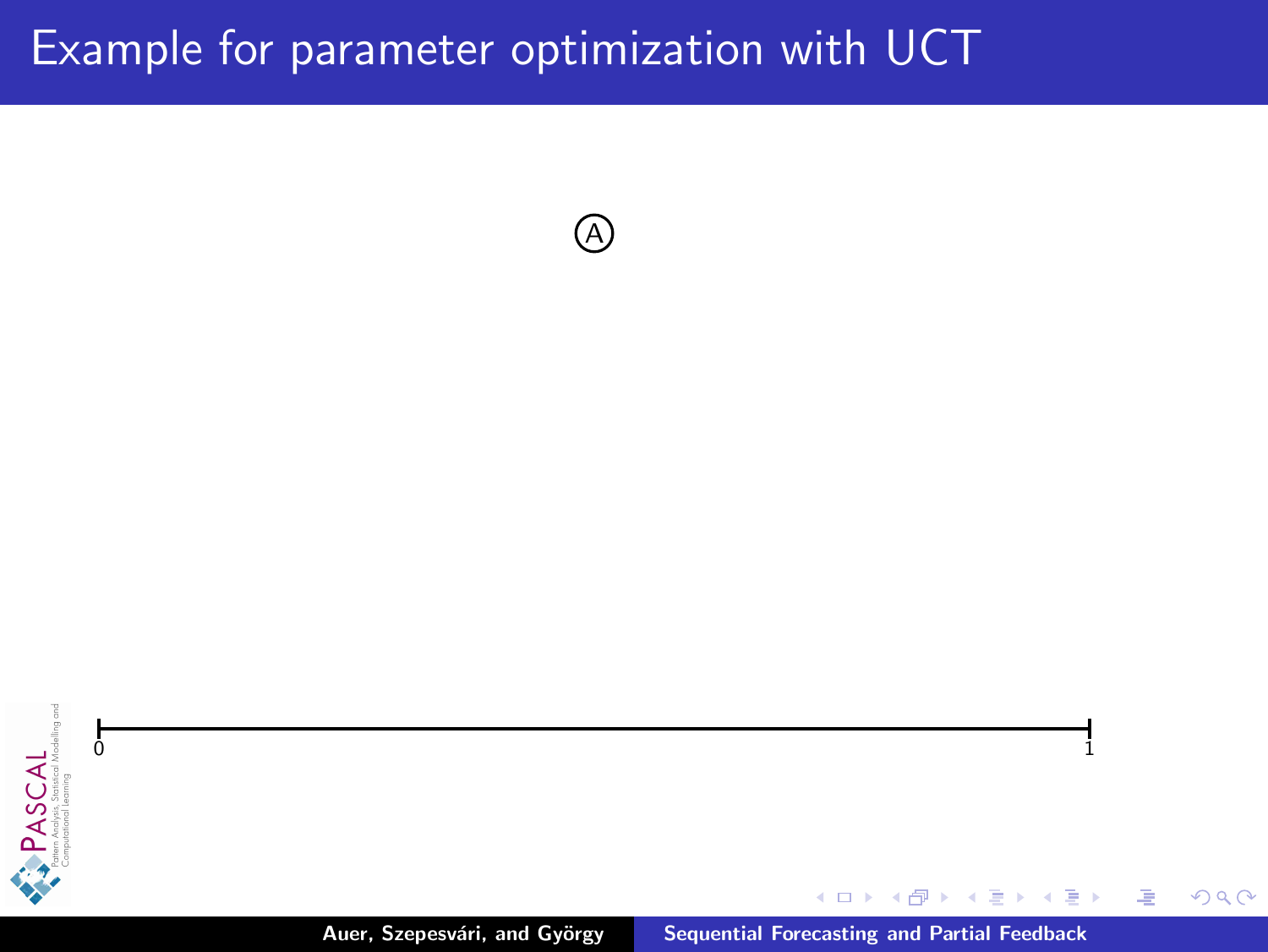





重

 $299$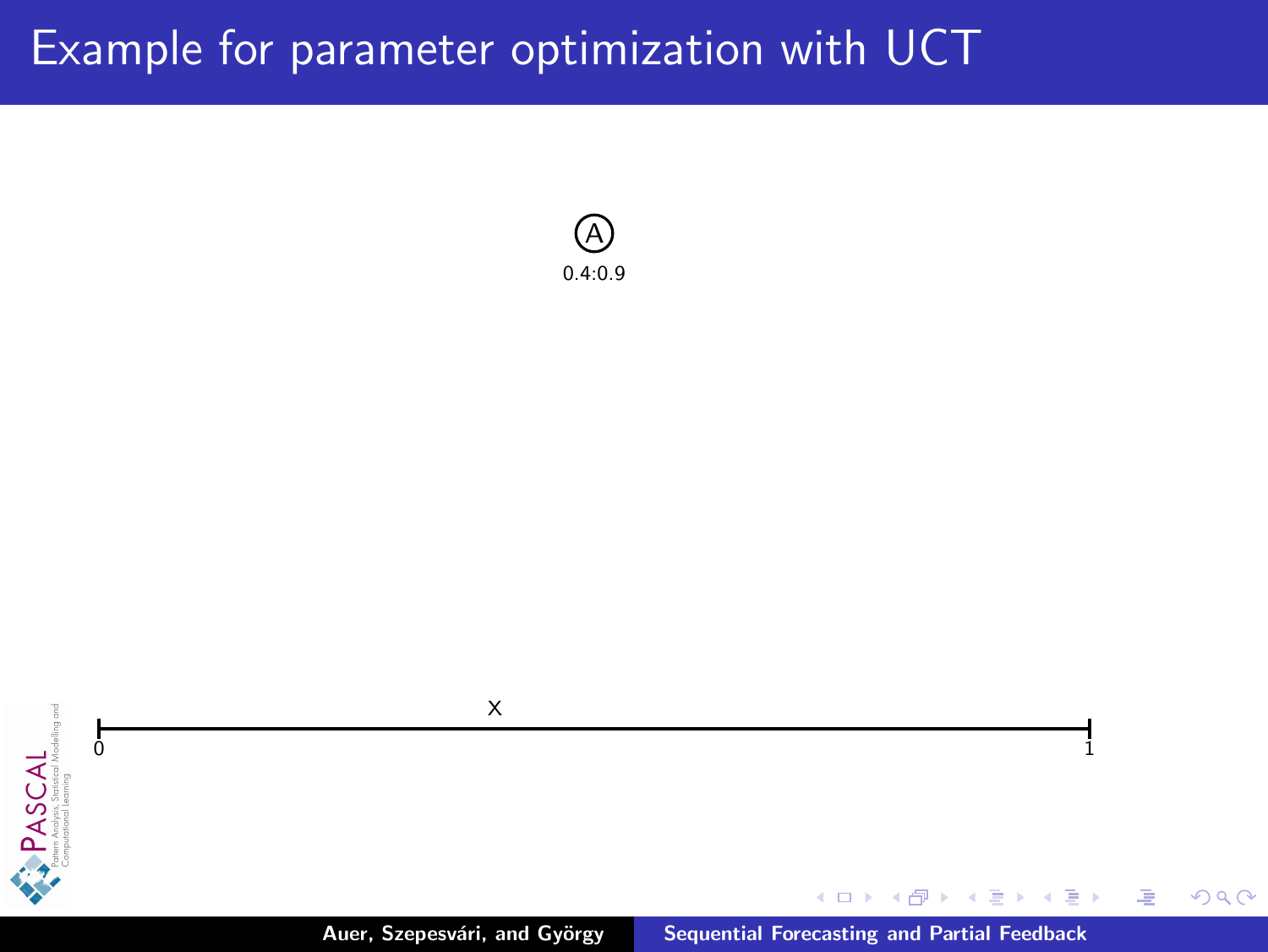

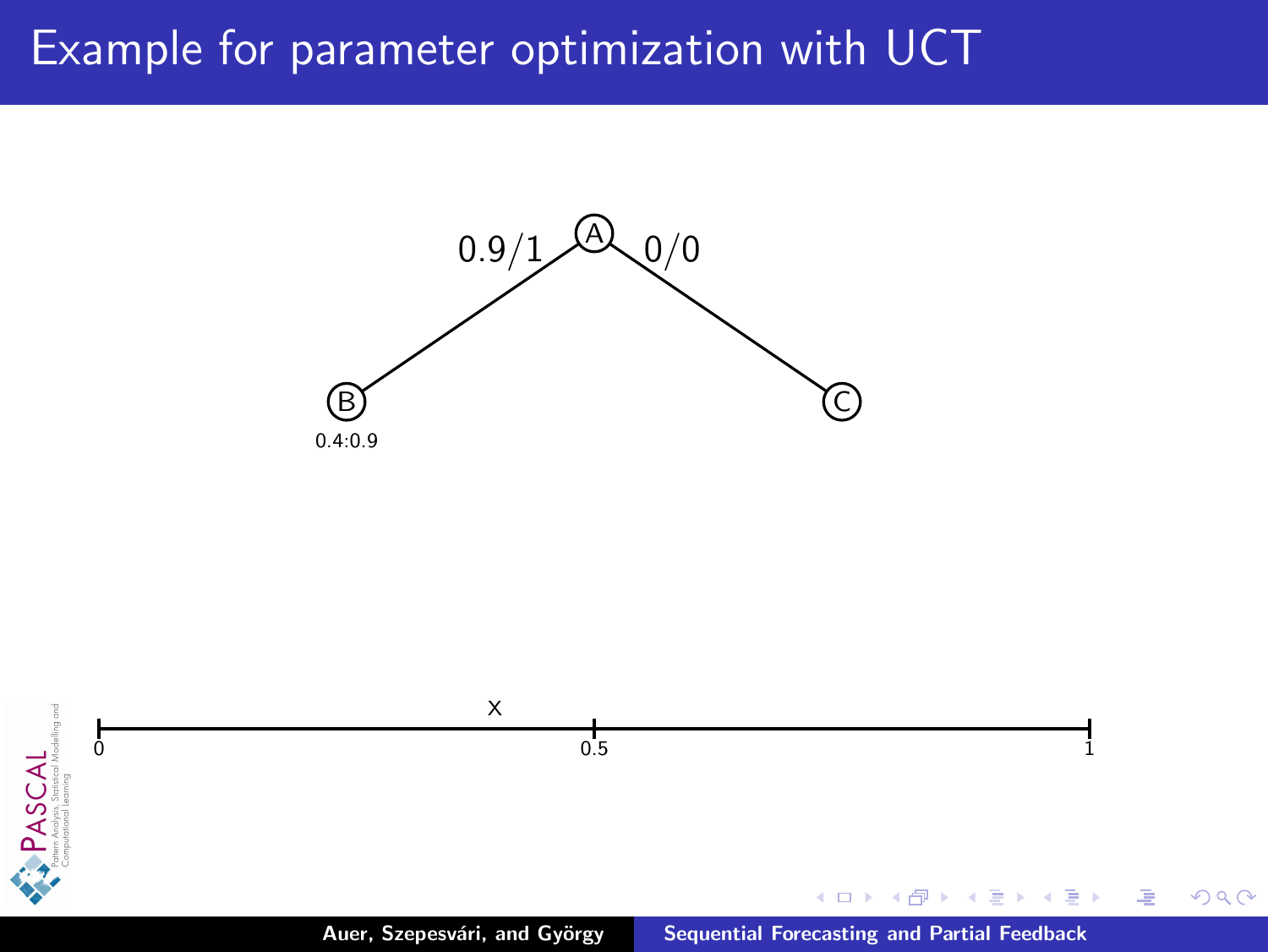

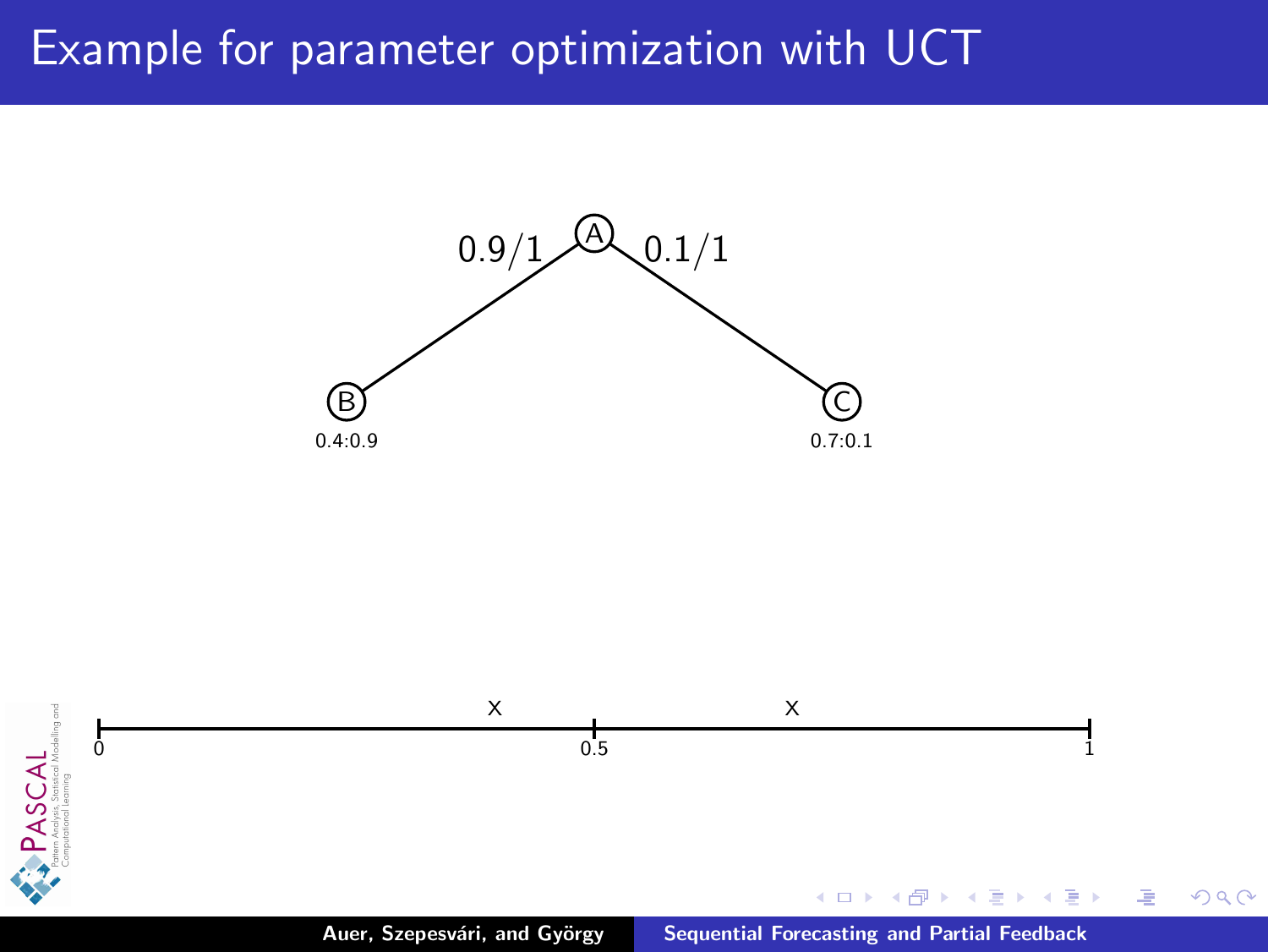

 $299$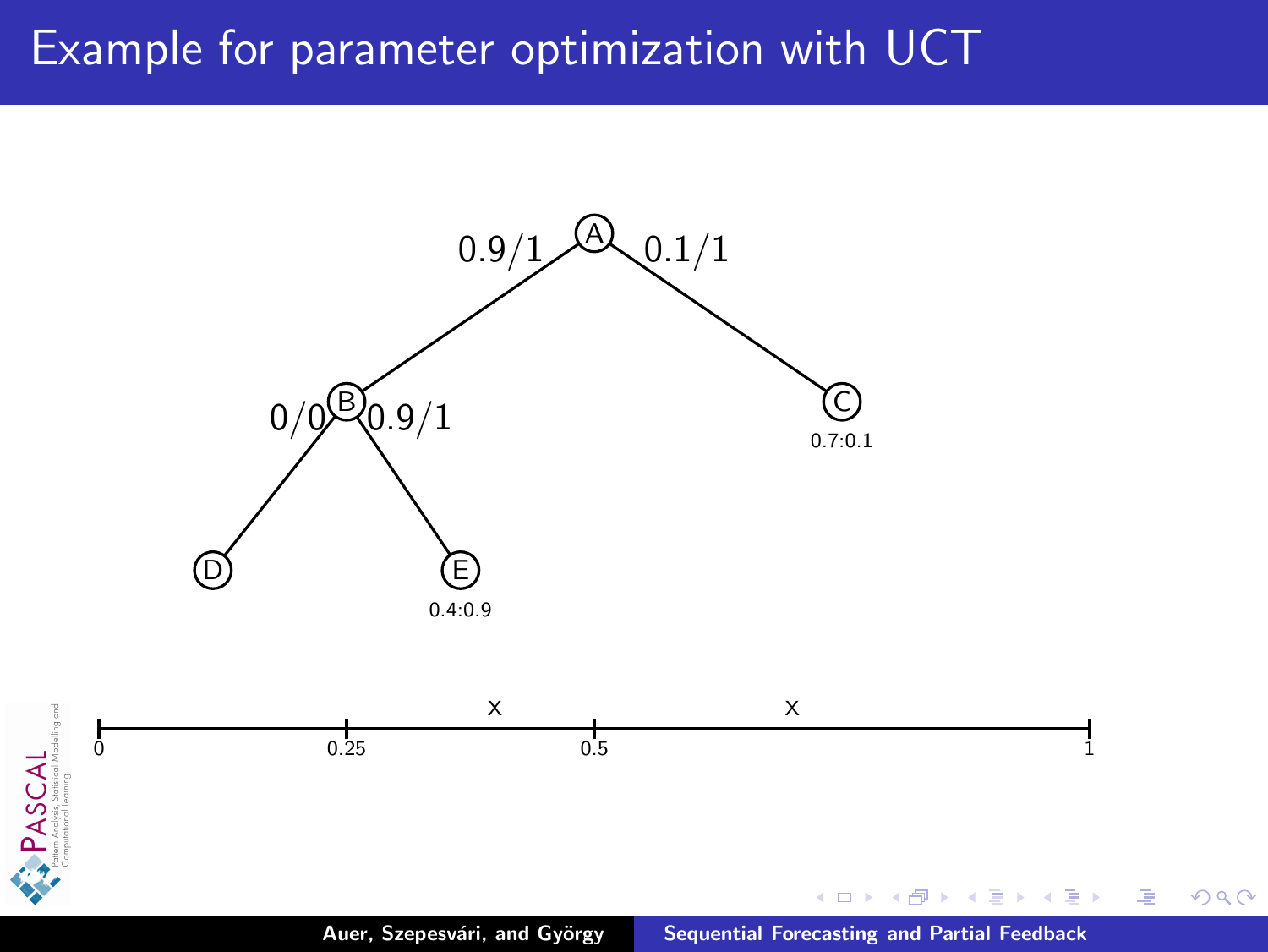

Auer, Szepesvári, and György [Sequential Forecasting and Partial Feedback](#page-0-0)

扂

 $299$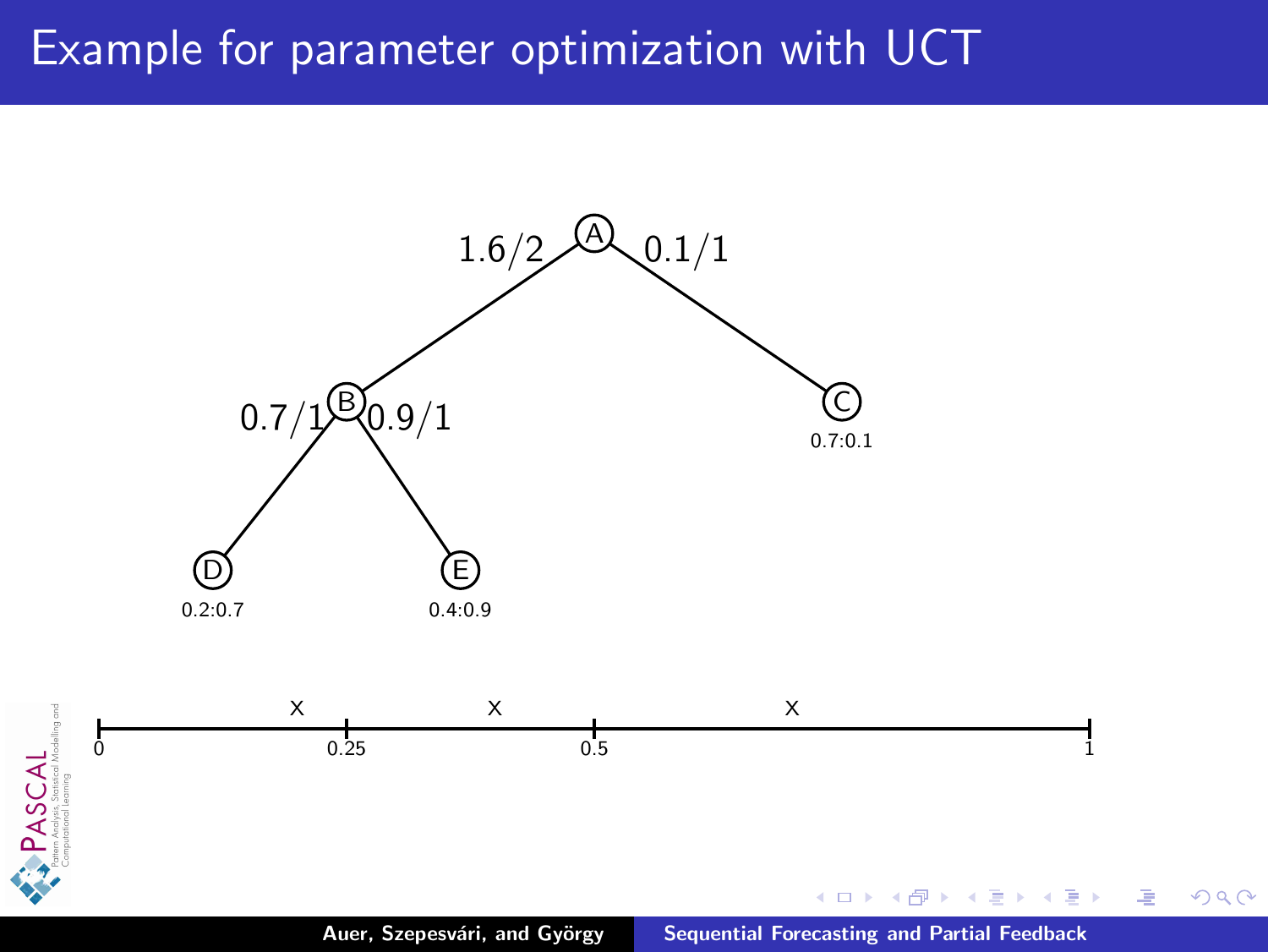## Application of UCT parameter optimization

- $\triangleright$  Churn prediction of a telecommunication company using the RPROP algorithm with 7 parameters.
- $\triangleright$  UCT converged to a good solution five times faster than RSPSA (Resilient Simultaneous Perturbation Stochastic Approximation).

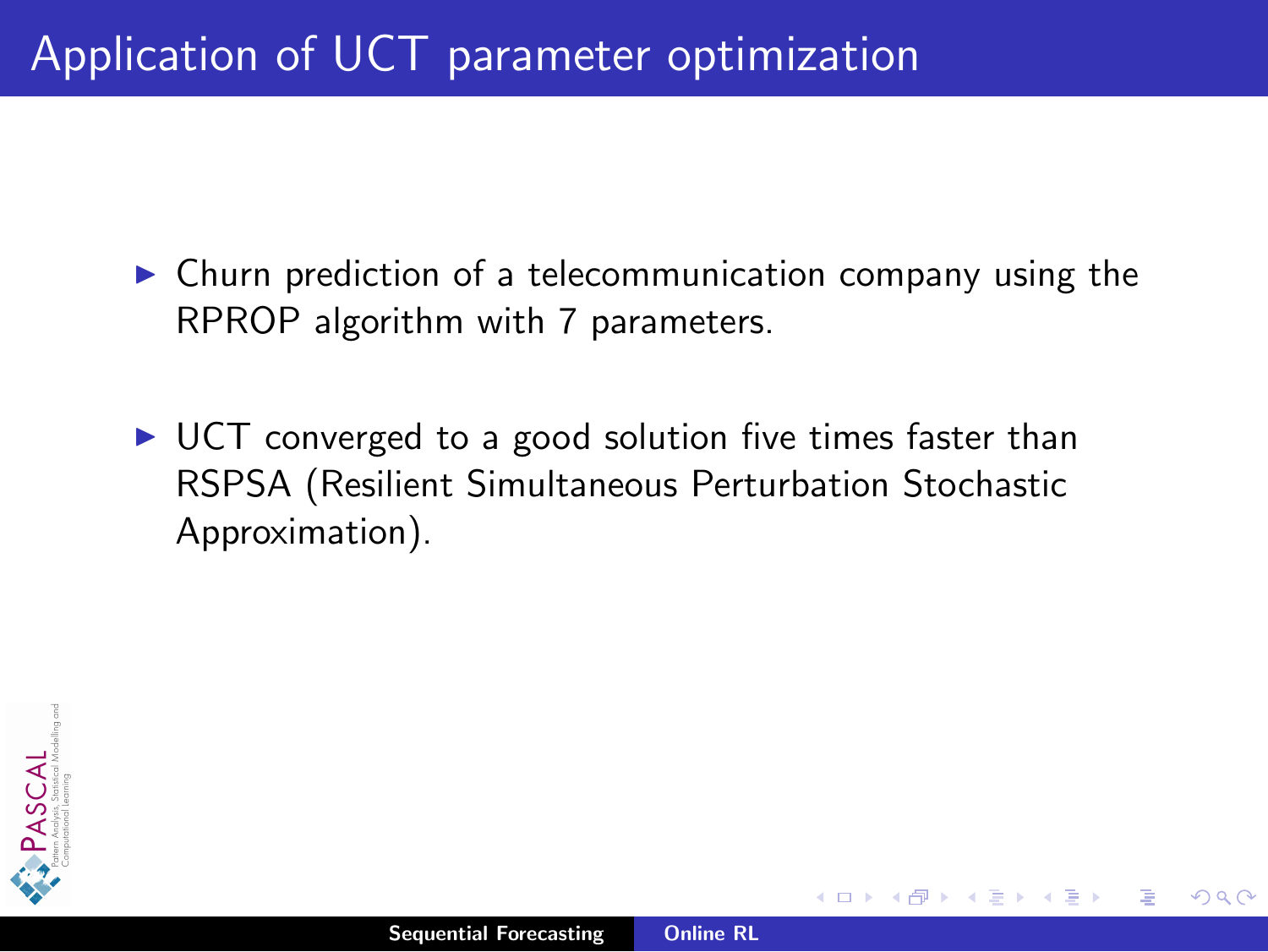## Application of UCT parameter optimization

- $\triangleright$  Churn prediction of a telecommunication company using the RPROP algorithm with 7 parameters.
- $\triangleright$  UCT converged to a good solution five times faster than RSPSA (Resilient Simultaneous Perturbation Stochastic Approximation).
- ▶ One RPROP run took approx. 12 hours. On 50 processors, the parameter tuning took approx 3 weeks.

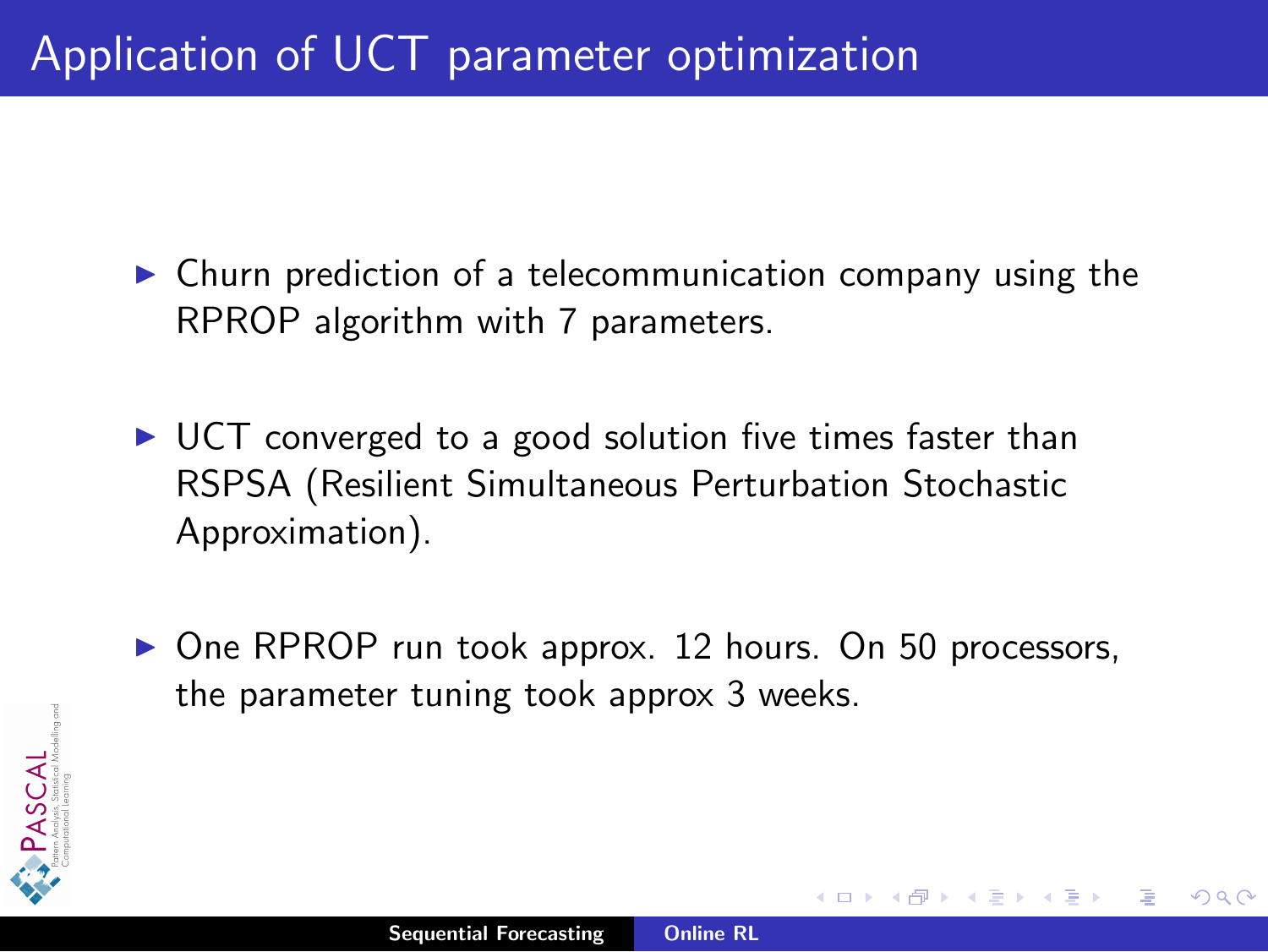Inverse reinforcement learning (IRL):

 $\blacktriangleright$  How to imitate an observed (optimal) behavior of an expert?

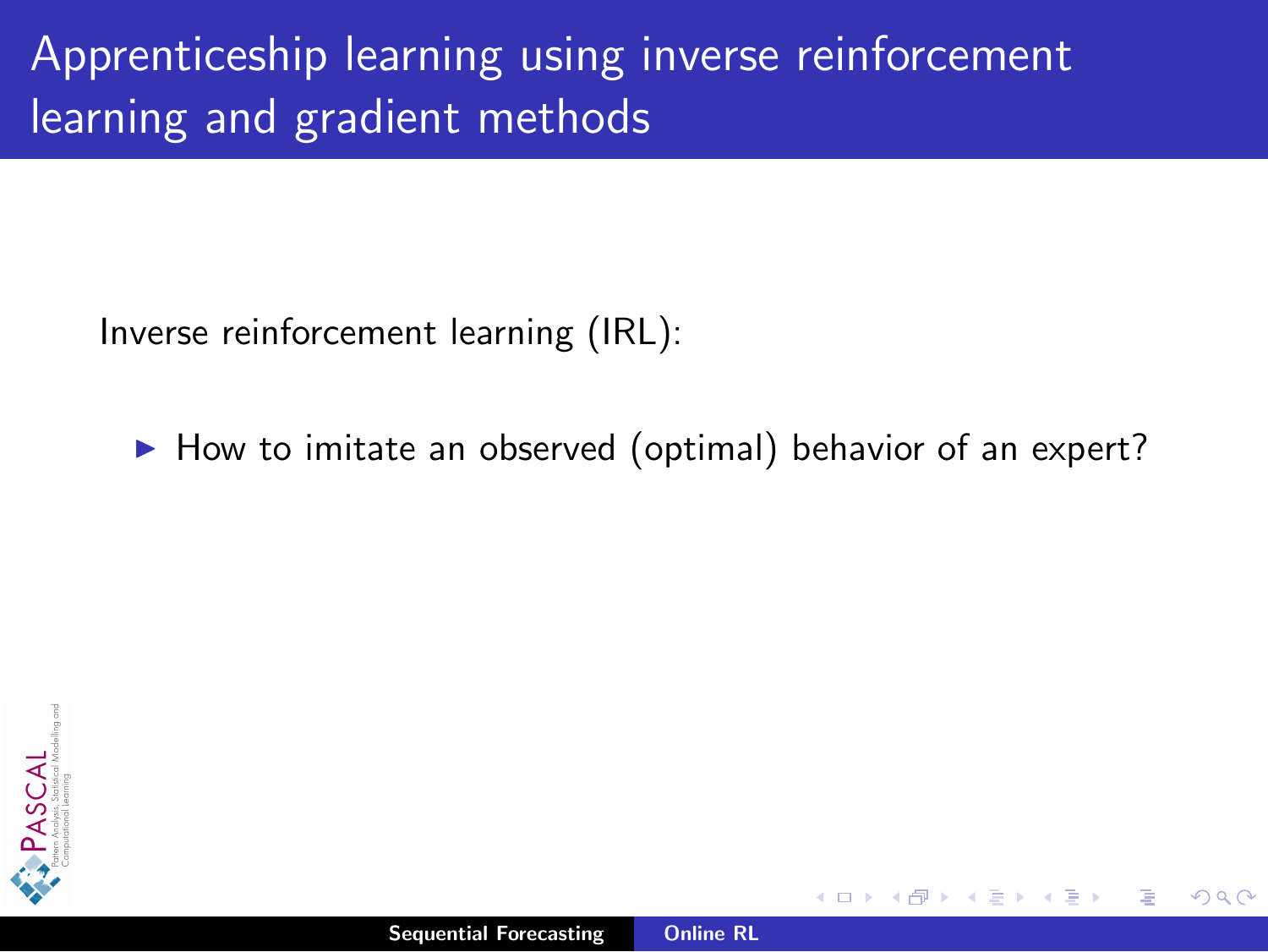Inverse reinforcement learning (IRL):

- $\blacktriangleright$  How to imitate an observed (optimal) behavior of an expert?
- $\blacktriangleright$  Imitate behavior in observed states!

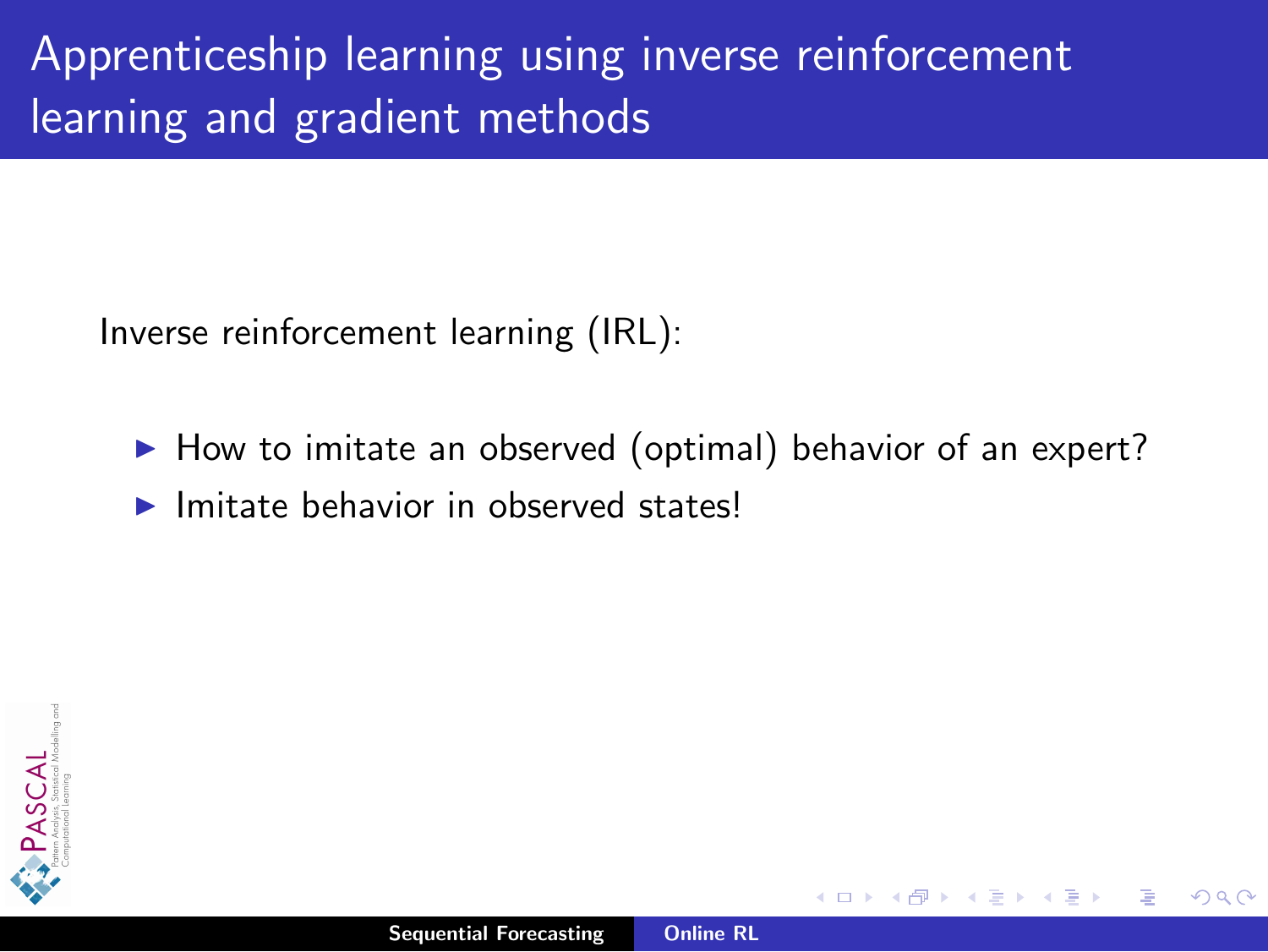Inverse reinforcement learning (IRL):

- $\blacktriangleright$  How to imitate an observed (optimal) behavior of an expert?
- $\blacktriangleright$  Imitate behavior in observed states!
- $\triangleright$  Problem: does not generalize well.

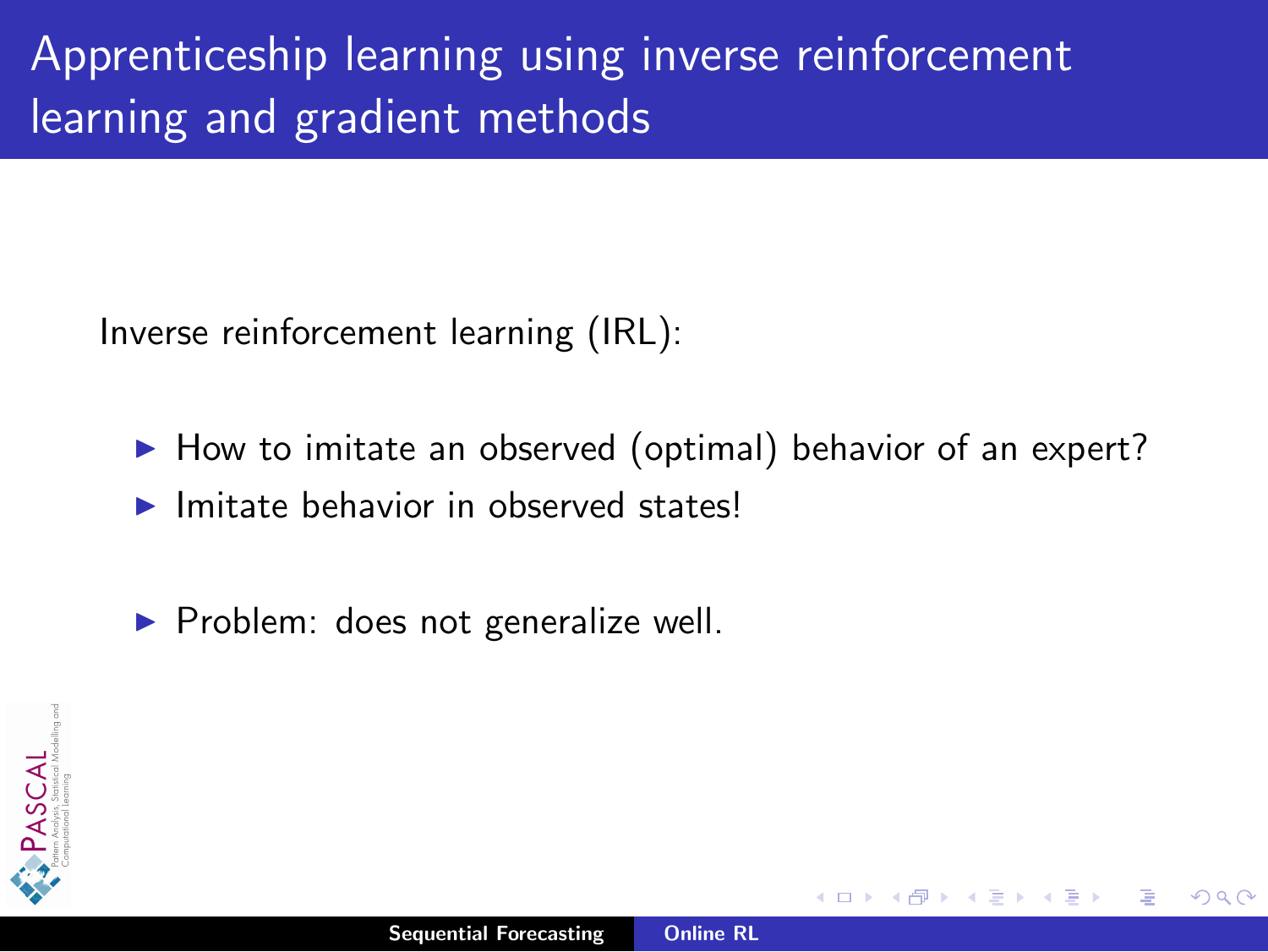Inverse reinforcement learning (IRL):

- $\blacktriangleright$  How to imitate an observed (optimal) behavior of an expert?
- $\blacktriangleright$  Imitate behavior in observed states!
- $\triangleright$  Problem: does not generalize well.
- $\triangleright$  Extract a reward function that explains the observed behavior!



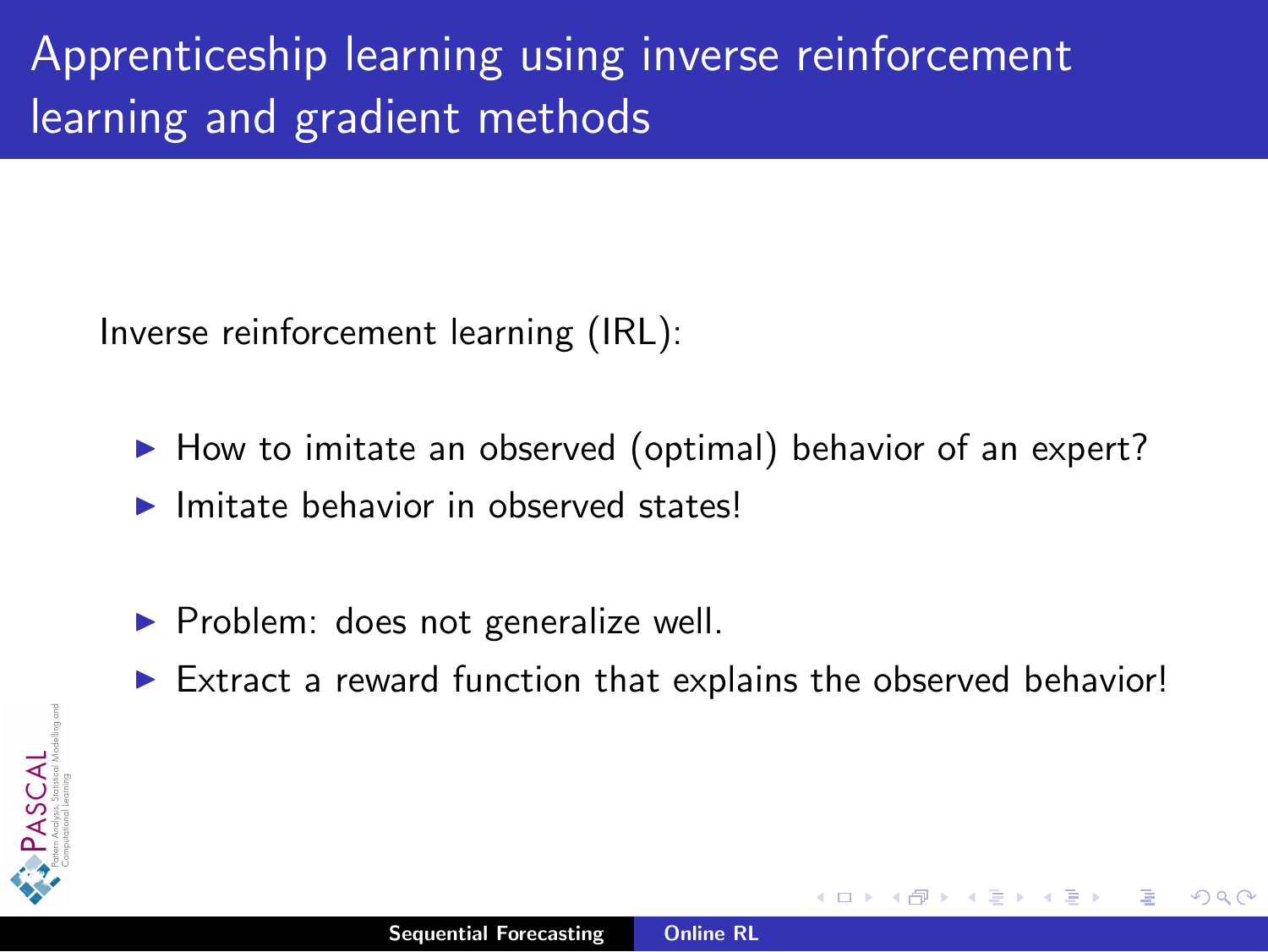Consider (linearly) parameterized rewards,  $r_{\theta}(s) = \sum_{i=1}^{n} \theta_i \phi_i(s)$ .

- Find a parameter vector  $\theta$  which generates a behavior that is close to the observed expert behavior.
- **Define closeness:**

$$
J(\theta) = \sum_{s \in \mathcal{S}} \mu_E(s) (\pi_\theta(s) - \pi_E(s))^2
$$

へのへ

 $(\mu_F -$  estimate of the expert's stationary distribution,  $\pi_{\theta}$  – optimal policy for  $\theta$ ,  $\pi_{E}$  – expert's policy).

 $\triangleright$  Natural gradient techniques can be applied to improve performance.

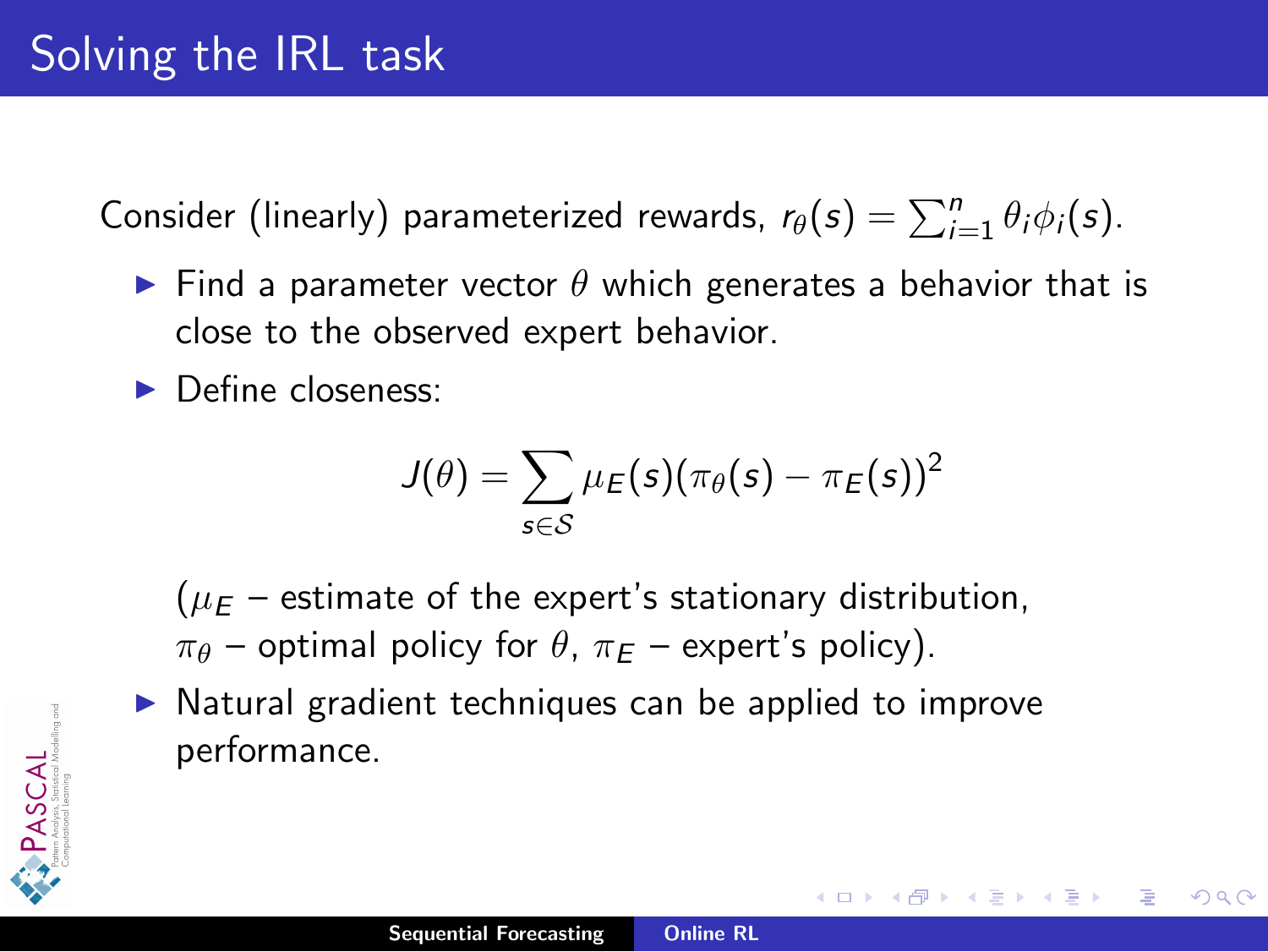## IRL – Experiments

#### Expert trajectories



#### Low error region



Direct policy imitation

#### Low error region



**K ロ ト K 倒 ト K ミ ト** 

一 4 (重) 8

E

 $299$ 



Sequential Forecasting [Online RL](#page-0-0)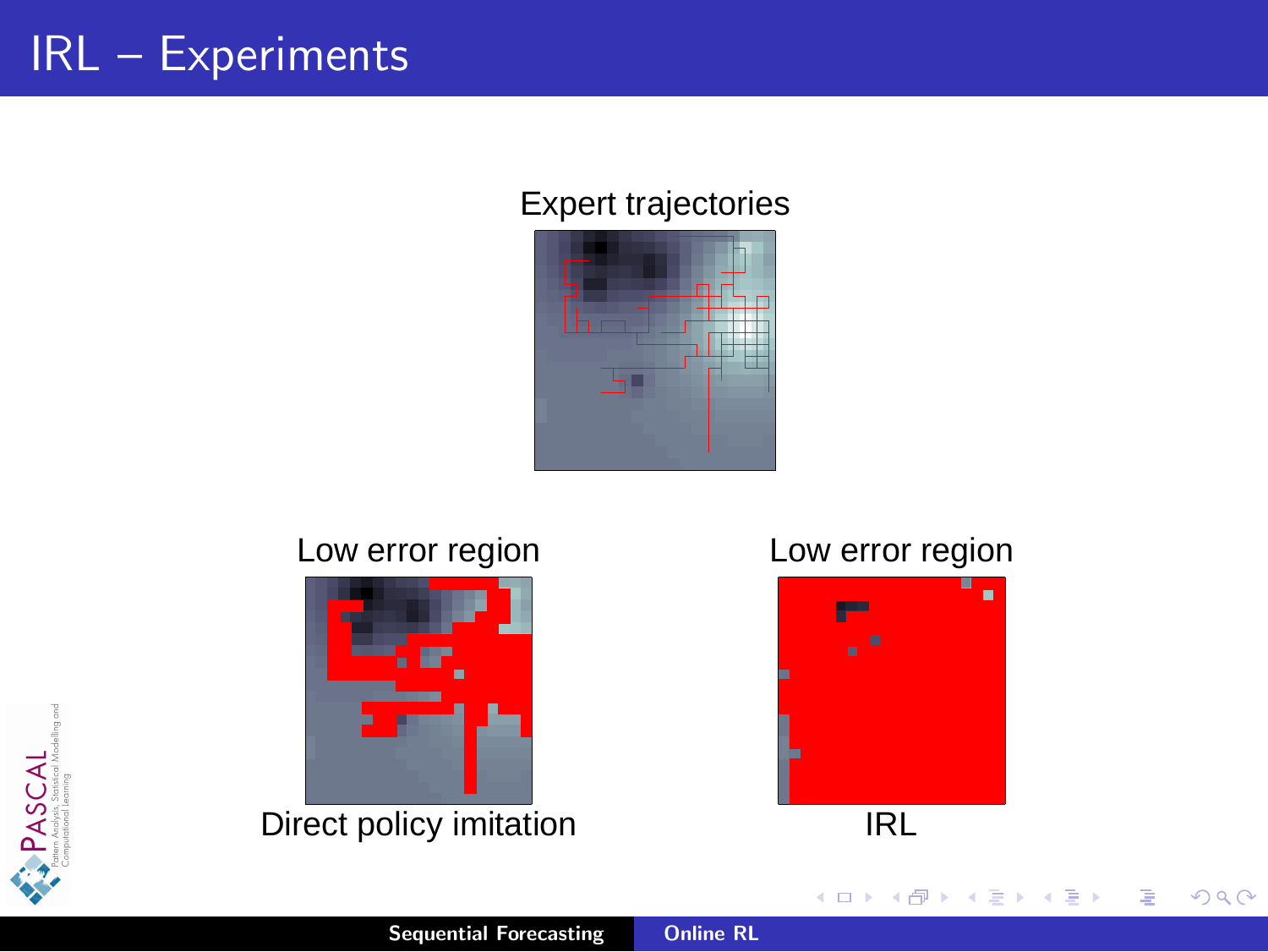PASCAL

Markov decision process (MDP) M:

$$
S \dots \text{ state space}
$$
\n
$$
A \dots \text{ action space}
$$
\n
$$
r(s, a) \dots \text{ reward in } [0, 1] \text{ for choosing action } a \text{ in state } s
$$
\n
$$
p(s'|s, a) \dots \text{ transition probability to state } s'
$$
\n
$$
\pi^* : S \to A \dots \text{ optimal policy}
$$
\n
$$
R_T(\pi) = \sum_{t=1}^T r(s_t, a_t) \dots \text{ total reward of policy } \pi \text{ after } T \text{ steps,}
$$
\n
$$
s_t \text{ are the (random) states visited by } \pi,
$$
\n
$$
\text{and } a_t \text{ are the chosen actions}
$$

 $\leftarrow$  $\sim$  $\sim$ ð  $\sim$  活

∍

 $2Q$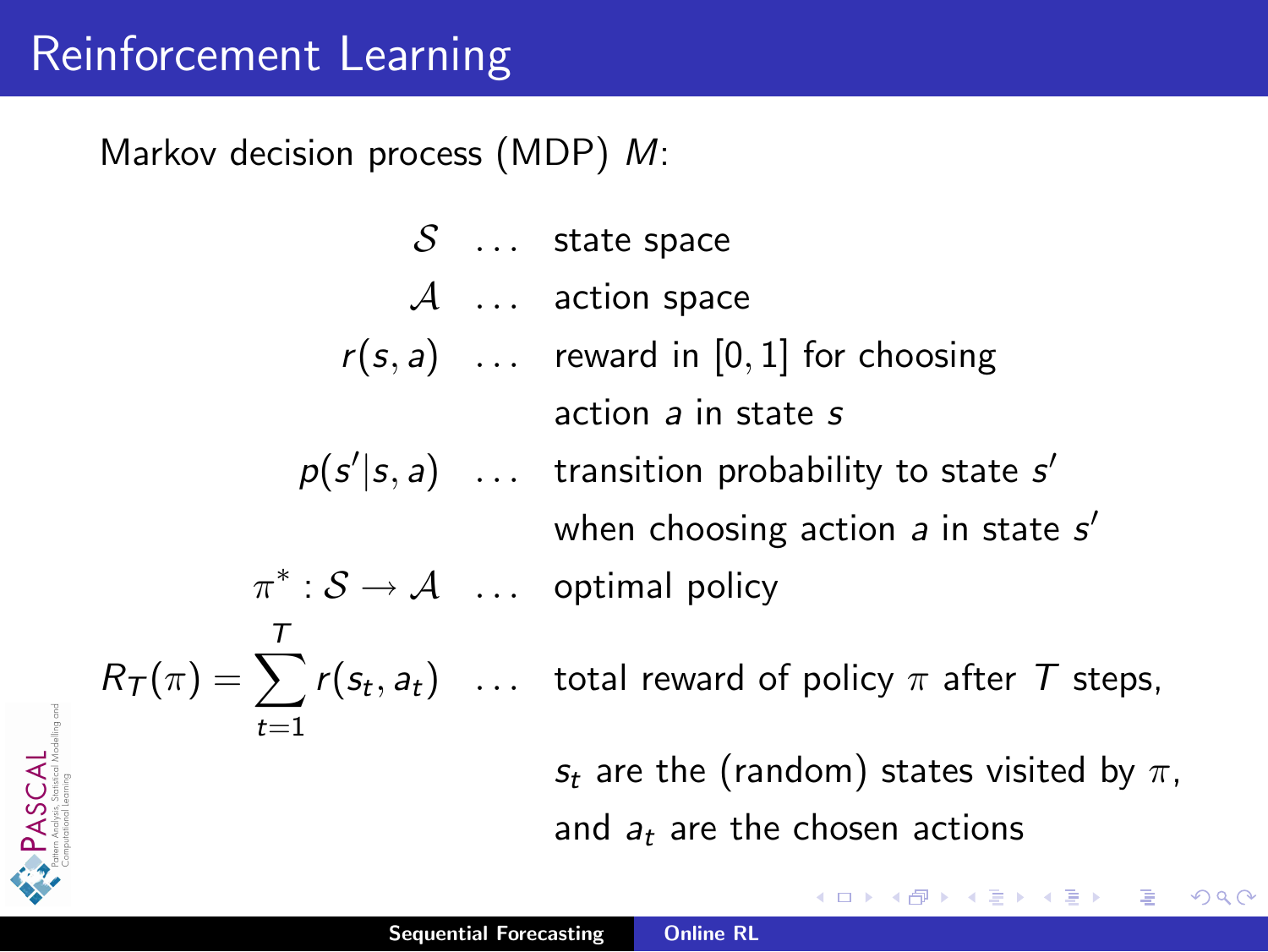We are interested in the online regret of a strategy  $\pi$ :

$$
\Delta_{\mathcal{T}}(\pi) := R_{\mathcal{T}}(\pi^*) - R_{\mathcal{T}}(\pi)
$$



 $2Q$ 

≣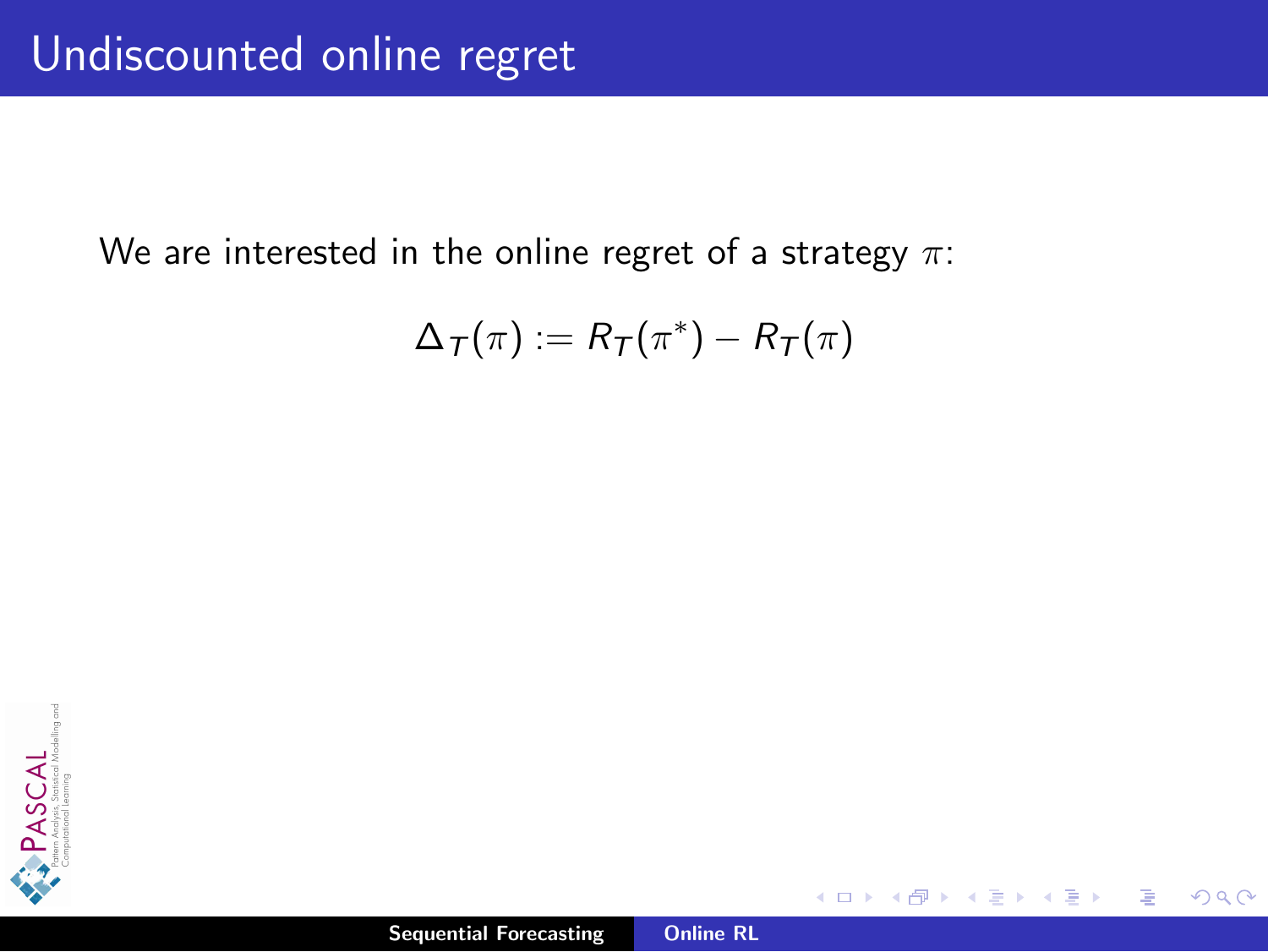We are interested in the online regret of a strategy  $\pi$ :

$$
\Delta_{\mathcal{T}}(\pi):=R_{\mathcal{T}}(\pi^*)-R_{\mathcal{T}}(\pi)
$$

Discounted regrets are not very useful for online analysis: For  $\gamma \in [0,1)$ ,

$$
\sum_{t=0}^{\infty}\gamma^t r(s_t^*,a_t^*) - \sum_{t=0}^{\infty}\gamma^t r(s_t,a_t) = O(1).
$$

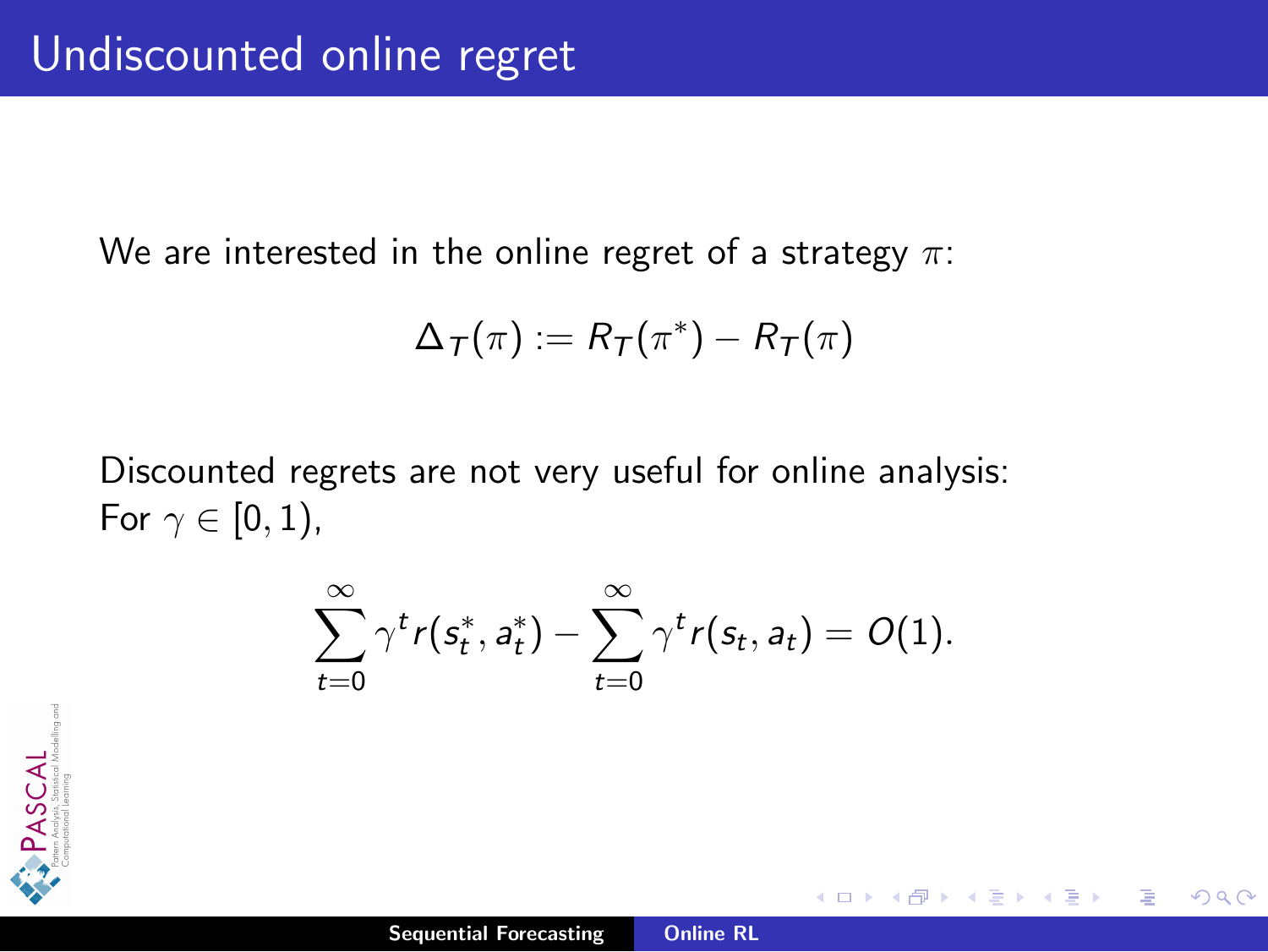#### Bounds on the regret

For  $S = |\mathcal{S}|$  states and  $A = |\mathcal{A}|$ , our UCRL algorithm achieves

$$
\Delta_{\mathcal{T}}(\mathrm{UCRL}) = \tilde{O}\left(DS\sqrt{AT}\right),\,
$$

where  $D$  denotes the **diameter** of the MDP: This is the time, such that for any pairs of states  $s_1, s_2 \in S$  there is a policy which moves from  $s_1$  to  $s_2$  within D steps on average:

$$
D = \max_{s_1, s_2} \min_{\pi} \mathbb{E}\left[\left. T(s_2 | \pi, s_1) \right] \right.
$$

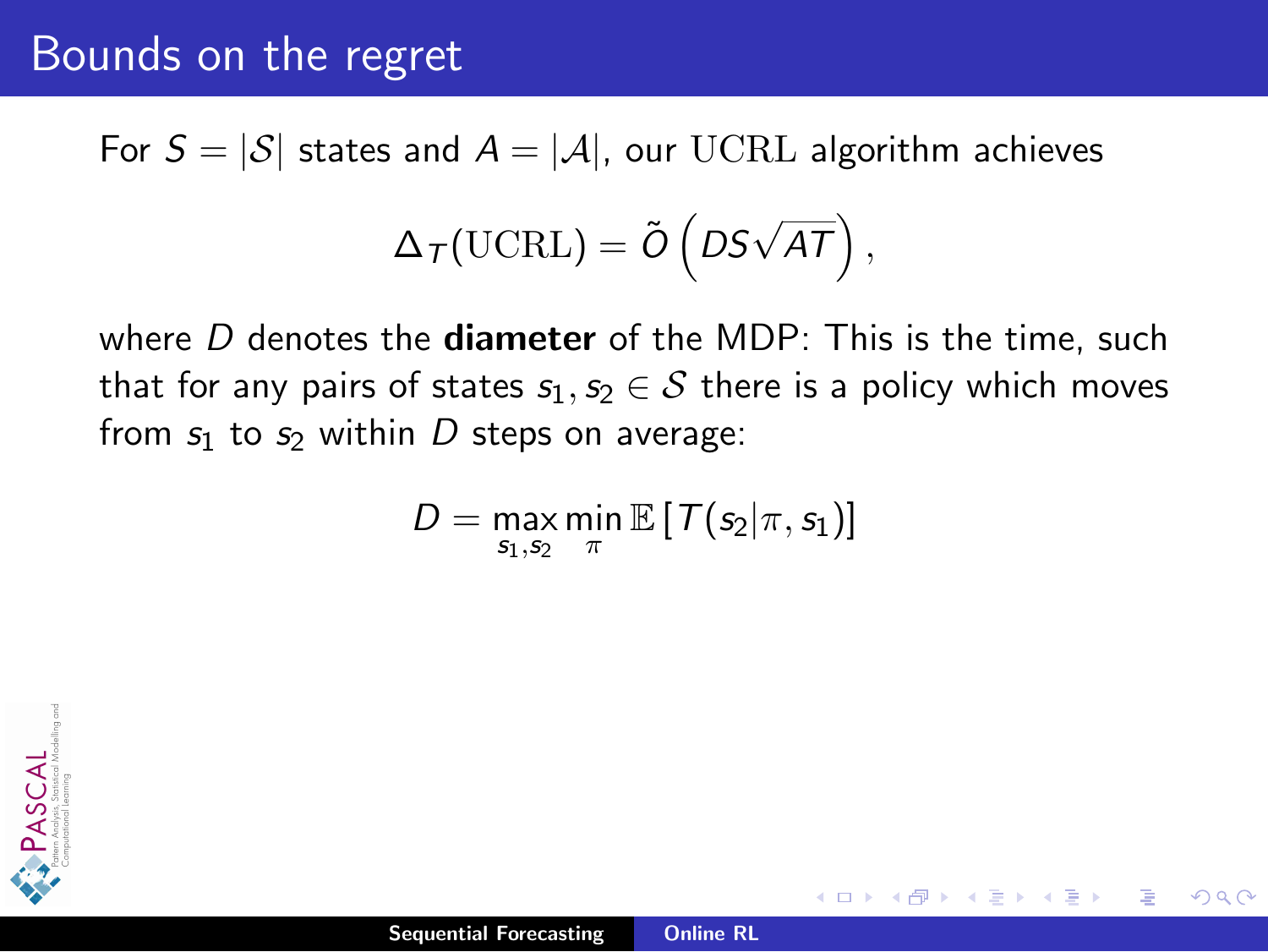#### Bounds on the regret

For  $S = |\mathcal{S}|$  states and  $A = |\mathcal{A}|$ , our UCRL algorithm achieves

$$
\Delta_{\mathcal{T}}(\mathrm{UCRL}) = \tilde{O}\left(DS\sqrt{AT}\right),\,
$$

where  $D$  denotes the **diameter** of the MDP: This is the time, such that for any pairs of states  $s_1, s_2 \in S$  there is a policy which moves from  $s_1$  to  $s_2$  within D steps on average:

$$
D = \max_{s_1, s_2} \min_{\pi} \mathbb{E}\left[\left. T(s_2 | \pi, s_1) \right] \right.
$$

Matching lower bound:

PASCAL

There are MDPs such that for any algorithm

$$
\Delta_{\mathcal{T}}=\Omega\left(\sqrt{DSAT}\right).
$$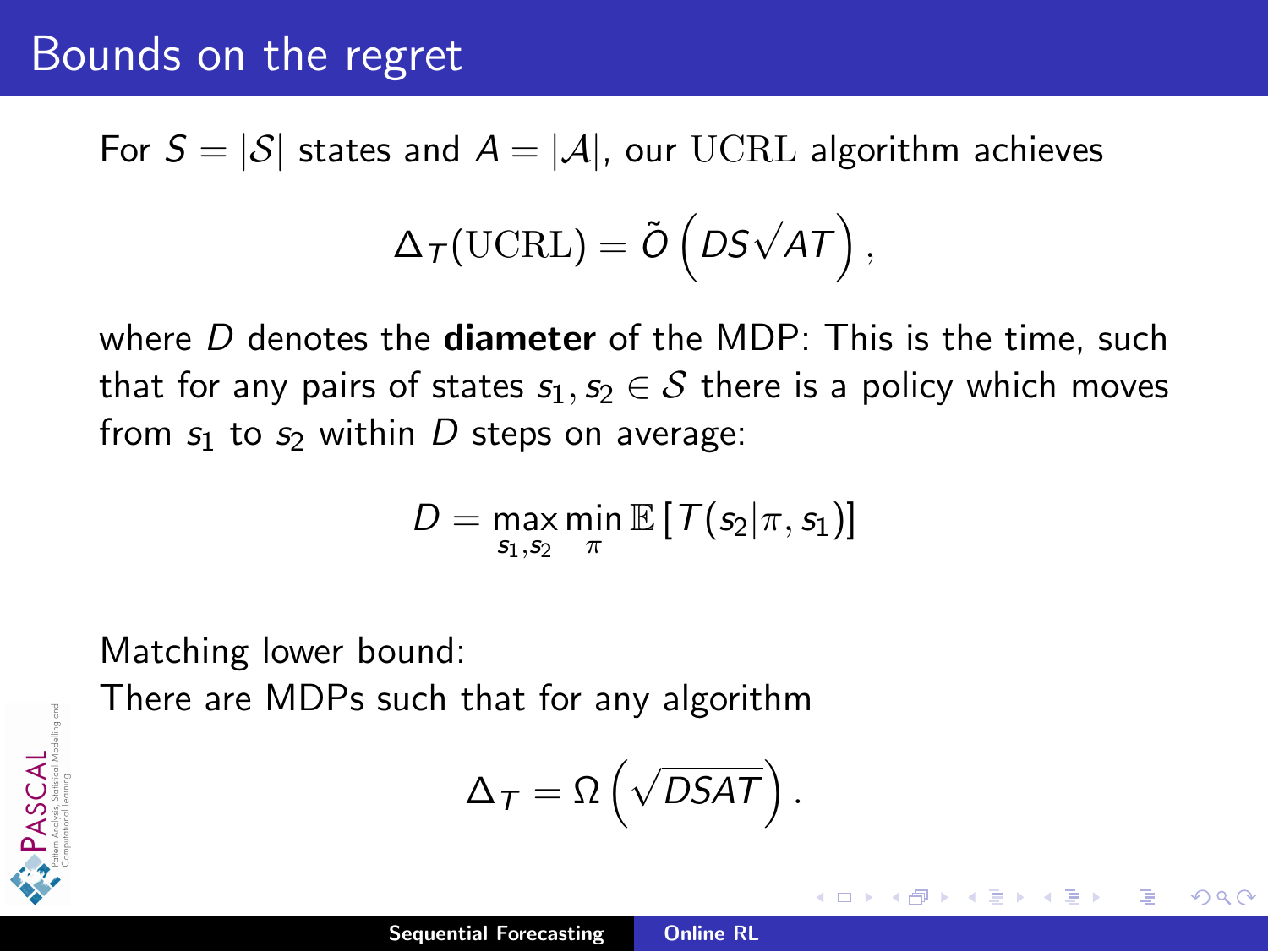- $\blacktriangleright E^3$  by Kearns and Singh (1998): After  $\mathit{poly}(1/\epsilon, \mathcal{S}, A, \mathcal{T}_{\mathsf{mix}}^\epsilon)$  steps the per-trial regret is at most  $\epsilon$ .
- Analysis of Rmax by Kakade  $(2003)$ : Bound on the number of actions which are not  $\epsilon$ -optimal:

$$
#\{t: a_t \neq a_t^{\epsilon}\} = \tilde{O}\left(S^2 A(T^{\epsilon}_{mix}/\epsilon)^3\right)
$$

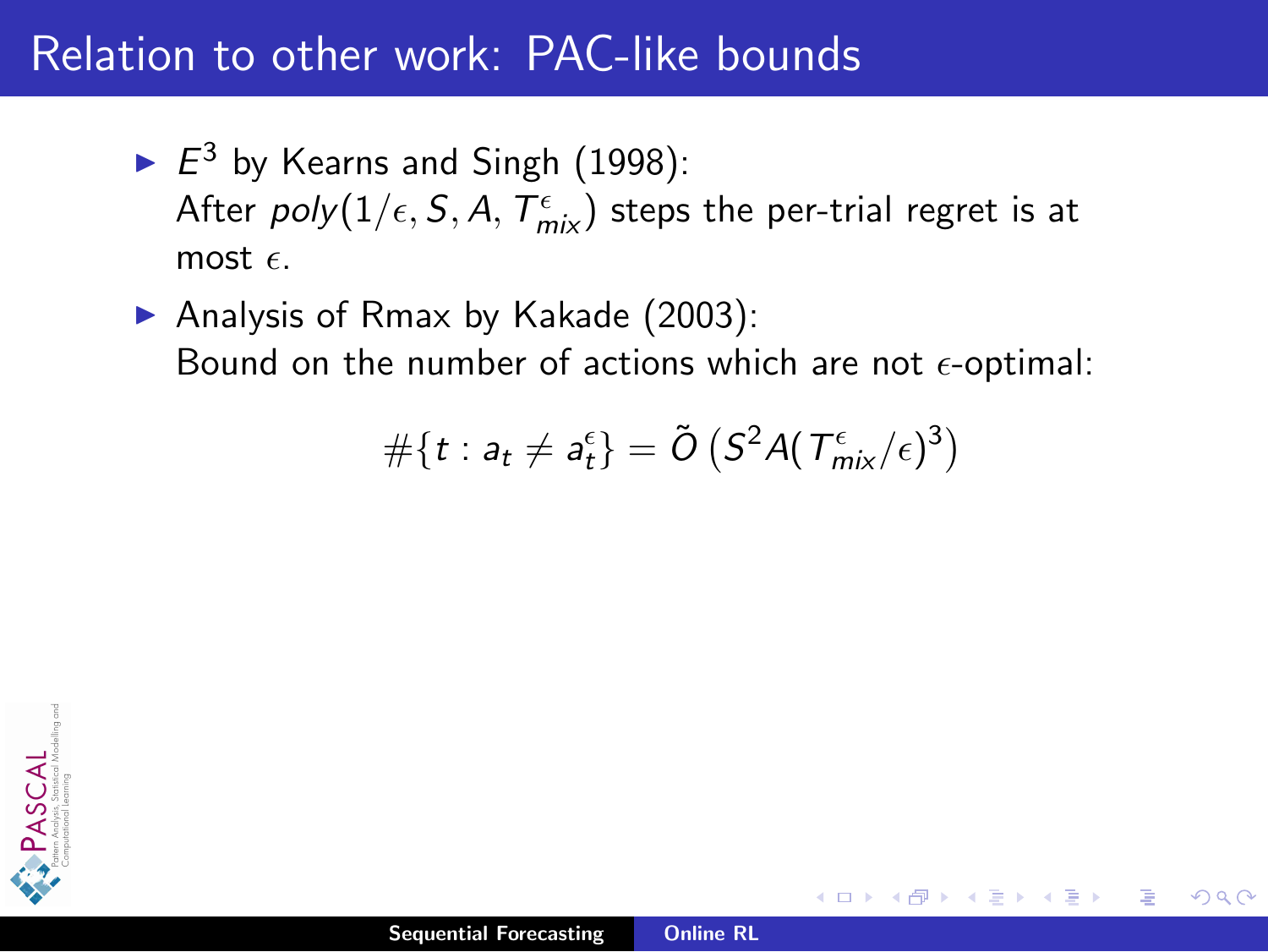- $\blacktriangleright E^3$  by Kearns and Singh (1998): After  $\mathit{poly}(1/\epsilon, \mathcal{S}, A, \mathcal{T}_{\mathsf{mix}}^\epsilon)$  steps the per-trial regret is at most  $\epsilon$ .
- Analysis of Rmax by Kakade  $(2003)$ : Bound on the number of actions which are not  $\epsilon$ -optimal:

$$
#\{t: a_t \neq a_t^{\epsilon}\} = \tilde{O}\left(S^2 A(T_{mix}^{\epsilon}/\epsilon)^3\right)
$$

 $\triangleright$  Our result gives

$$
\#\{t: a_t \neq a_t^\varepsilon\} = \tilde{O}\left(D^2 S^2 A/\varepsilon^2\right).
$$

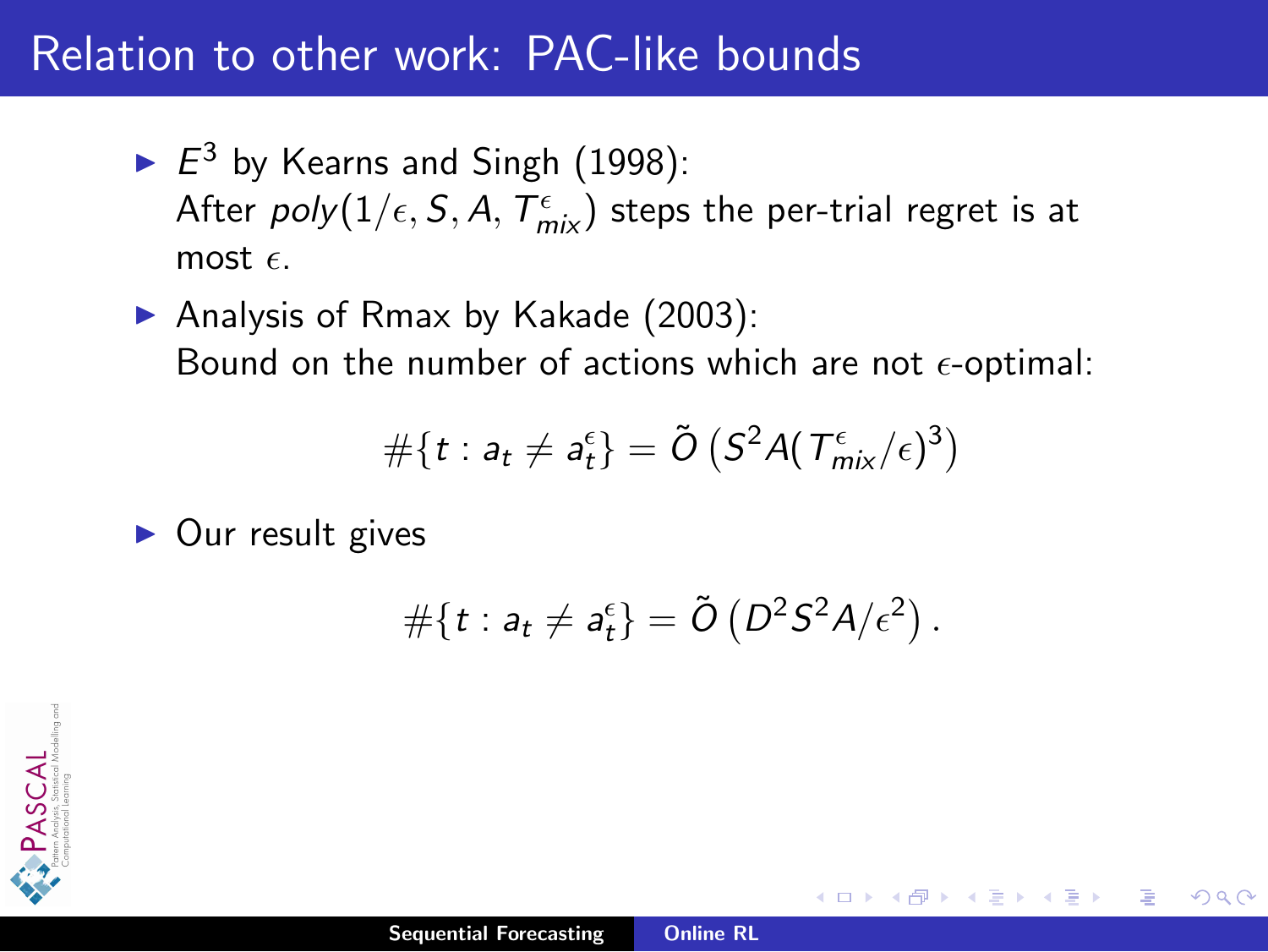- $\blacktriangleright E^3$  by Kearns and Singh (1998): After  $\mathit{poly}(1/\epsilon, \mathcal{S}, A, \mathcal{T}_{\mathsf{mix}}^\epsilon)$  steps the per-trial regret is at most  $\epsilon$ .
- Analysis of Rmax by Kakade  $(2003)$ : Bound on the number of actions which are not  $\epsilon$ -optimal:

$$
\#\{t: a_t \neq a_t^{\epsilon}\} = \tilde{O}\left(S^2 A(T_{mix}^{\epsilon}/\epsilon)^3\right)
$$

 $\triangleright$  Our result gives

$$
\#\{t: a_t \neq a_t^\epsilon\} = \tilde{O}\left(D^2 S^2 A/\epsilon^2\right).
$$



 $\blacktriangleright$   $\tau_{\text{mix}}^{\epsilon}$  is the number of steps such that for any policy  $\pi$  its actual per-trial reward is  $\epsilon$ -close to the expected per-trial reward.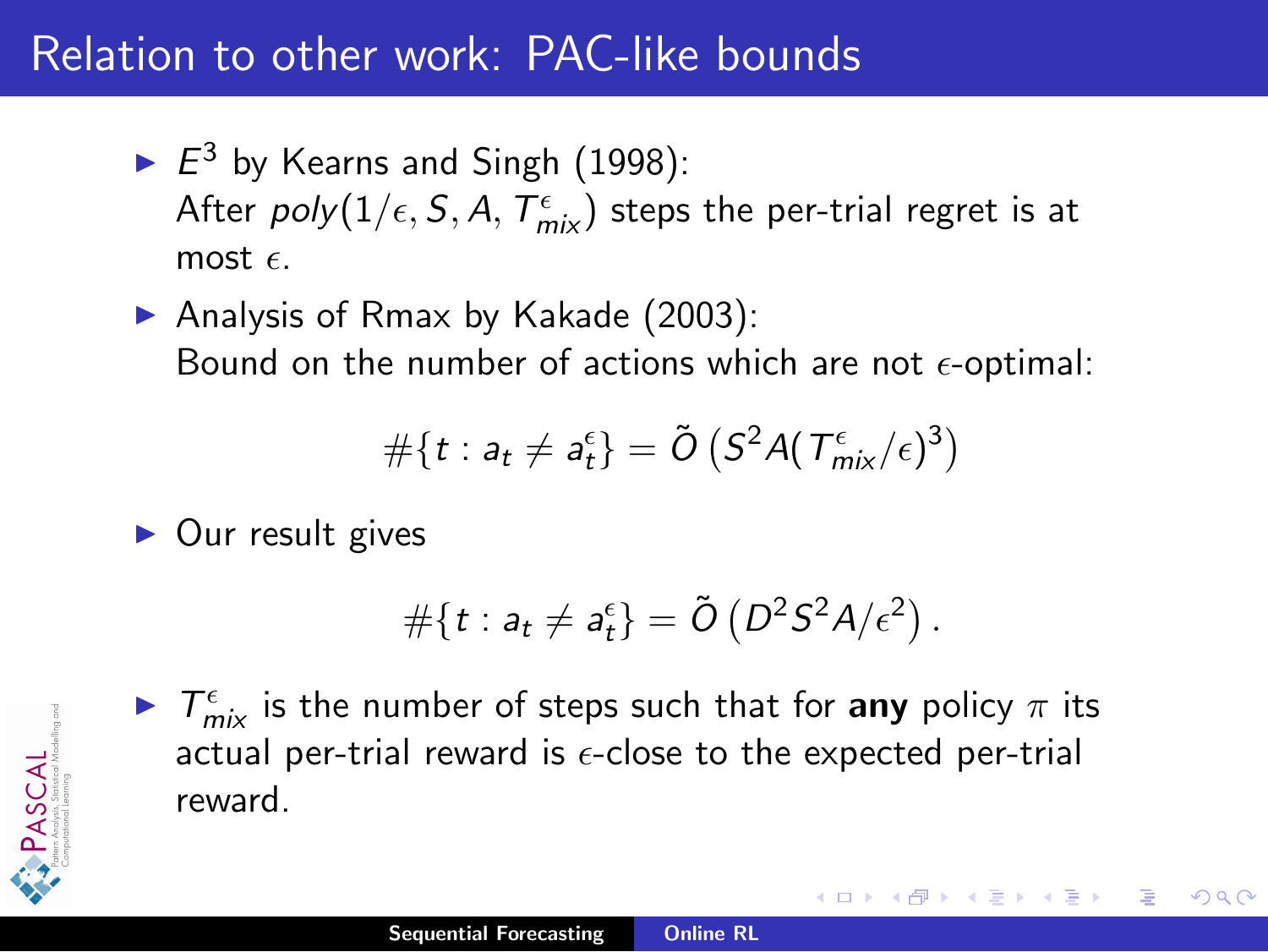- $\blacktriangleright E^3$  by Kearns and Singh (1998): After  $\mathit{poly}(1/\epsilon, \mathcal{S}, A, \mathcal{T}_{\mathsf{mix}}^\epsilon)$  steps the per-trial regret is at most  $\epsilon$ .
- Analysis of Rmax by Kakade  $(2003)$ : Bound on the number of actions which are not  $\epsilon$ -optimal:

$$
\#\{t: a_t \neq a_t^{\epsilon}\} = \tilde{O}\left(S^2 A(T_{mix}^{\epsilon}/\epsilon)^3\right)
$$

 $\triangleright$  Our result gives

$$
\#\{t: a_t \neq a_t^\epsilon\} = \tilde{O}\left(D^2 S^2 A/\epsilon^2\right).
$$



- $\blacktriangleright$   $\tau_{\text{mix}}^{\epsilon}$  is the number of steps such that for any policy  $\pi$  its actual per-trial reward is  $\epsilon$ -close to the expected per-trial reward.
- For small  $\epsilon$ ,  $T_{mix}^{\epsilon} > D/\epsilon$ .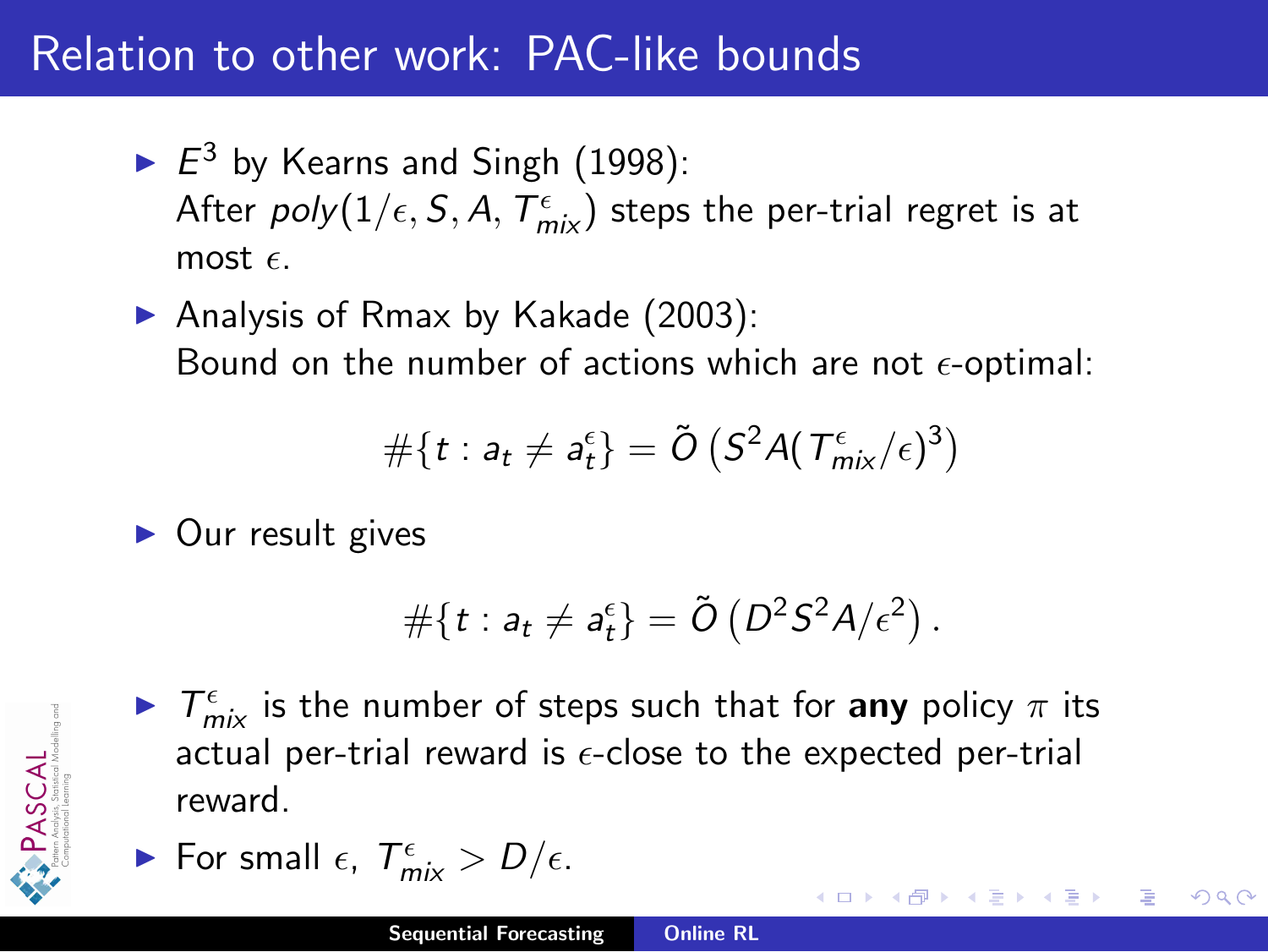Assume that there is a  $\mathbf{gap} g$  between the average per-trial reward of the optimal and the 2nd best policy.

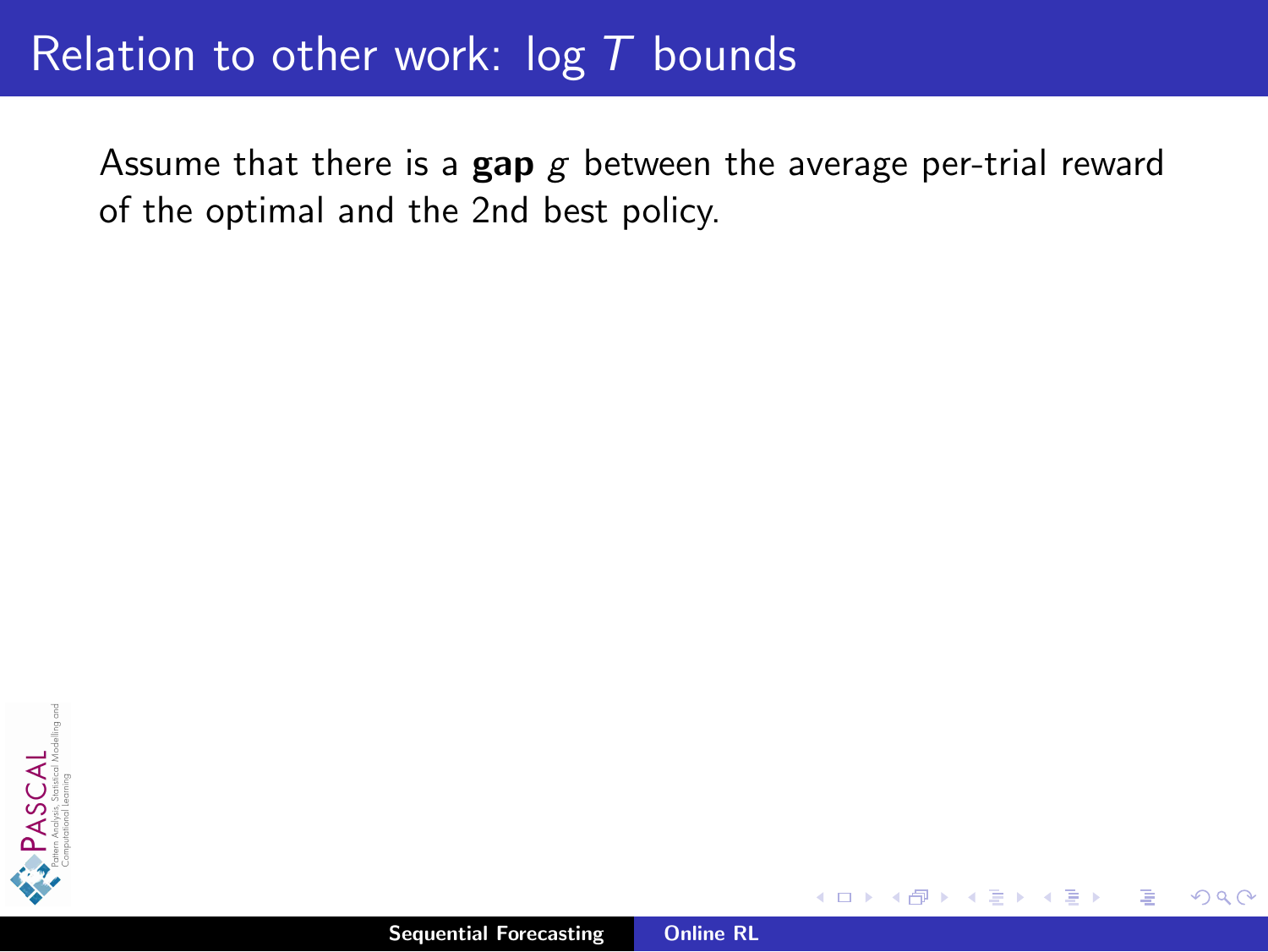Assume that there is a  $\mathbf{gap} g$  between the average per-trial reward of the optimal and the 2nd best policy.

 $\blacktriangleright$  We get

$$
\mathbb{E}\left[\Delta_{\mathcal{T}}(\text{UCRL})\right] = O\left(\frac{D^2 \mathcal{S}^2 A}{g^2} \log \mathcal{T}\right).
$$

 $2Q$ 

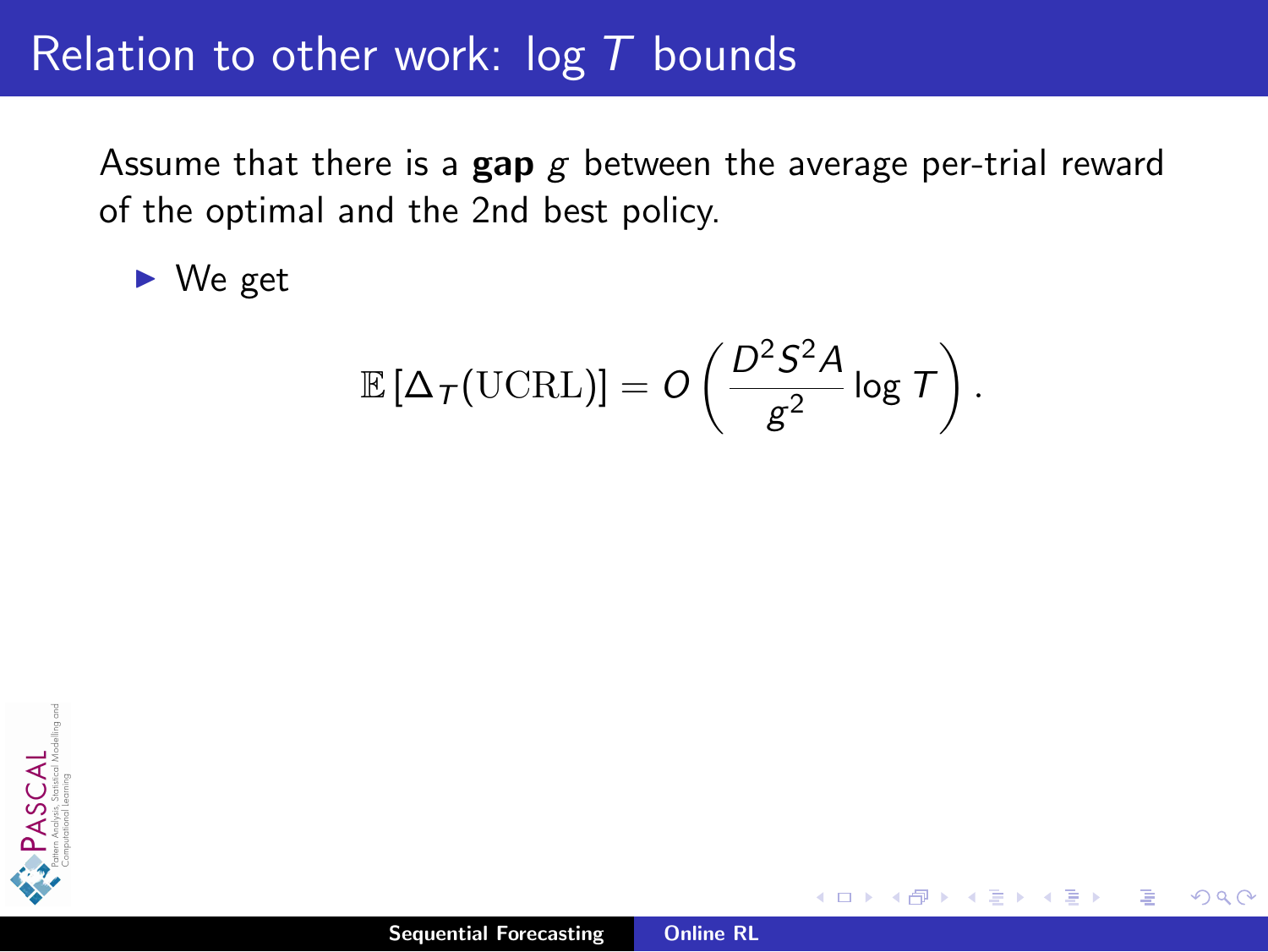Assume that there is a gap  $g$  between the average per-trial reward of the optimal and the 2nd best policy.

 $\blacktriangleright$  We get

$$
\mathbb{E}\left[\Delta_{\,\mathcal{T}}(\text{UCRL})\right]=O\left(\frac{D^2S^2A}{g^2}\log\,\mathcal{T}\right).
$$

▶ Burnetas, Katehakis, 1997, Tewari, Bartlett, NIPS 2007:

$$
\mathbb{E}\left[\Delta_{\mathcal{T}}\right] = O\left(\frac{D_{\max}^2 |S| |A|}{g^2} \log \mathcal{T}\right)
$$

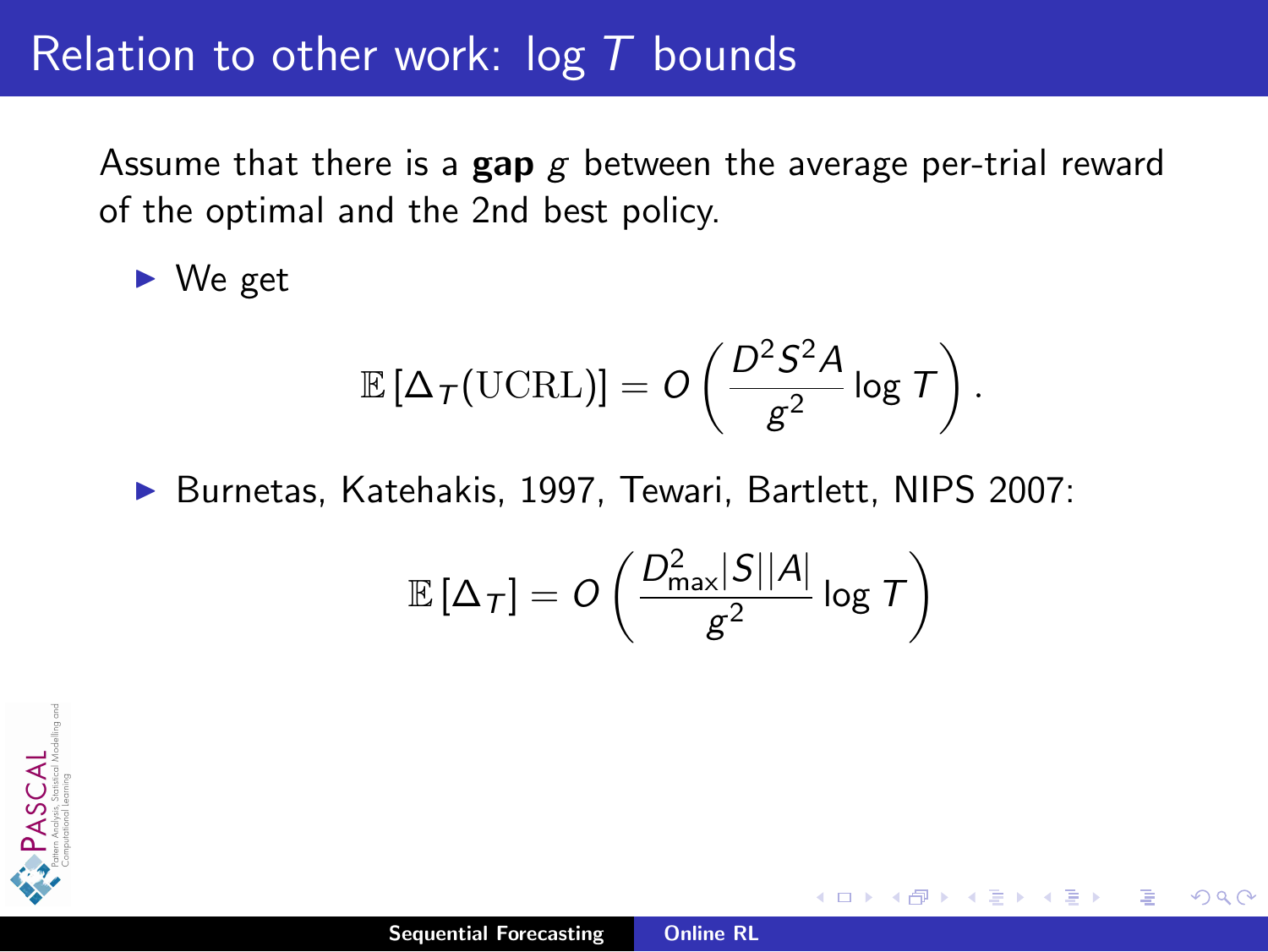Assume that there is a gap  $g$  between the average per-trial reward of the optimal and the 2nd best policy.

 $\blacktriangleright$  We get

PASCAL

$$
\mathbb{E}\left[\Delta_{\,\mathcal{T}}(\mathrm{UCRL})\right]=O\left(\frac{D^2S^2A}{g^2}\log\,\mathcal{T}\right).
$$

▶ Burnetas, Katehakis, 1997, Tewari, Bartlett, NIPS 2007:

$$
\mathbb{E}\left[\Delta_{\mathcal{T}}\right] = O\left(\frac{D_{\max}^2|S||A|}{g^2}\log \mathcal{T}\right)
$$

 $\triangleright$  Main difference (recall D = max<sub>s1,s2</sub> min<sub>π</sub>  $\mathbb{E}[T(s_2|\pi, s_1)]$ ):

$$
\mathit{D}_{\mathsf{max}} = \max_{s_1, s_2} \max_{\pi} \mathbb{E}\left[\left. \mathcal{T}(s_2|\pi, s_1) \right.\right]
$$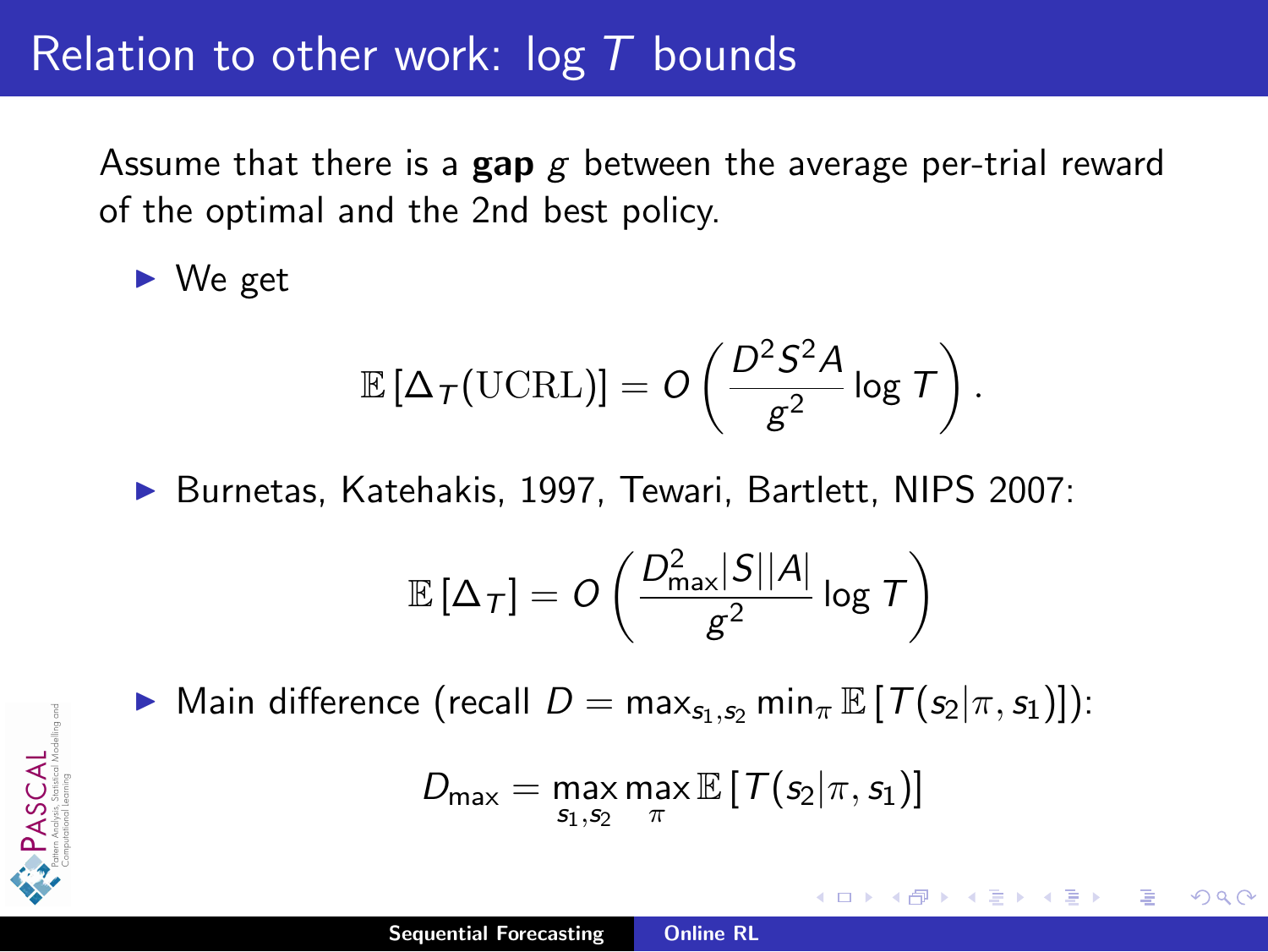# The UCRL algorithm: Upper Confidence Reinforcement Learning

- $\blacktriangleright$  The algorithm runs in rounds  $k = 1, 2, \ldots$ , each starting at some time  $t_k$ .
- $\triangleright$  A new round starts when the occurrences of some state-action pair  $(s, a)$  have doubled,

 $N(s, a; t_{k+1}) = 2 \cdot N(s, a; t_k).$ 

- $\triangleright$  Within a round, a fixed policy  $\tilde{\pi}_k : \mathcal{S} \to \mathcal{A}$  is used.
- **If** The policy  $\tilde{\pi}_k$  is chosen such that it maximizes the expected reward for the best (maximal reward) *plausible* MDP, in respect to the current empirical estimates  $\hat{p}(\cdot|s, a; t_k)$ .
- An MDP  $\tilde{M}$  is plausible if

PASCAL

$$
||\tilde{\rho}(\cdot|s,\textit{a};\textit{t}_k)-\hat{\rho}(\cdot|s,\textit{a};\textit{t}_k)||_1\leq \sqrt{\frac{\textit{const}\cdot S}{\textit{N}(s,\textit{a};\textit{t}_k)}}\log\textit{t}_k.
$$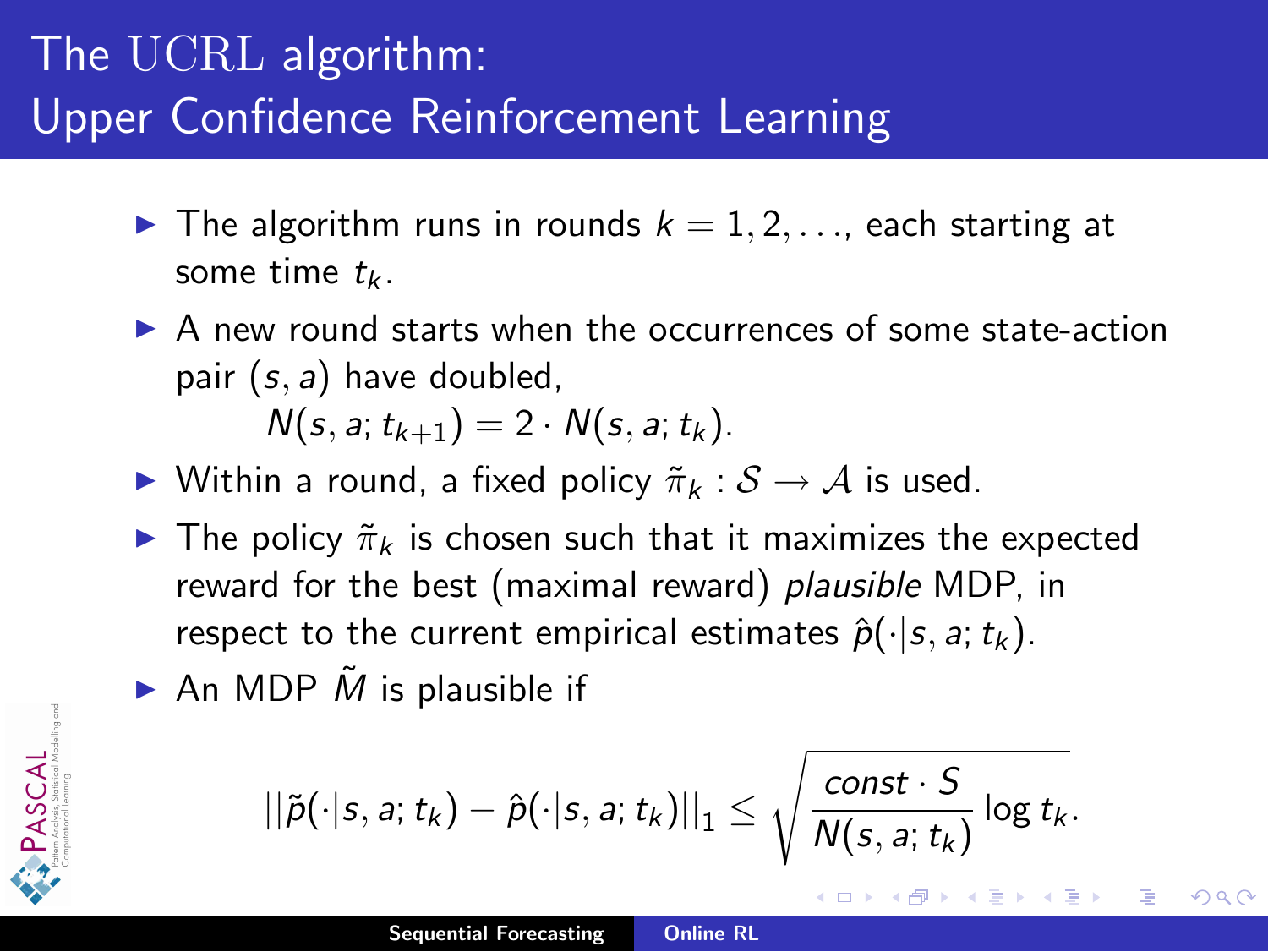## Details of UCRL: The bias λ

The policy  $\tilde{\pi}_k$  can be calculated quite quickly by value iteration:



 $2Q$ 

≣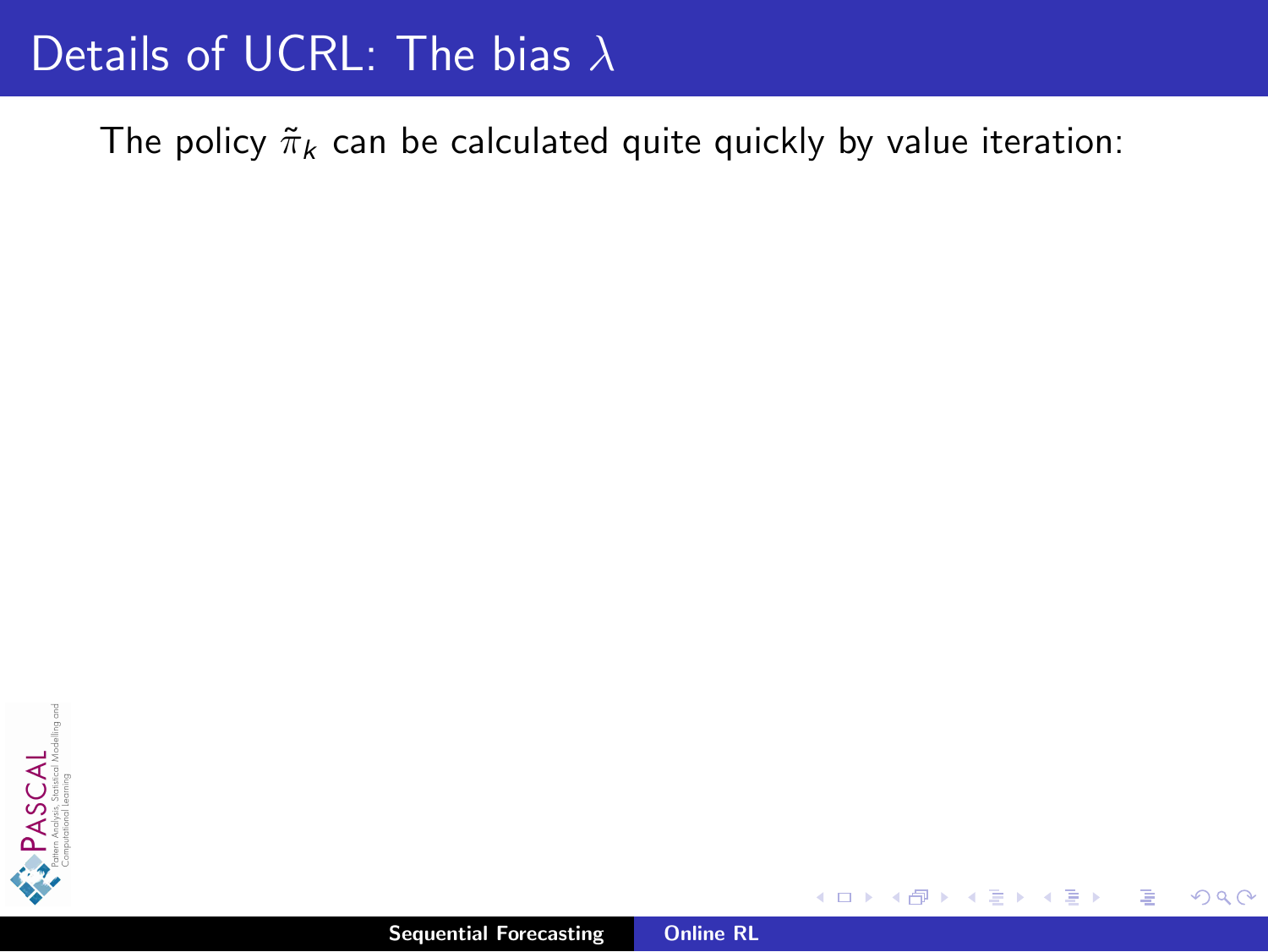The policy  $\tilde{\pi}_k$  can be calculated quite quickly by value iteration:

 $\blacktriangleright$  In discounted reinforcement learning we have Bellman updates

$$
V(s) \leftarrow \max_{a} \left[ r(s,a) + \gamma \sum_{s'} V(s')p(s'|s,a) \right].
$$

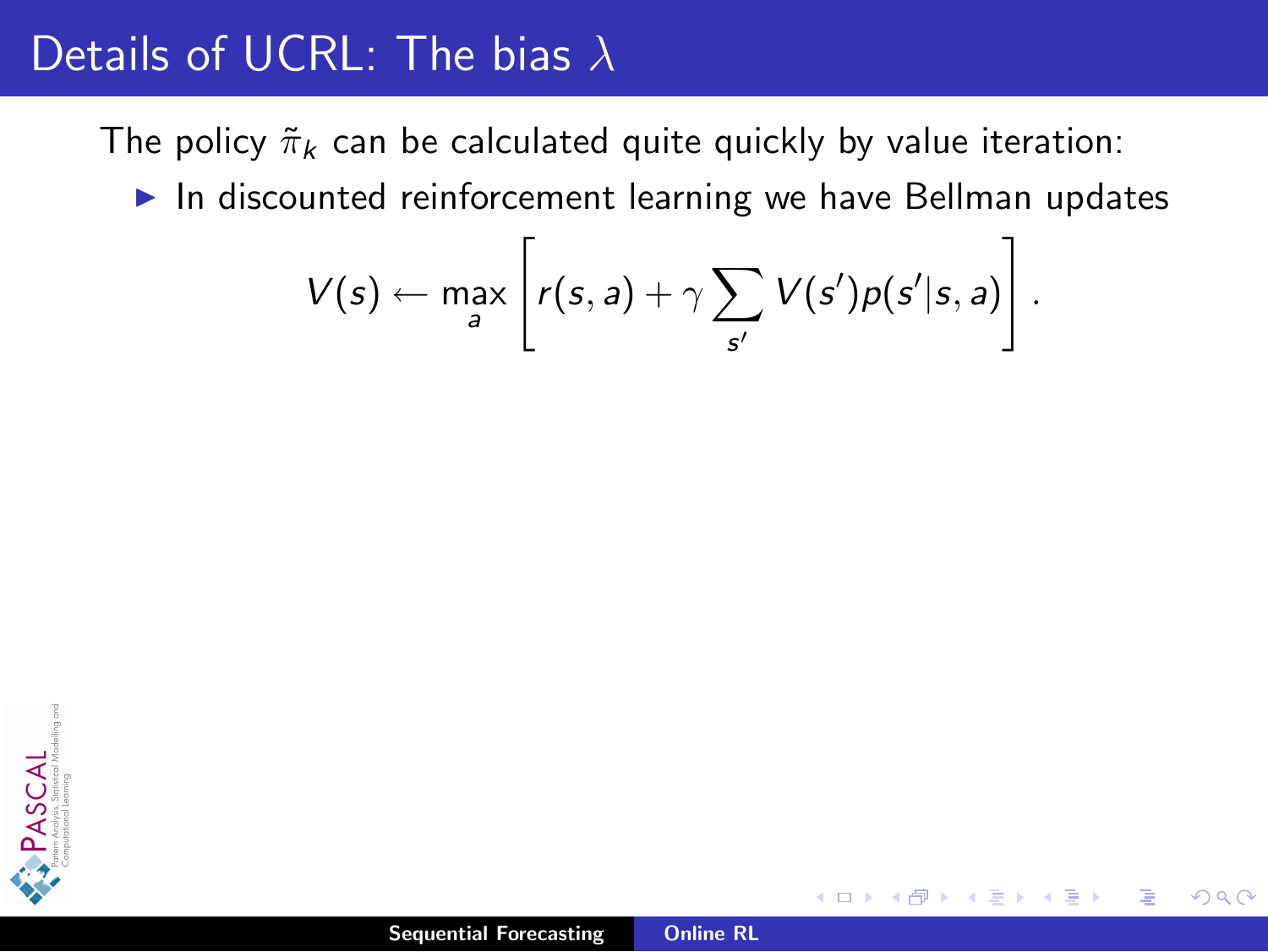The policy  $\tilde{\pi}_k$  can be calculated quite quickly by value iteration:

 $\blacktriangleright$  In discounted reinforcement learning we have Bellman updates

$$
V(s) \leftarrow \max_{a} \left[ r(s,a) + \gamma \sum_{s'} V(s')p(s'|s,a) \right].
$$

 $\blacktriangleright$  In undiscounted reinforcement learning we can use bias updates

$$
\lambda(s) \leftarrow \max_{a} \left[ r(s,a) + \sum_{s'} \lambda(s')p(s'|s,a) \right]
$$

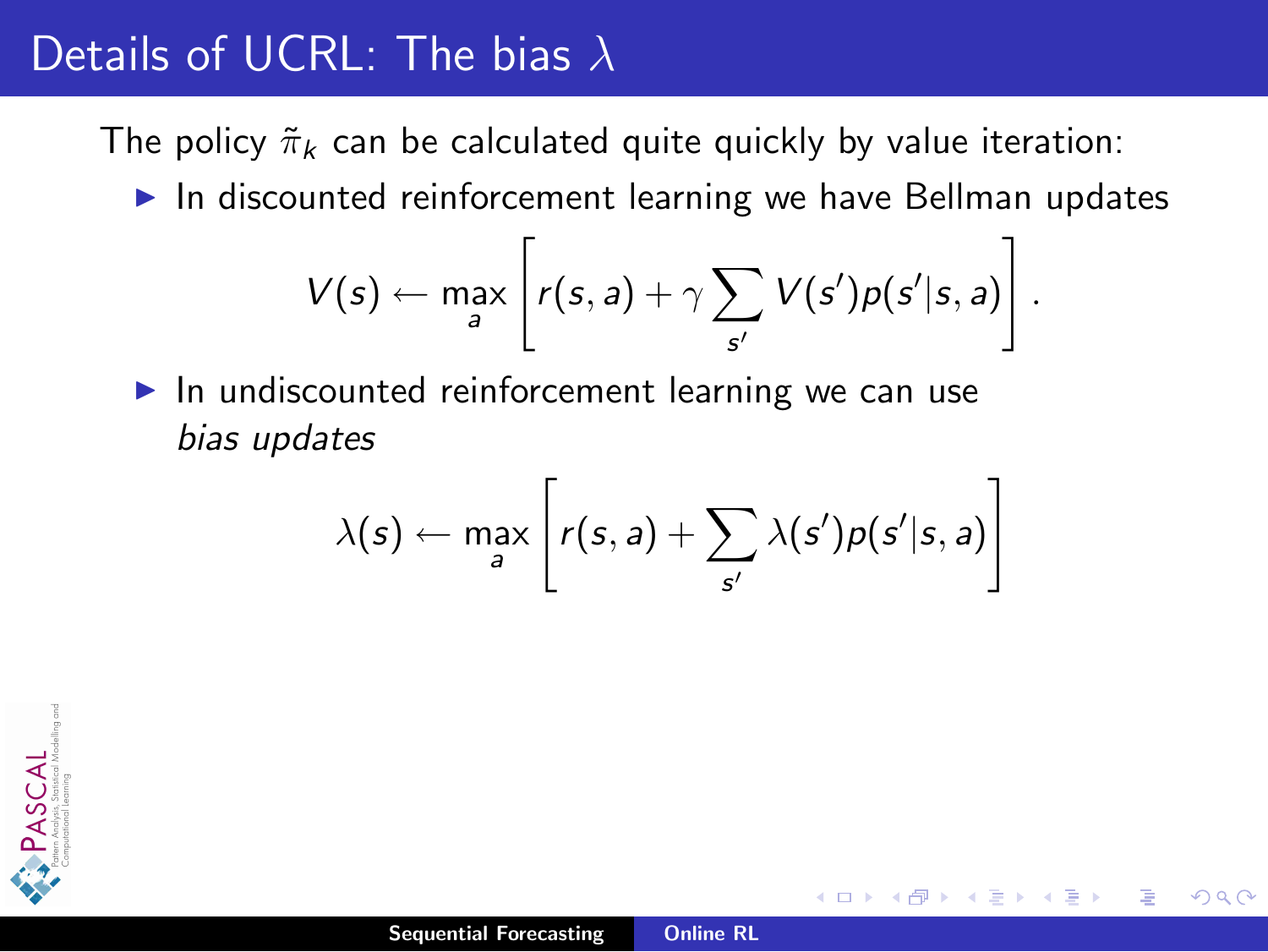The policy  $\tilde{\pi}_k$  can be calculated quite quickly by value iteration:

 $\blacktriangleright$  In discounted reinforcement learning we have Bellman updates

$$
V(s) \leftarrow \max_{a} \left[ r(s,a) + \gamma \sum_{s'} V(s')p(s'|s,a) \right].
$$

 $\blacktriangleright$  In undiscounted reinforcement learning we can use bias updates

$$
\lambda(s) \leftarrow \max_{a} \left[ r(s,a) + \sum_{s'} \lambda(s')p(s'|s,a) \right]
$$

and normalization

$$
\rho \leftarrow \min_{s'} \lambda(s') \lambda(s) \leftarrow \lambda(s) - \rho.
$$

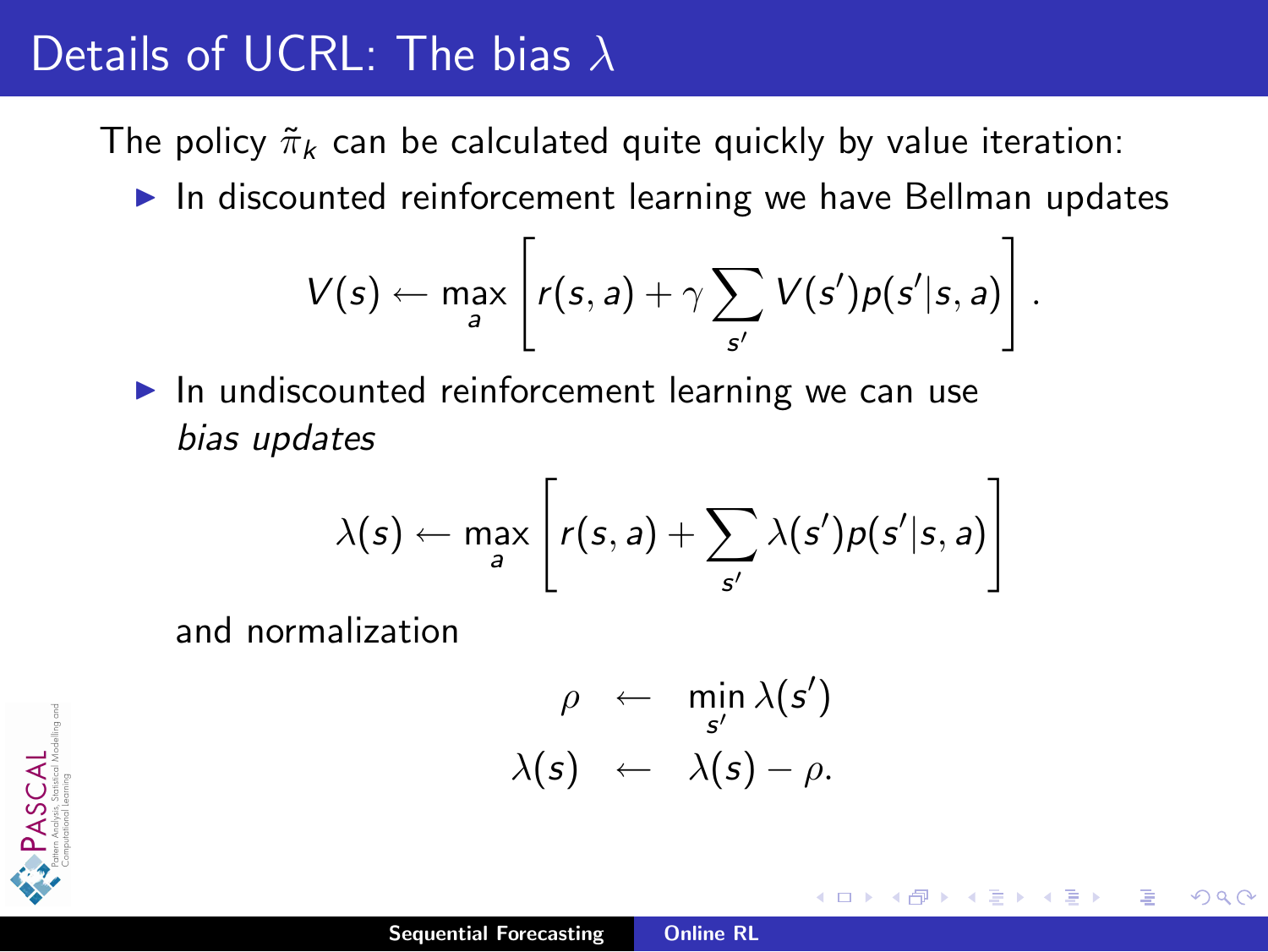The policy  $\tilde{\pi}_k$  can be calculated quite quickly by value iteration:

 $\blacktriangleright$  In discounted reinforcement learning we have Bellman updates

$$
V(s) \leftarrow \max_{a} \left[ r(s,a) + \gamma \sum_{s'} V(s')p(s'|s,a) \right].
$$

 $\blacktriangleright$  In undiscounted reinforcement learning we can use bias updates

$$
\lambda(s) \leftarrow \max_{a} \left[ r(s,a) + \sum_{s'} \lambda(s')p(s'|s,a) \right]
$$

and normalization

$$
\rho \leftarrow \min_{s'} \lambda(s') \lambda(s) \leftarrow \lambda(s) - \rho.
$$

PASCAL

 $\blacktriangleright$  The bias update converges (for non-periodic MDPs) to  $\lambda(\cdot)$ with  $0 \leq \lambda(s) \leq D$ .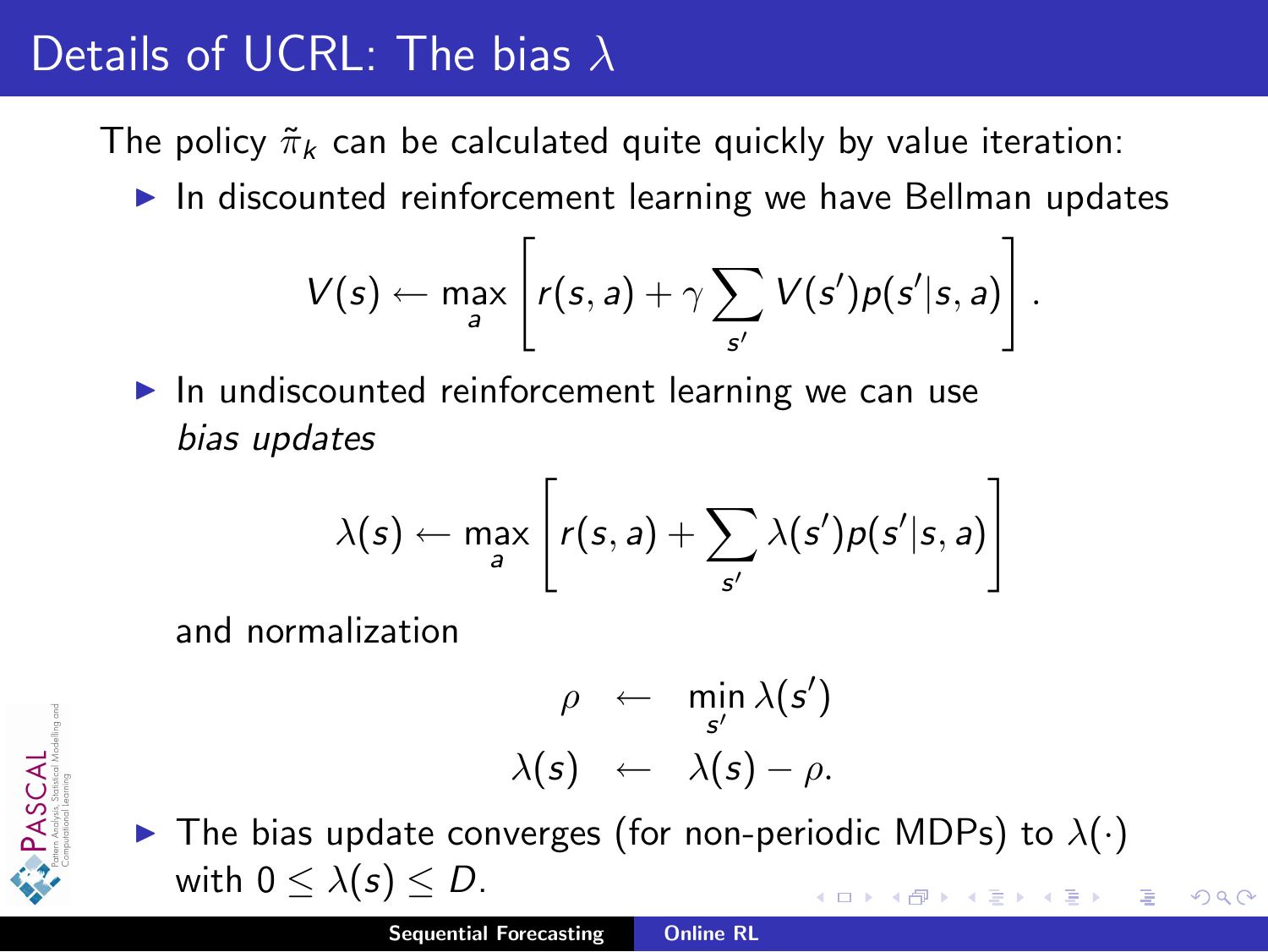## Details of UCRL: Bias and regret

 $\blacktriangleright$  The bias  $\lambda(\cdot)$  solves the equation

$$
\lambda(s) = \max_{a} \left[ r(s, a) - \rho^* + \sum_{s'} \lambda(s')p(s'|s, a) \right]
$$

where  $\rho^*$  is the optimal per-trial reward.

The advantage of starting in state  $s$  over starting in state  $s'$  $-$  followed by an infinite number of trials  $-$  is given by  $\lambda(s) - \lambda(s')$ .

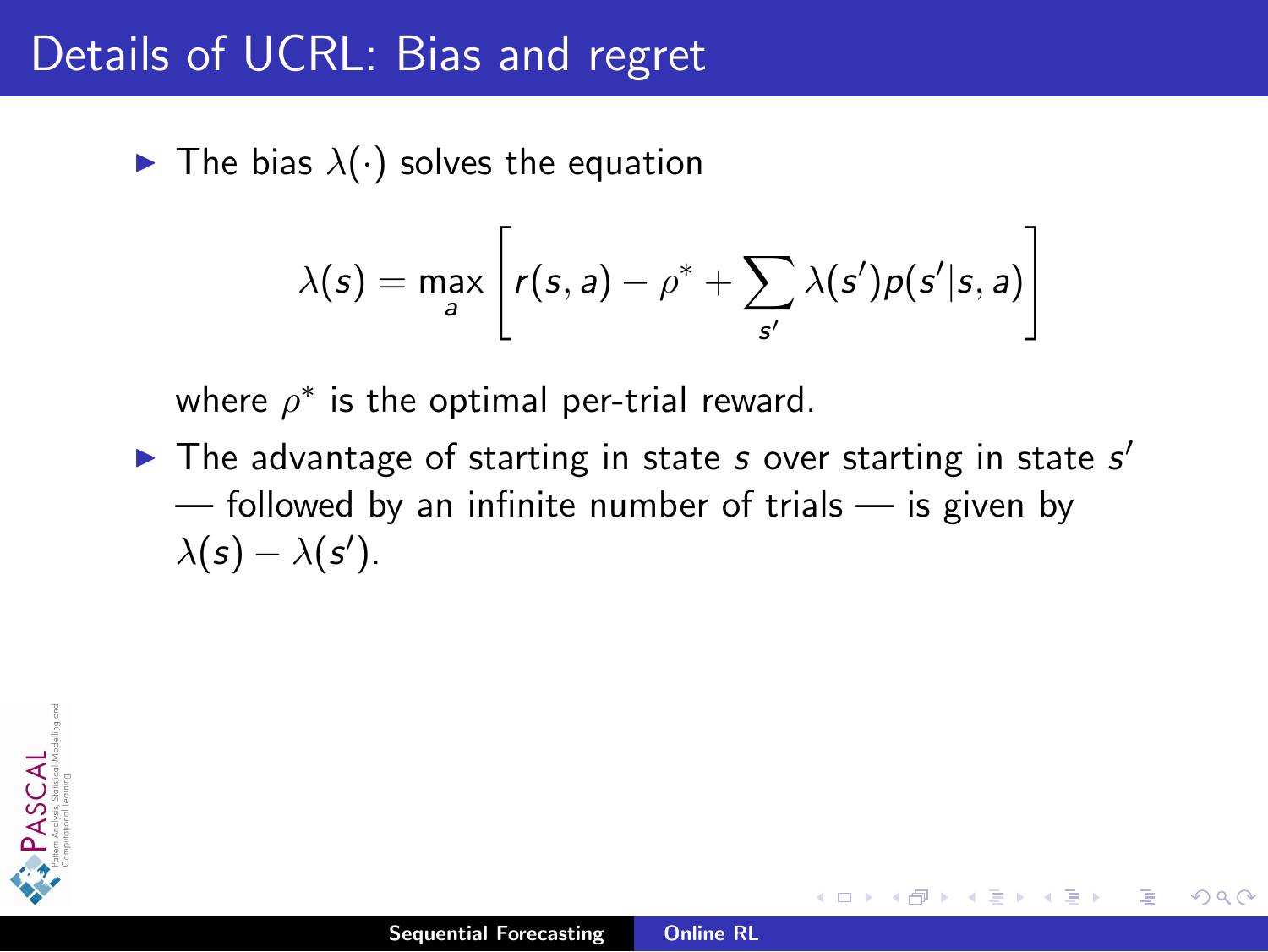## Details of UCRL: Bias and regret

PASCAL

 $\blacktriangleright$  The bias  $\lambda(\cdot)$  solves the equation

$$
\lambda(s) = \max_{a} \left[ r(s, a) - \rho^* + \sum_{s'} \lambda(s')p(s'|s, a) \right]
$$

where  $\rho^*$  is the optimal per-trial reward.

- The advantage of starting in state  $s$  over starting in state  $s'$  $-$  followed by an infinite number of trials  $-$  is given by  $\lambda(s) - \lambda(s')$ .
- For each time a non-optimal action  $a \neq a^* = a^*(s)$  is chosen, a regret  $\delta$  is suffered,

$$
\delta = r(s, a^*) - r(s, a) + \sum_{s'} \lambda(s') [p(s'|s, a^*) - p(s'|s, a)]
$$
  
 
$$
\leq r(s, a^*) - r(s, a) + D ||p(\cdot|s, a^*) - p(\cdot|s, a)||_1
$$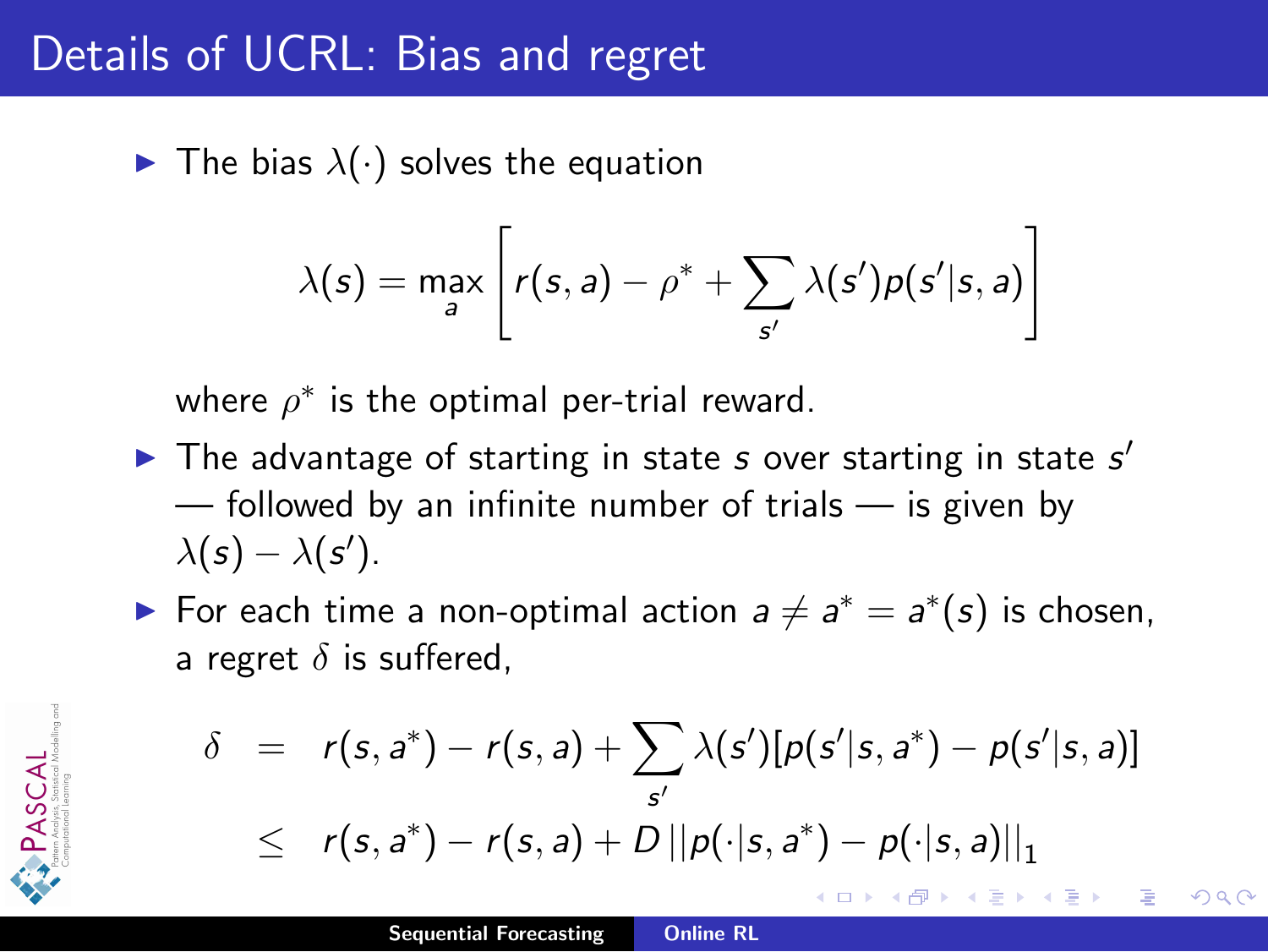We compare per-trial rewards  $\tilde{\rho}_k$  and  $\rho_k$  for the chosen policies  $\tilde{\pi}_k$ in the optimistic MDP  $\tilde{M}_k$  and in the true MDP, resp.

$$
\mathbb{E}[\Delta_{\mathcal{T}}] \;\; \approx \;\; \rho^* \mathcal{T} - \sum_k \rho_k (t_{k+1} - t_k)
$$

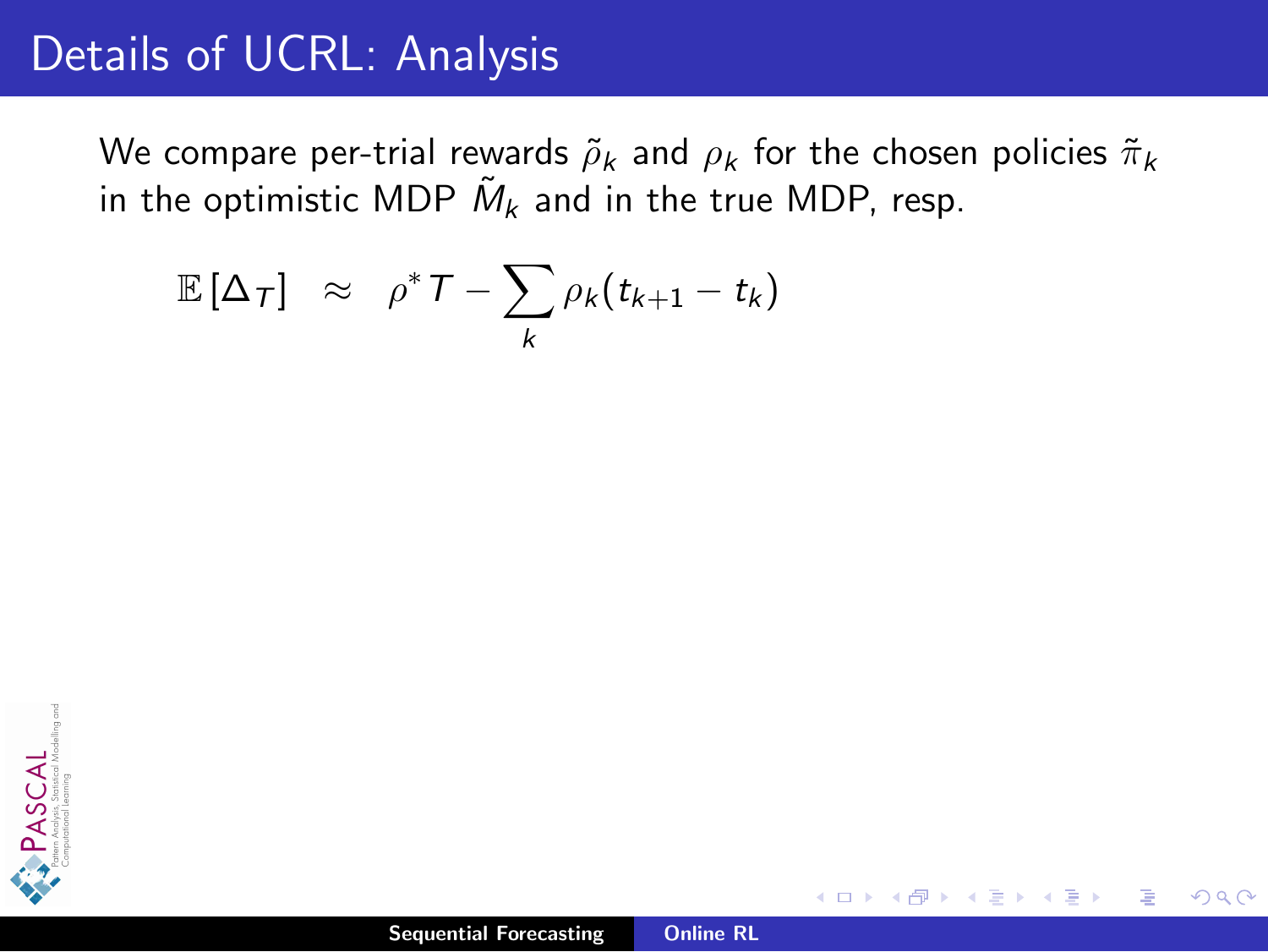We compare per-trial rewards  $\tilde{\rho}_k$  and  $\rho_k$  for the chosen policies  $\tilde{\pi}_k$ in the optimistic MDP  $\tilde{M}_k$  and in the true MDP, resp.

$$
\mathbb{E}[\Delta_{\mathcal{T}}] \approx \rho^* \mathcal{T} - \sum_{k} \rho_k (t_{k+1} - t_k)
$$
  

$$
\leq \sum_{k} (\tilde{\rho}_k - \rho_k)(t_{k+1} - t_k)
$$

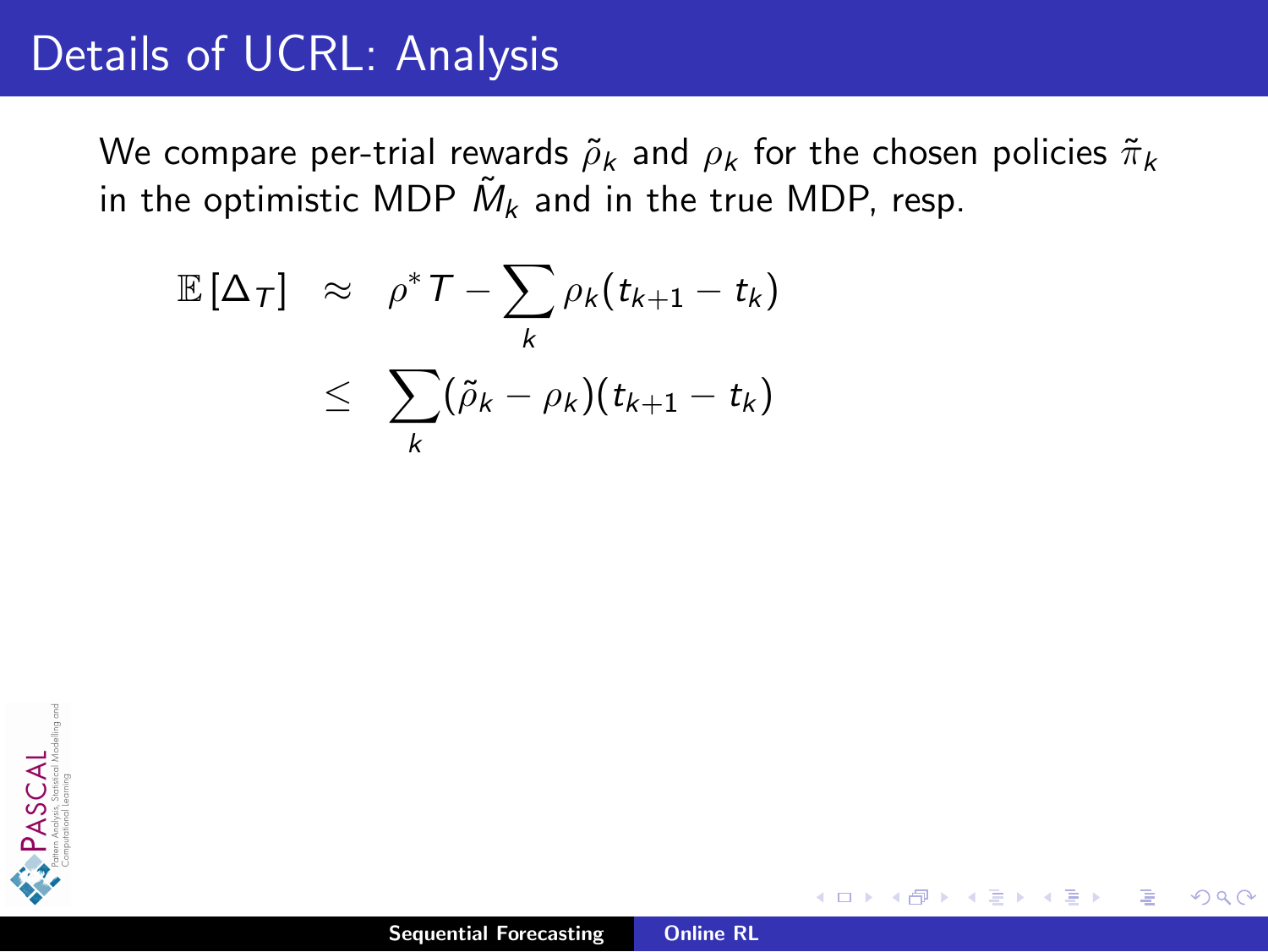We compare per-trial rewards  $\tilde{\rho}_k$  and  $\rho_k$  for the chosen policies  $\tilde{\pi}_k$ in the optimistic MDP  $\tilde{M}_k$  and in the true MDP, resp.

$$
\mathbb{E}[\Delta_{\mathcal{T}}] \approx \rho^* \mathcal{T} - \sum_{k} \rho_k (t_{k+1} - t_k)
$$
\n
$$
\leq \sum_{k} (\tilde{\rho}_k - \rho_k)(t_{k+1} - t_k)
$$
\n
$$
\leq \sum_{k} \sum_{t=t_k}^{t_{k+1}-1} D ||\tilde{p}(\cdot|s_t, a_t) - p(\cdot|s_t, a_t)||_1
$$

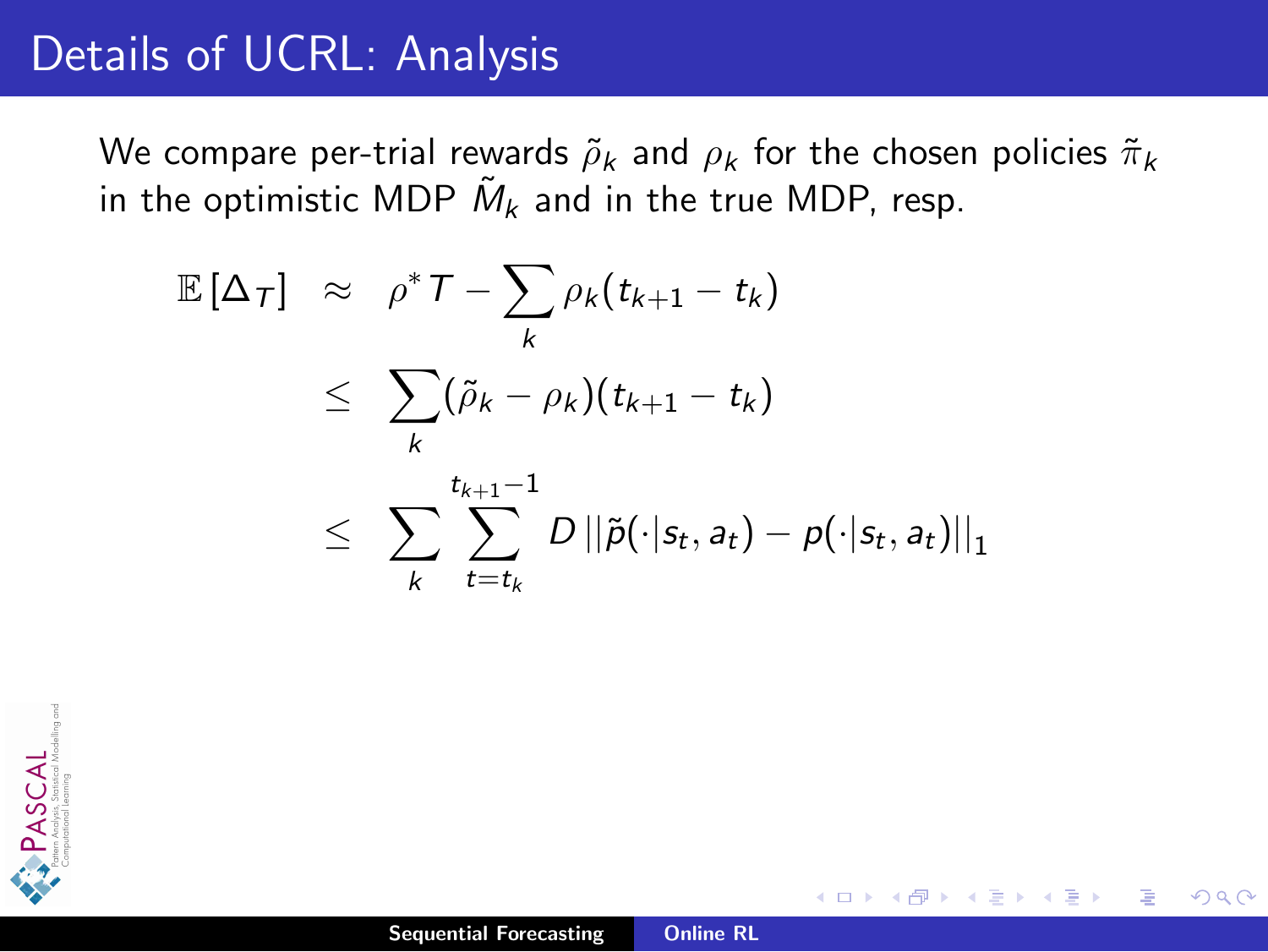We compare per-trial rewards  $\tilde{\rho}_k$  and  $\rho_k$  for the chosen policies  $\tilde{\pi}_k$ in the optimistic MDP  $\tilde{M}_k$  and in the true MDP, resp.

$$
\mathbb{E}[\Delta_{\mathcal{T}}] \approx \rho^* \mathcal{T} - \sum_{k} \rho_k (t_{k+1} - t_k)
$$
\n
$$
\leq \sum_{k} (\tilde{\rho}_k - \rho_k)(t_{k+1} - t_k)
$$
\n
$$
\leq \sum_{k} \sum_{t=t_k}^{t_{k+1}-1} D ||\tilde{p}(\cdot | s_t, a_t) - p(\cdot | s_t, a_t)||_1
$$
\n
$$
= \sum_{k} \sum_{t=t_k}^{t_{k+1}-1} \tilde{O}\left(D \sqrt{\frac{S}{N(s_t, a_t; t_k)}}\right)
$$

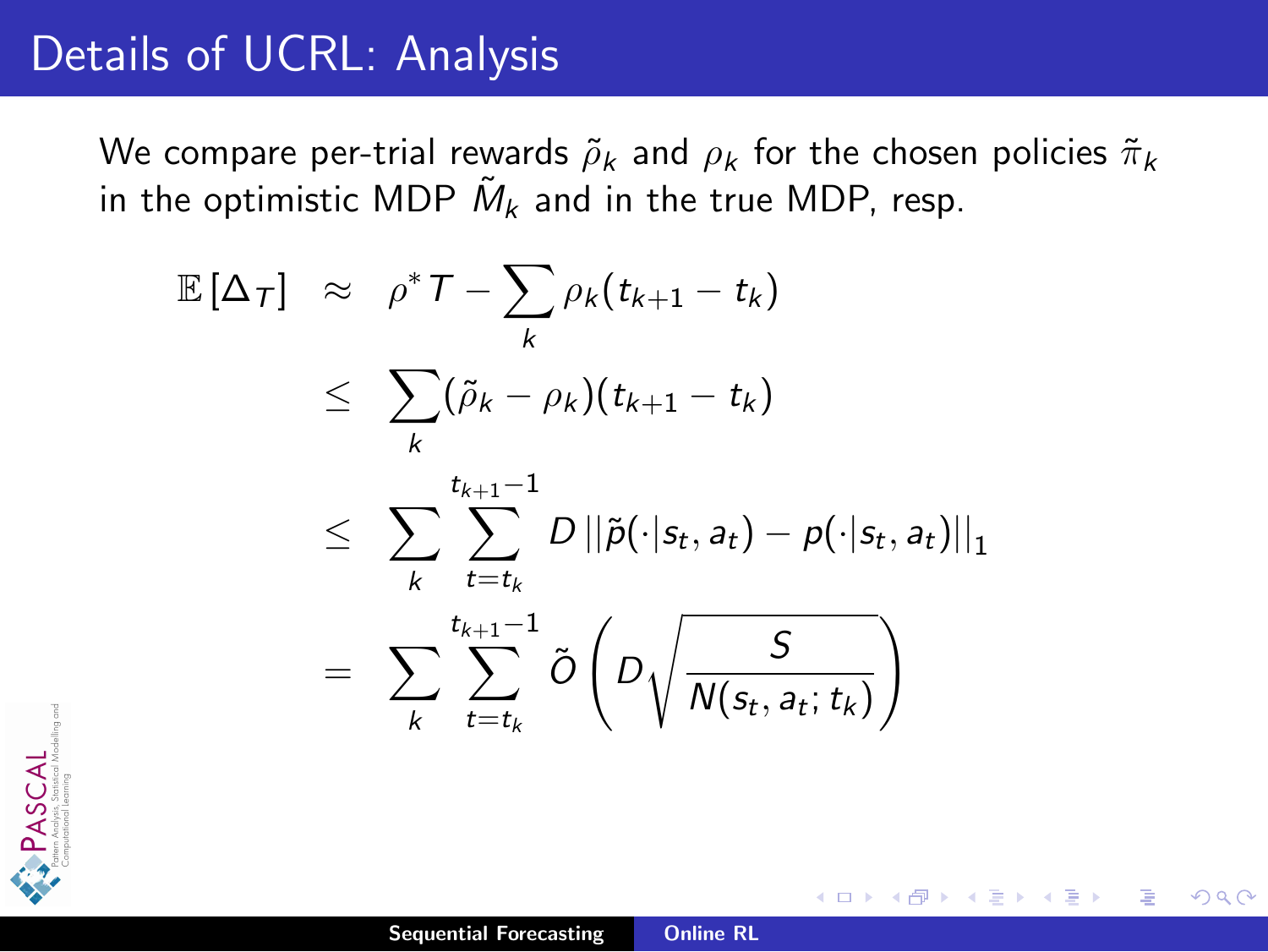PASCAL

We compare per-trial rewards  $\tilde{\rho}_k$  and  $\rho_k$  for the chosen policies  $\tilde{\pi}_k$ in the optimistic MDP  $\tilde{M}_k$  and in the true MDP, resp.

$$
\mathbb{E}[\Delta_{\mathcal{T}}] \approx \rho^* \mathcal{T} - \sum_{k} \rho_k (t_{k+1} - t_k)
$$
\n
$$
\leq \sum_{k} (\tilde{\rho}_k - \rho_k)(t_{k+1} - t_k)
$$
\n
$$
\leq \sum_{k} \sum_{t=t_k}^{t_{k+1}-1} D ||\tilde{p}(\cdot | s_t, a_t) - p(\cdot | s_t, a_t)||_1
$$
\n
$$
= \sum_{k} \sum_{t=t_k}^{t_{k+1}-1} \tilde{O}\left(D \sqrt{\frac{S}{N(s_t, a_t; t_k)}}\right)
$$
\n
$$
= \sum_{s,a} \tilde{O}\left(D \sqrt{S \cdot N(s,a; \mathcal{T})}\right) = \tilde{O}\left(D \sqrt{AT}\right)
$$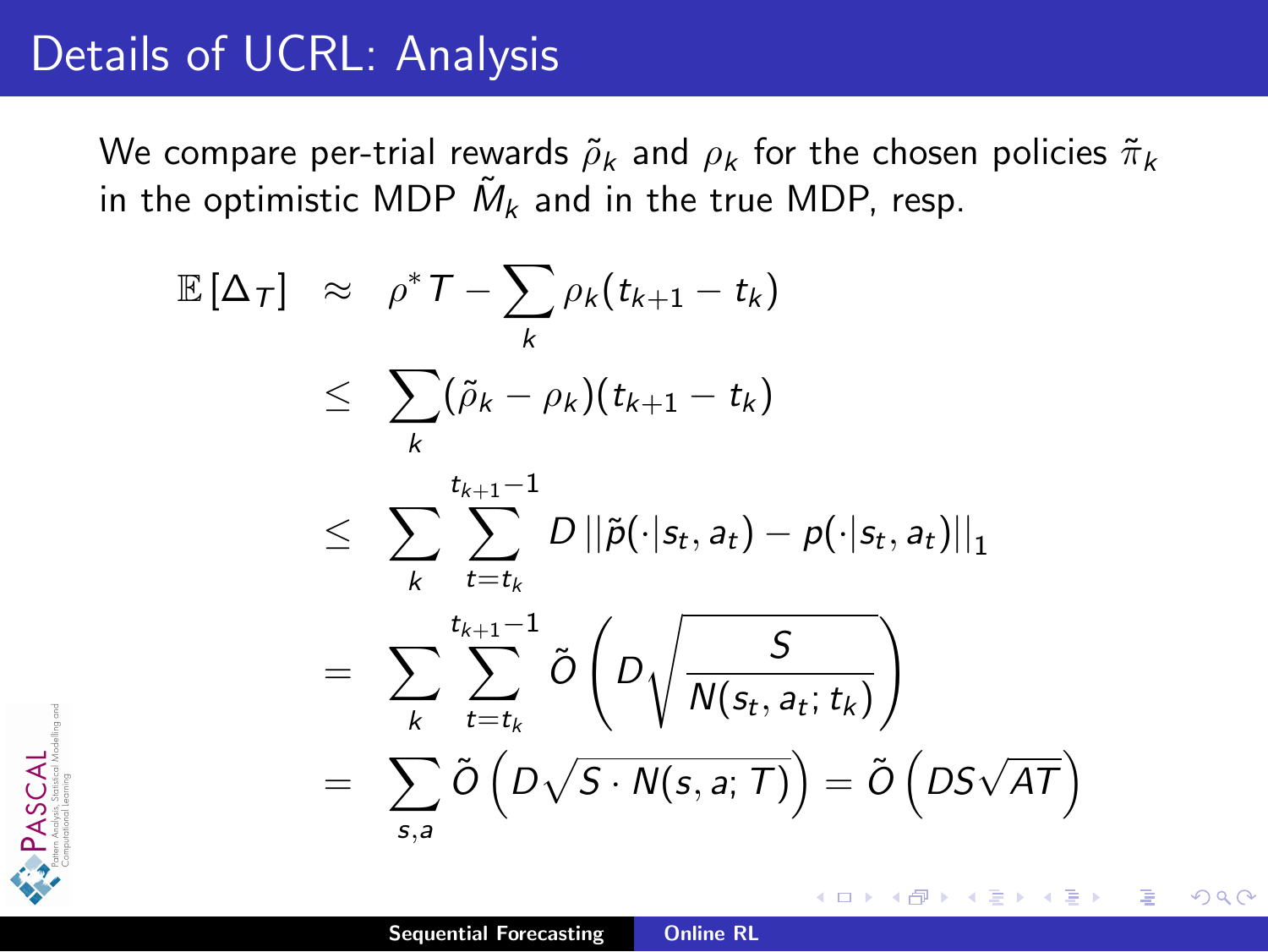

Sequential Forecasting [Online RL](#page-0-0)

**K ロ ト K 御 ト K 毛** 

一 三 ト

 $\rightarrow$ 

重

 $299$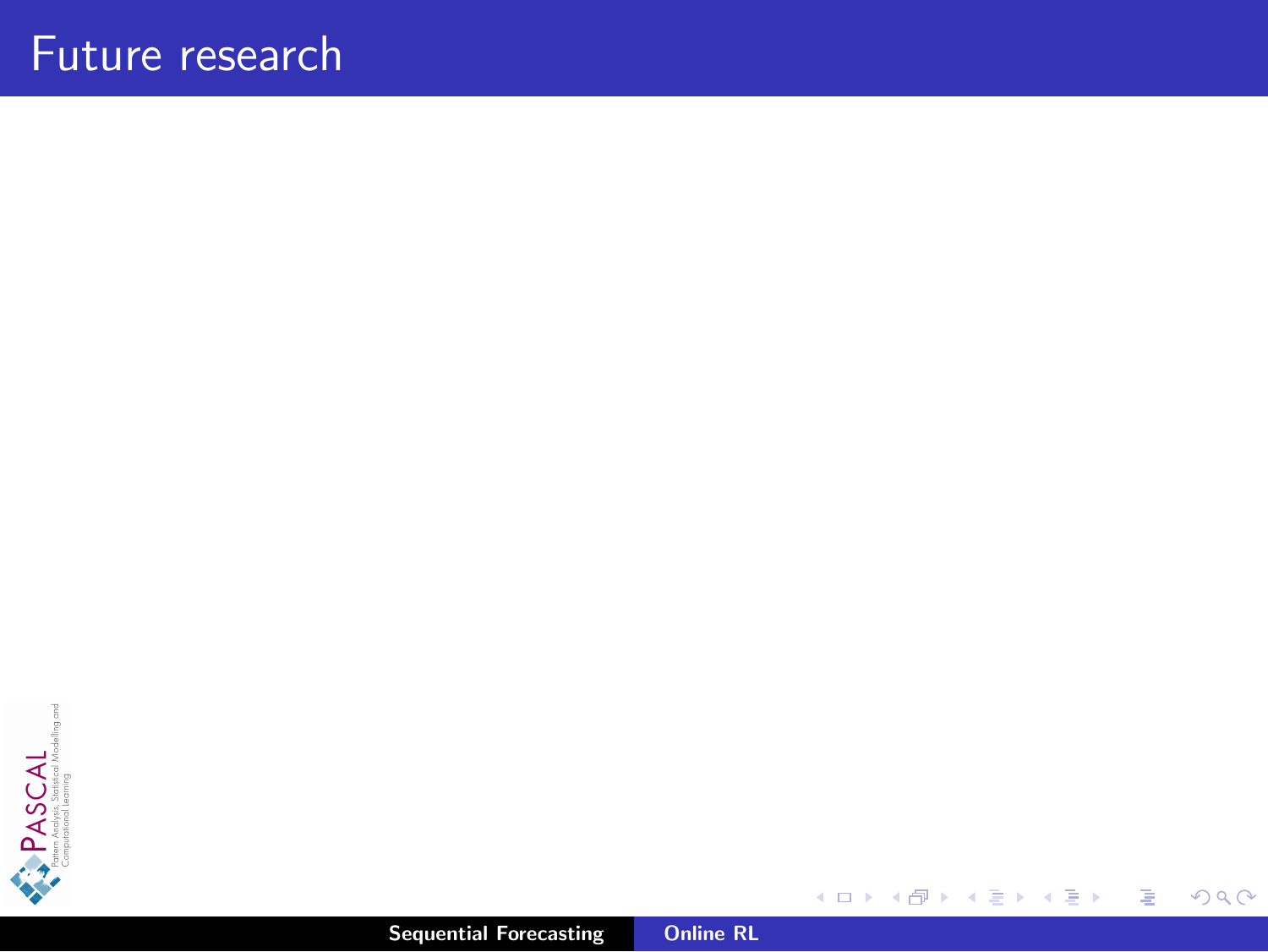#### $\blacktriangleright$  Tracking changes:

Allow changes in the MDP which need to be picked up by the learning algorithm.



 $2Q$ 

扂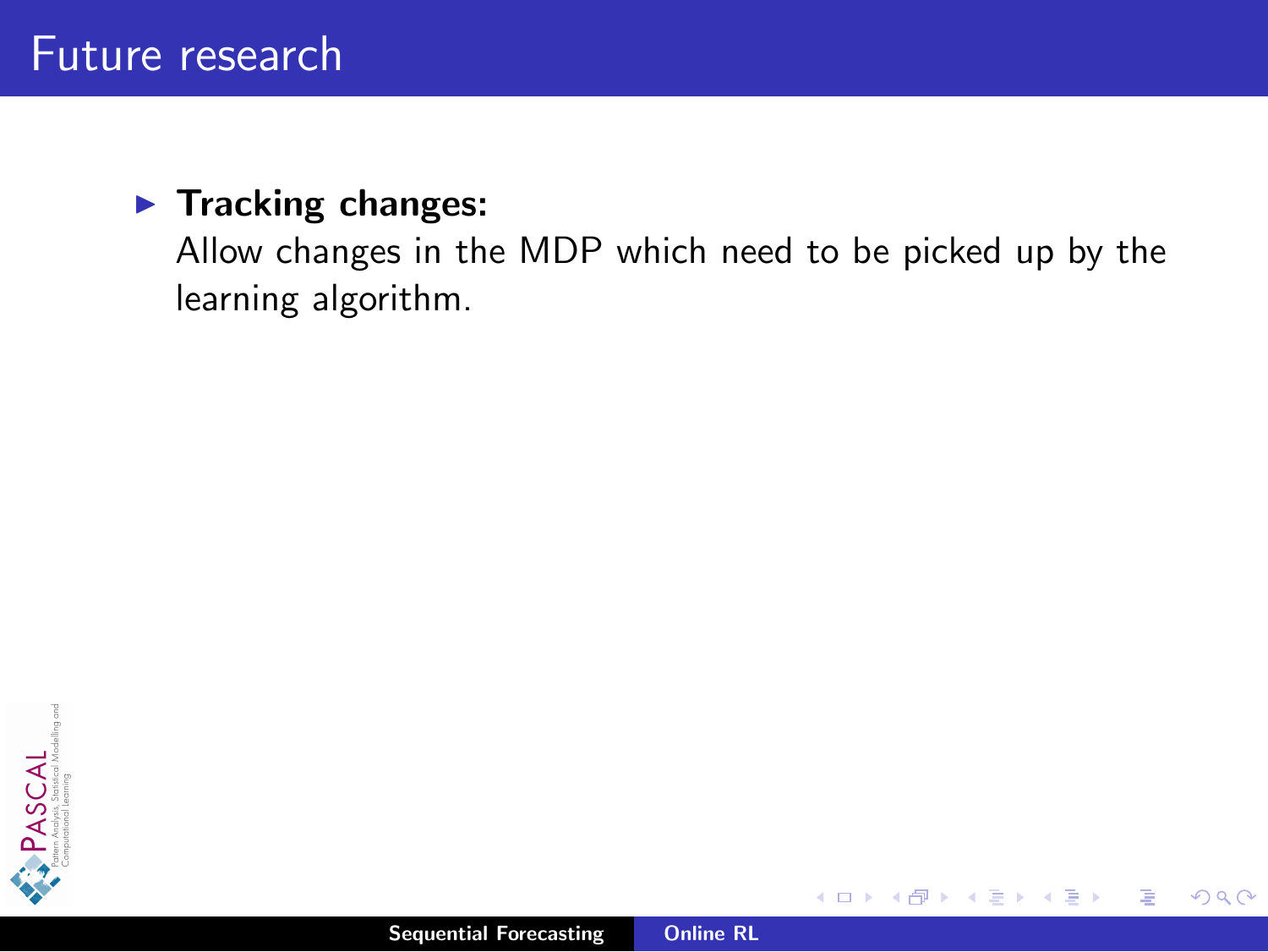#### $\blacktriangleright$  Tracking changes:

Allow changes in the MDP which need to be picked up by the learning algorithm.

#### $\blacktriangleright$  Continuous state/action spaces:

- $\triangleright$  Difficult in a general setting
- $\triangleright$  Progress for simplified (bandit) setting
- $\triangleright$  Extend this to more interesting settings